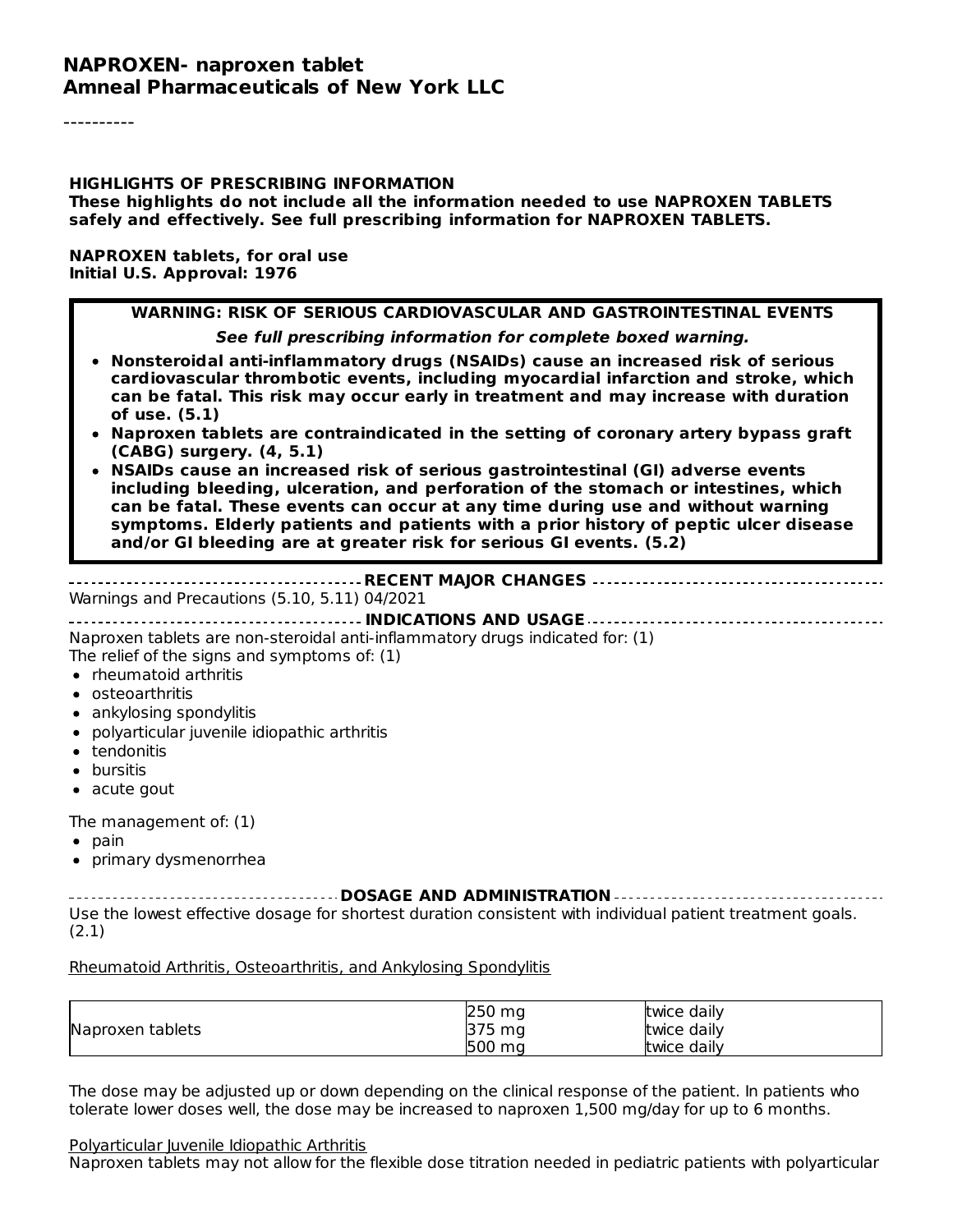Naproxen tablets may not allow for the flexible dose titration needed in pediatric patients with polyarticular juvenile idiopathic arthritis. A liquid formulation may be more appropriate. Recommended total daily dose of naproxen is approximately 10 mg/kg given in 2 divided doses. Dosing with naproxen tablets is not appropriate for children weighing less than 50 kilograms.

#### Acute Gout

Recommended starting dose 750 mg of naproxen tablets followed by 250 mg every 8 hours until the attack has subsided.

| ------------------------------------ DOSAGE FORMS AND STRENGTHS -----------------------------------                                                                                                                                         |
|---------------------------------------------------------------------------------------------------------------------------------------------------------------------------------------------------------------------------------------------|
| Naproxen tablets: 250 mg, 375 mg and 500 mg (3)                                                                                                                                                                                             |
|                                                                                                                                                                                                                                             |
| • Known hypersensitivity to naproxen or any components of the drug product (4)<br>• History of asthma, urticaria, or other allergic-type reactions after taking aspirin or other NSAIDs (4)<br>$\bullet$ In the setting of CABG surgery (4) |
| Hepatotoxicity: Inform patients of warning signs and symptoms of hepatotoxicity. Discontinue if abnormal<br>$\ln$ is the particle of unreader $\frac{1}{2}$ divided since and symptoms of $\ln$ is $\frac{1}{2}$ decoded develop (E.3)      |

liver tests persist or worsen or if clinical signs and symptoms of liver disease develop. (5.3) Hypertension: Patients taking some antihypertensive medications may have impaired response to these therapies when taking NSAIDs. Monitor blood pressure. (5.4, 7)

Heart Failure and Edema: Avoid use of naproxen in patients with severe heart failure unless benefits are expected to outweigh risk of worsening heart failure. (5.5)

Renal Toxicity: Monitor renal function in patients with renal or hepatic impairment, heart failure, dehydration, or hypovolemia. Avoid use of naproxen in patients with advanced renal disease unless benefits are expected to outweigh risk of worsening renal function. (5.6)

Anaphylactic Reactions: Seek emergency help if an anaphylactic reaction occurs. (5.7)

Exacerbation of Asthma Related to Aspirin Sensitivity: Naproxen is contraindicated in patients with aspirinsensitive asthma. Monitor patients with preexisting asthma (without aspirin sensitivity). (5.8) Serious Skin Reactions: Discontinue naproxen at first appearance of skin rash or other signs of

hypersensitivity. (5.9) Drug Reaction with Eosinophilia and Systemic Symptoms (DRESS): Discontinue and evaluate clinically

(5.10). Fetal Toxicity: Limit use of NSAIDs, including naproxen, between about 20 to 30 weeks in pregnancy due to the risk of oligohydramnios/fetal dysfunction. Avoid use of NSAIDs in women at about 30 weeks gestation and later in pregnancy due to the risks of oligohydramnios/fetal renal dysfunction and premature closure of the fetal ductus arteriosus. (5.11, 8.1)

Hematologic Toxicity: Monitor hemoglobin or hematocrit in patients with any signs or symptoms of anemia. (5.12, 7)

**ADVERSE REACTIONS** Most common adverse reactions to naproxen were dyspepsia, abdominal pain, nausea, headache, rash, ecchymosis, and edema. (6.1)

**To report SUSPECTED ADVERSE REACTIONS, contact Amneal Pharmaceuticals at 1-877-835- 5472 or FDA at 1-800-FDA-1088 or www.fda.gov/medwatch.**

**DRUG INTERACTIONS**

Drugs that Interfere with Hemostasis (e.g. warfarin, aspirin, SSRIs/SNRIs):

Monitor patients for bleeding who are concomitantly taking naproxen with drugs that interfere with hemostasis. Concomitant use of naproxen and analgesic doses of aspirin is not generally recommended. (7)

ACE inhibitors, Angiotensin Receptor Blockers (ARB), or Beta-Blockers: Concomitant use with naproxen may diminish the antihypertensive effect of these drugs. Monitor blood pressure. (7)

ACE Inhibitors and ARBs: Concomitant use with naproxen in elderly, volume depleted, or those with renal impairment may result in deterioration of renal function. In such high risk patients, monitor for signs of worsening renal function. (7)

Diuretics: NSAIDs can reduce natriuretic effect of furosemide and thiazide diuretics. Monitor patients to assure diuretic efficacy including antihypertensive effects. (7)

Digoxin: Concomitant use with naproxen can increase serum concentration and prolong half-life of digoxin. Monitor serum digoxin levels. (7)

**USE IN SPECIFIC POPULATIONS** Infertility: NSAIDs are associated with reversible infertility. Consider withdrawal of naproxen in women who have difficulties conceiving. (8.3)

Renal Impairment: Naproxen-containing products are not recommended for use in patients with moderate to severe and severe renal impairment (creatinine clearance < 30 mL/min). (8.7)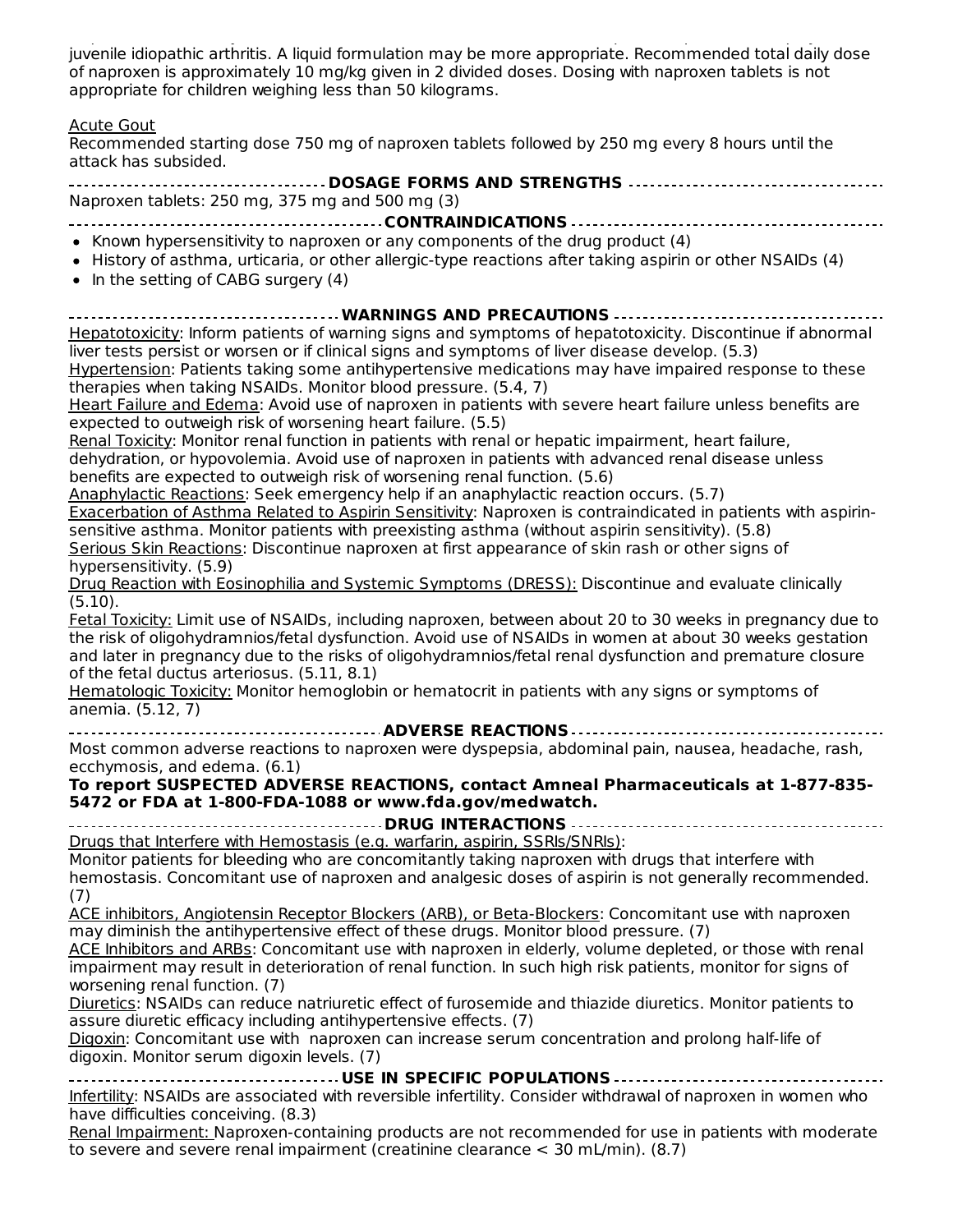### **FULL PRESCRIBING INFORMATION: CONTENTS\***

### **WARNING: RISK OF SERIOUS CARDIOVASCULAR AND GASTROINTESTINAL EVENTS**

### **1 INDICATIONS AND USAGE**

### **2 DOSAGE AND ADMINISTRATION**

- 2.1 General Dosing Instructions
- 2.2 Rheumatoid Arthritis, Osteoarthritis and Ankylosing Spondylitis
- 2.3 Polyarticular Juvenile Idiopathic Arthritis
- 2.4 Management of Pain, Primary Dysmenorrhea, and Acute Tendonitis and Bursitis
- 2.5 Acute Gout
- 2.6 Non-Interchangeability with Other Formulations of Naproxen

### **3 DOSAGE FORMS AND STRENGTHS**

### **4 CONTRAINDICATIONS**

### **5 WARNINGS AND PRECAUTIONS**

- 5.1 Cardiovascular Thrombotic Events
- 5.2 Gastrointestinal Bleeding, Ulceration, and Perforation
- 5.3 Hepatotoxicity
- 5.4 Hypertension
- 5.5 Heart Failure and Edema
- 5.6 Renal Toxicity and Hyperkalemia
- 5.7 Anaphylactic Reactions
- 5.8 Exacerbation of Asthma Related to Aspirin Sensitivity
- 5.9 Serious Skin Reactions
- 5.10 Drug Reaction with Eosinophilia and Systemic Symptoms (DRESS)
- 5.11 Fetal Toxicity
- 5.12 Hematologic Toxicity
- 5.13 Masking of Inflammation and Fever
- 5.14 Long-Term Use and Laboratory Monitoring

### **6 ADVERSE REACTIONS**

- 6.1 Clinical Trials Experience
- 6.2 Postmarketing Experience

### **7 DRUG INTERACTIONS**

### **8 USE IN SPECIFIC POPULATIONS**

- 8.1 Pregnancy
- 8.2 Lactation
- 8.3 Females and Males of Reproductive Potential
- 8.4 Pediatric Use
- 8.5 Geriatric Use
- 8.6 Hepatic Impairment
- 8.7 Renal Impairment

### **10 OVERDOSAGE**

- **11 DESCRIPTION**
- **12 CLINICAL PHARMACOLOGY**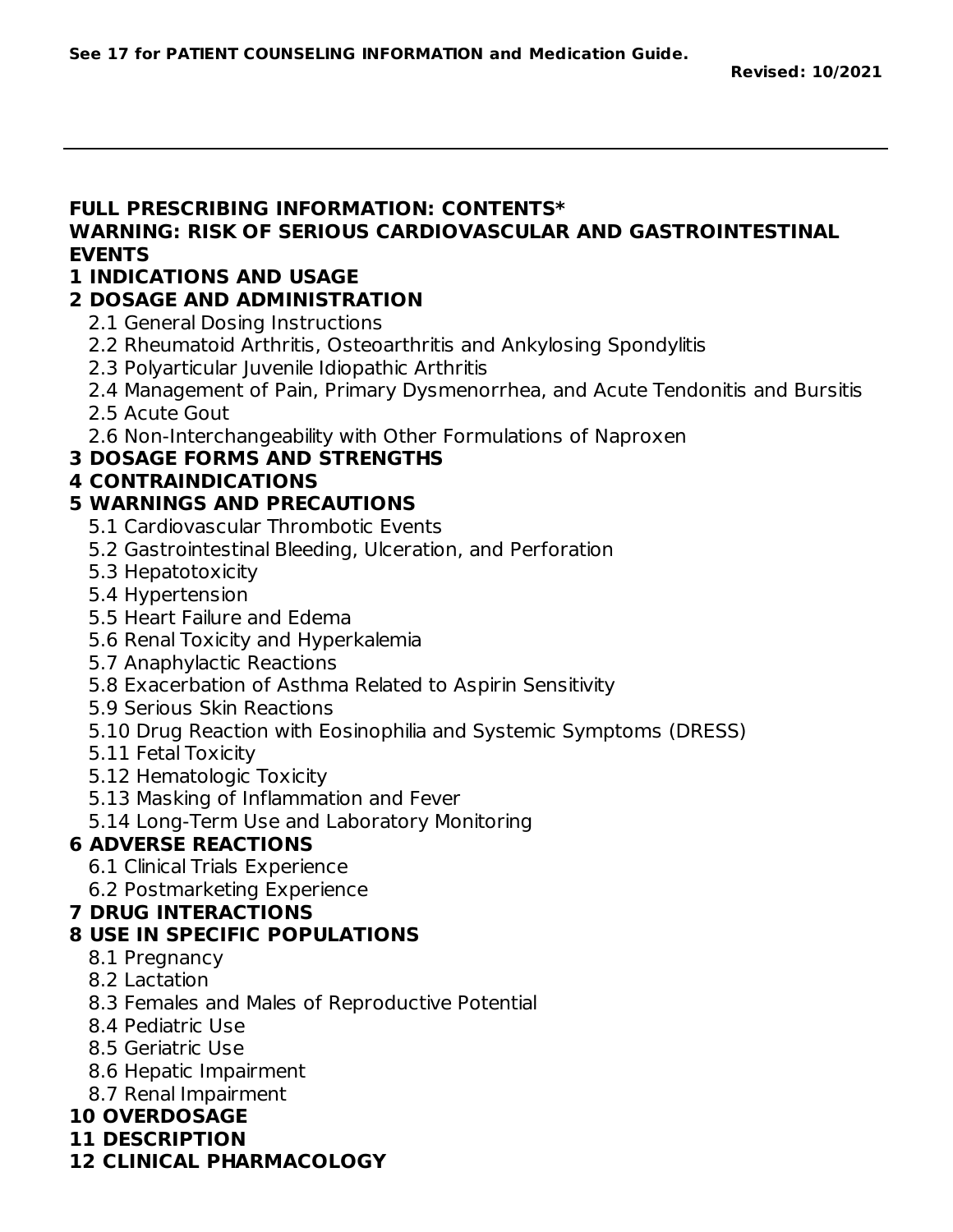### 12.1 Mechanism of Action

- 12.2 Pharmacodynamics
- 12.3 Pharmacokinetics

### **13 NONCLINICAL TOXICOLOGY**

13.1 Carcinogenesis, Mutagenesis, Impairment of Fertility

### **14 CLINICAL STUDIES**

### **16 HOW SUPPLIED/STORAGE AND HANDLING**

### **17 PATIENT COUNSELING INFORMATION**

 $\ast$  Sections or subsections omitted from the full prescribing information are not listed.

#### **FULL PRESCRIBING INFORMATION**

#### **WARNING: RISK OF SERIOUS CARDIOVASCULAR AND GASTROINTESTINAL EVENTS**

**Cardiovascular Thrombotic Events**

- **Nonsteroidal anti-inflammatory drugs (NSAIDs) cause an increased risk of serious cardiovascular thrombotic events, including myocardial infarction and stroke, which can be fatal. This risk may occur early in treatment and may increase with duration of use [see Warnings and Precautions (5.1)].**
- **Naproxen tablets are contraindicated in the setting of coronary artery bypass graft (CABG) surgery [see Contraindications (4), Warnings and Precautions (5.1)].**

**Gastrointestinal Bleeding, Ulceration, and Perforation**

**NSAIDs cause an increased risk of serious gastrointestinal (GI) adverse events including bleeding, ulceration, and perforation of the stomach or intestines, which can be fatal. These events can occur at any time during use and without warning symptoms. Elderly patients and patients with a prior history of peptic ulcer disease and/or GI bleeding are at greater risk for serious GI events [see Warnings and Precautions (5.2)].**

### **1 INDICATIONS AND USAGE**

Naproxen tablets are indicated for:

The relief of the signs and symptoms of:

- rheumatoid arthritis
- osteoarthritis
- ankylosing spondylitis
- Polyarticular Juvenile Idiopathic Arthritis
- tendonitis
- **•** bursitis
- acute gout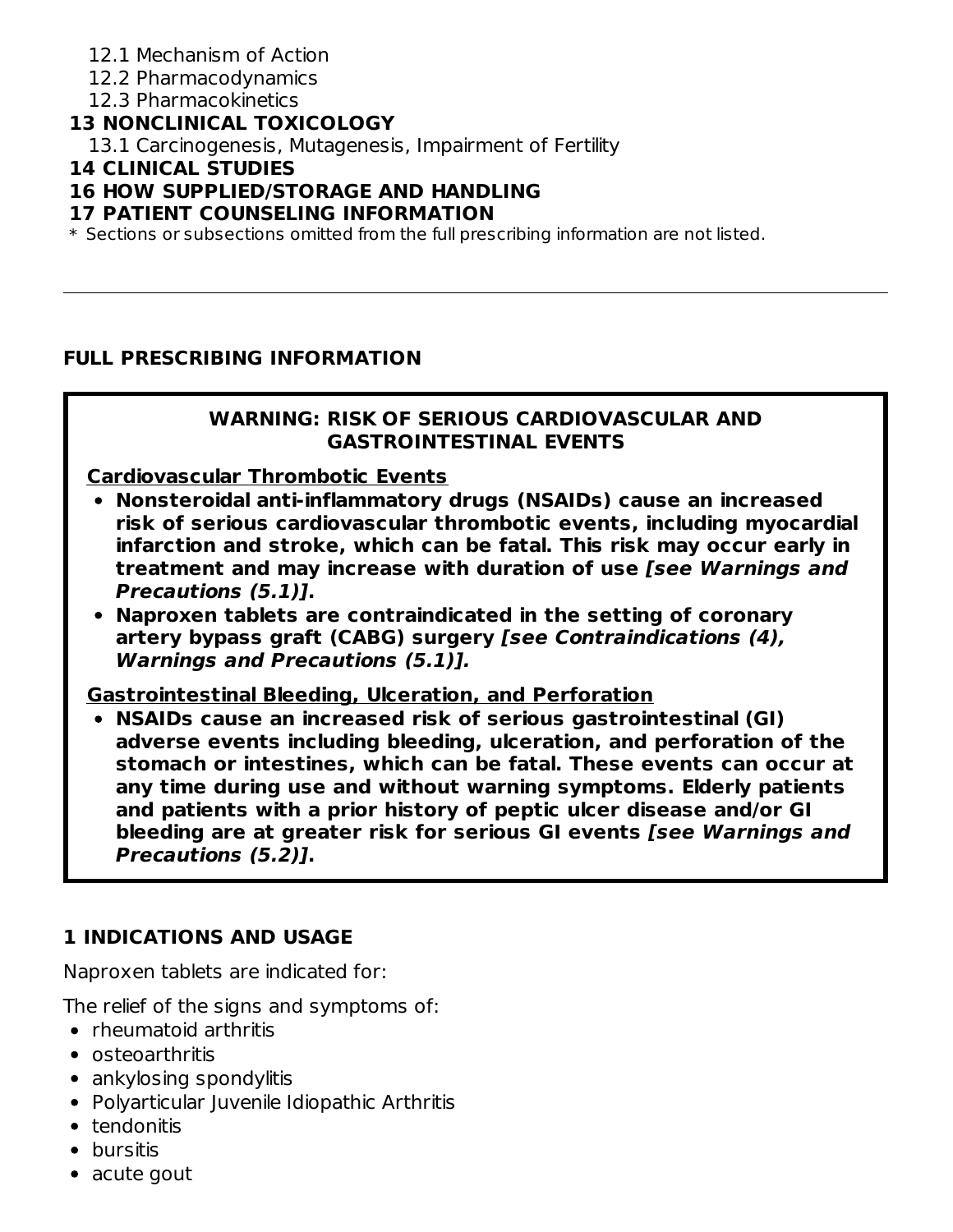The management of:

- $\bullet$  pain
- primary dysmenorrhea

### **2 DOSAGE AND ADMINISTRATION**

### **2.1 General Dosing Instructions**

Carefully consider the potential benefits and risks of naproxen tablets and other treatment options before deciding to use naproxen tablets. Use the lowest effective dose for the shortest duration consistent with individual patient treatment goals [see Warnings and Precautions (5)].

After observing the response to initial therapy with naproxen tablets, the dose and frequency should be adjusted to suit an individual patient's needs.

Naproxen-containing products such as naproxen tablets, naproxen delayed-release tablets and naproxen sodium tablets, and other naproxen products should not be used concomitantly since they all circulate in the plasma as the naproxen anion.

### **2.2 Rheumatoid Arthritis, Osteoarthritis and Ankylosing Spondylitis**

The recommended dosages of naproxen tablets, are shown in Table 1.

### **Table 1: Recommended dosages for Naproxen tablets**

|                  | $250 \text{ mg}$ | twice daily |  |
|------------------|------------------|-------------|--|
| Naproxen tablets | 375 mg           | twice daily |  |
|                  | 500 mg           | twice daily |  |

During long-term administration, the dose of naproxen may be adjusted up or down depending on the clinical response of the patient. A lower daily dose may suffice for long-term administration.

The morning and evening doses do not have to be equal in size and administration of the drug more frequently than twice daily does not generally make a difference in response.

In patients who tolerate lower doses well, the dose may be increased to naproxen 1,500 mg/day for limited periods of up to 6 months when a higher level of antiinflammatory/analgesic activity is required. When treating such patients with naproxen 1,500 mg/day, the physician should observe sufficient increased clinical benefits to offset the potential increased risk.

### **2.3 Polyarticular Juvenile Idiopathic Arthritis**

Naproxen solid-oral dosage forms may not allow for the flexible dose titration needed in pediatric patients with polyarticular juvenile idiopathic arthritis. A liquid formulation may be more appropriate for weight-based dosing and due to the need for dose flexibility in children.

In pediatric patients, doses of 5 mg/kg/day produced plasma levels of naproxen similar to those seen in adults taking 500 mg of naproxen *[see Clinical Pharmacology (12)]*. The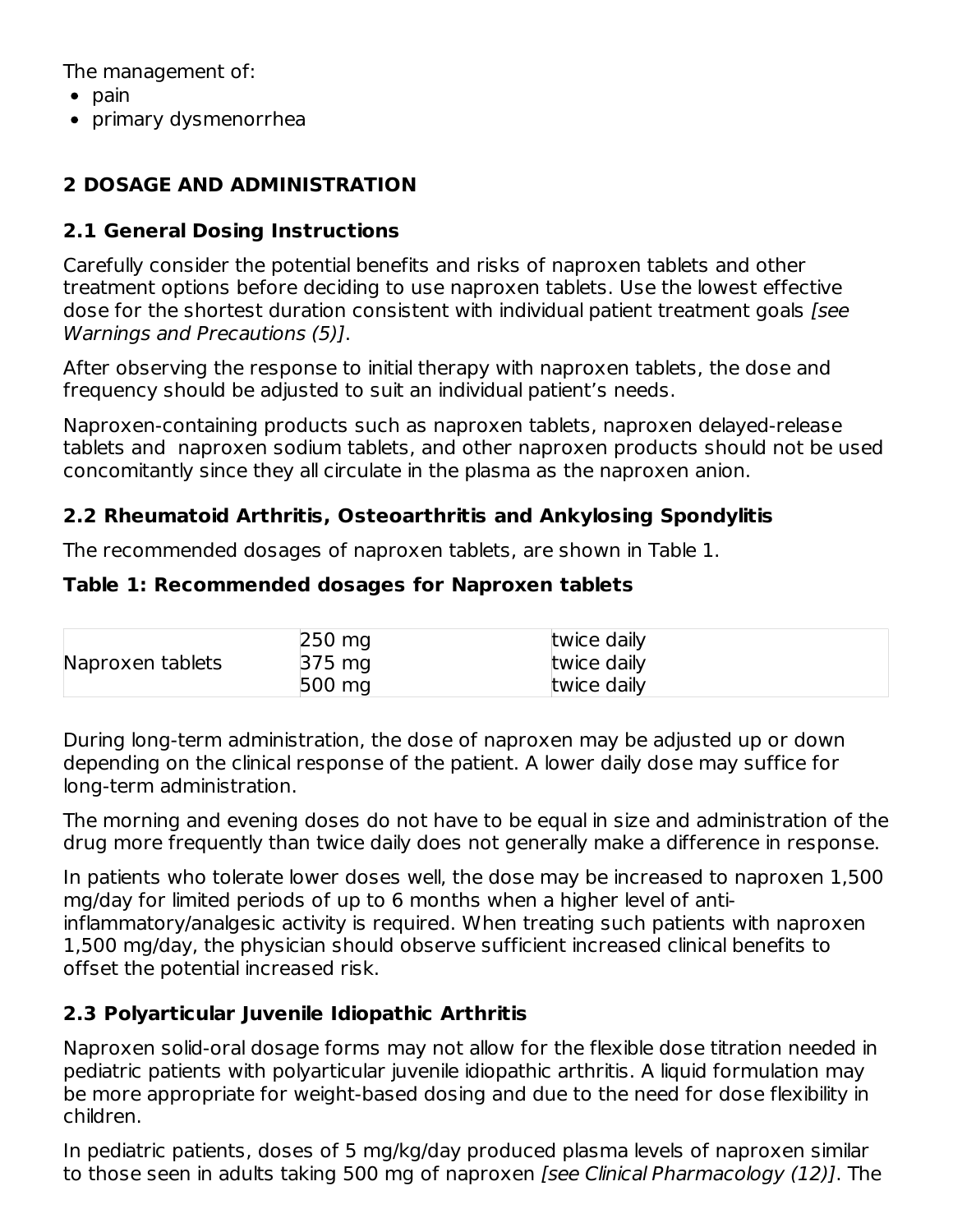recommended total daily dose of naproxen is approximately 10 mg/kg given in 2 divided doses. Dosing with naproxen tablets is not appropriate for children weighing less than 50 kilograms.

### **2.4 Management of Pain, Primary Dysmenorrhea, and Acute Tendonitis and Bursitis**

The recommended starting dose of naproxen tablets is 500 mg followed by 250 mg every 6 to 8 hours as required. The total daily dose should not exceed 1,250 mg of naproxen.

### **2.5 Acute Gout**

The recommended starting dose is 750 mg of naproxen tablets followed by 250 mg every 8 hours until the attack has subsided.

### **2.6 Non-Interchangeability with Other Formulations of Naproxen**

Different dose strengths and formulations (e.g., tablets, suspension) of naproxen are not interchangeable. This difference should be taken into consideration when changing strengths or formulations.

### **3 DOSAGE FORMS AND STRENGTHS**

Naproxen tablets USP, 250 mg: white, round, biconvex tablets, debossed with "IP 188" on obverse and "250" on the reverse.

Naproxen tablets USP, 375 mg: white, capsule-shaped, biconvex tablets, debossed with "IP 189" on obverse and "375" on the reverse.

Naproxen tablets USP, 500 mg: white, capsule-shaped, biconvex tablets, debossed with "IP 190" on obverse and "500" on the reverse.

### **4 CONTRAINDICATIONS**

Naproxen tablets are contraindicated in the following patients:

- Known hypersensitivity (e.g., anaphylactic reactions and serious skin reactions) to naproxen or any components of the drug product [see Warnings and Precautions  $(5.7, 5.9)$
- History of asthma, urticaria, or other allergic-type reactions after taking aspirin or other NSAIDs. Severe, sometimes fatal, anaphylactic reactions to NSAIDs have been reported in such patients [see Warnings and Precautions (5.7, 5.8)]
- In the setting of coronary artery bypass graft (CABG) surgery *[see Warnings and* Precautions (5.1)]

### **5 WARNINGS AND PRECAUTIONS**

### **5.1 Cardiovascular Thrombotic Events**

Clinical trials of several COX-2 selective and nonselective NSAIDs of up to three years duration have shown an increased risk of serious cardiovascular (CV) thrombotic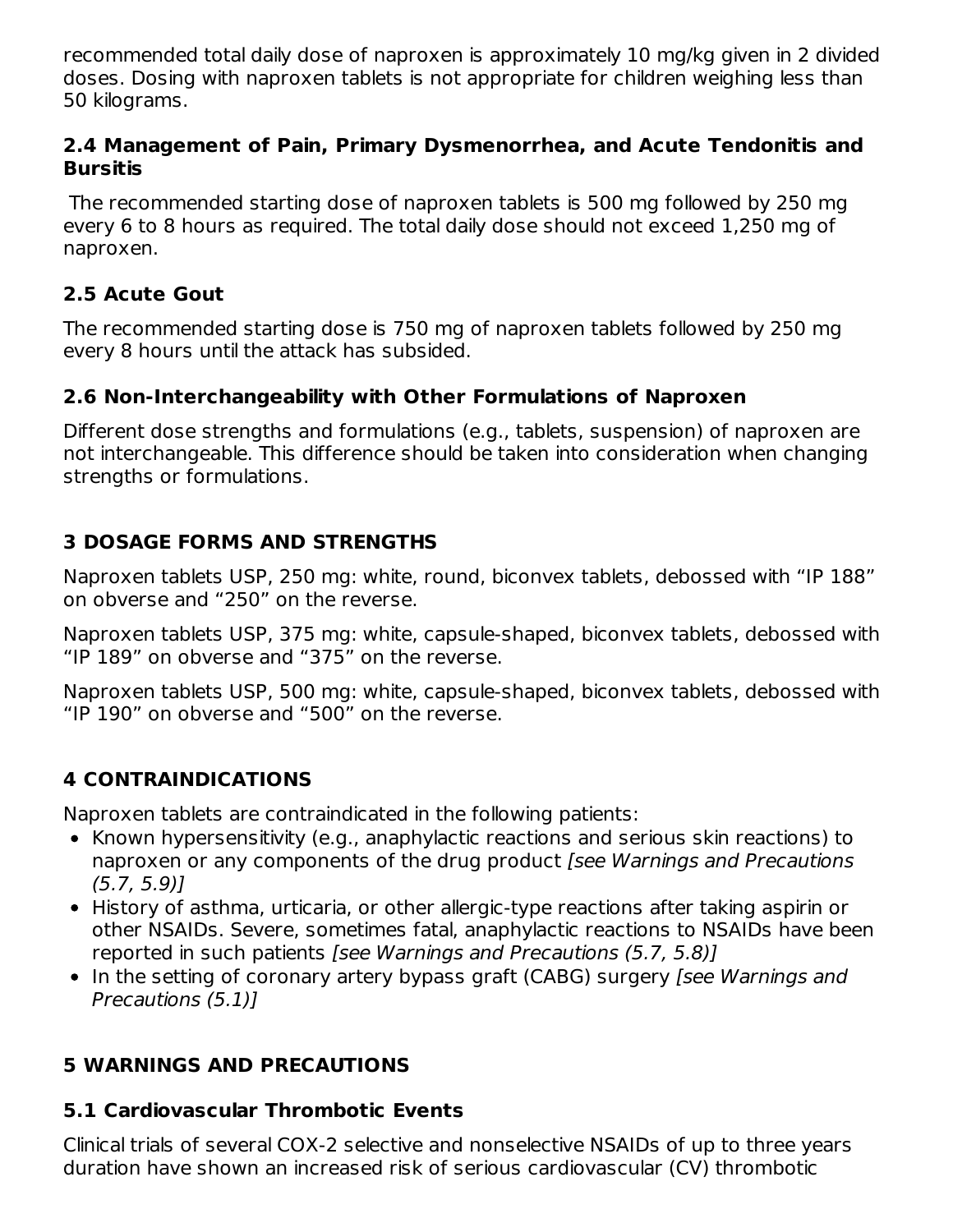events, including myocardial infarction (MI) and stroke, which can be fatal. Based on available data, it is unclear that the risk for CV thrombotic events is similar for all NSAIDs. The relative increase in serious CV thrombotic events over baseline conferred by NSAID use appears to be similar in those with and without known CV disease or risk factors for CV disease. However, patients with known CV disease or risk factors had a higher absolute incidence of excess serious CV thrombotic events, due to their increased baseline rate. Some observational studies found that this increased risk of serious CV thrombotic events began as early as the first weeks of treatment. The increase in CV thrombotic risk has been observed most consistently at higher doses.

To minimize the potential risk for an adverse CV event in NSAID-treated patients, use the lowest effective dose for the shortest duration possible. Physicians and patients should remain alert for the development of such events, throughout the entire treatment course, even in the absence of previous CV symptoms. Patients should be informed about the symptoms of serious CV events and the steps to take if they occur.

There is no consistent evidence that concurrent use of aspirin mitigates the increased risk of serious CV thrombotic events associated with NSAID use. The concurrent use of aspirin and an NSAID, such as naproxen, increases the risk of serious gastrointestinal (GI) events [see Warnings and Precautions (5.2)].

#### Status Post Coronary Artery Bypass Graft (CABG) Surgery

Two large, controlled clinical trials of a COX-2 selective NSAID for the treatment of pain in the first 10 to 14 days following CABG surgery found an increased incidence of myocardial infarction and stroke. NSAIDs are contraindicated in the setting of CABG [see Contraindications (4)].

#### Post-MI Patients

Observational studies conducted in the Danish National Registry have demonstrated that patients treated with NSAIDs in the post-MI period were at increased risk of reinfarction, CV-related death, and all-cause mortality beginning in the first week of treatment. In this same cohort, the incidence of death in the first year post-MI was 20 per 100 person years in NSAID-treated patients compared to 12 per 100 person years in non-NSAID exposed patients. Although the absolute rate of death declined somewhat after the first year post-MI, the increased relative risk of death in NSAID users persisted over at least the next four years of follow-up.

Avoid the use of naproxen in patients with a recent MI unless the benefits are expected to outweigh the risk of recurrent CV thrombotic events. If naproxen is used in patients with a recent MI, monitor patients for signs of cardiac ischemia.

### **5.2 Gastrointestinal Bleeding, Ulceration, and Perforation**

NSAIDs, including naproxen, cause serious gastrointestinal (GI) adverse events including inflammation, bleeding, ulceration, and perforation of the esophagus, stomach, small intestine, or large intestine, which can be fatal. These serious adverse events can occur at any time, with or without warning symptoms, in patients treated with NSAIDs.

Only one in five patients who develop a serious upper GI adverse event on NSAID therapy is symptomatic. Upper GI ulcers, gross bleeding, or perforation caused by NSAIDs occurred in approximately 1% of patients treated for 3 to 6 months, and in about 2% to 4% of patients treated for one year. However, even short-term NSAID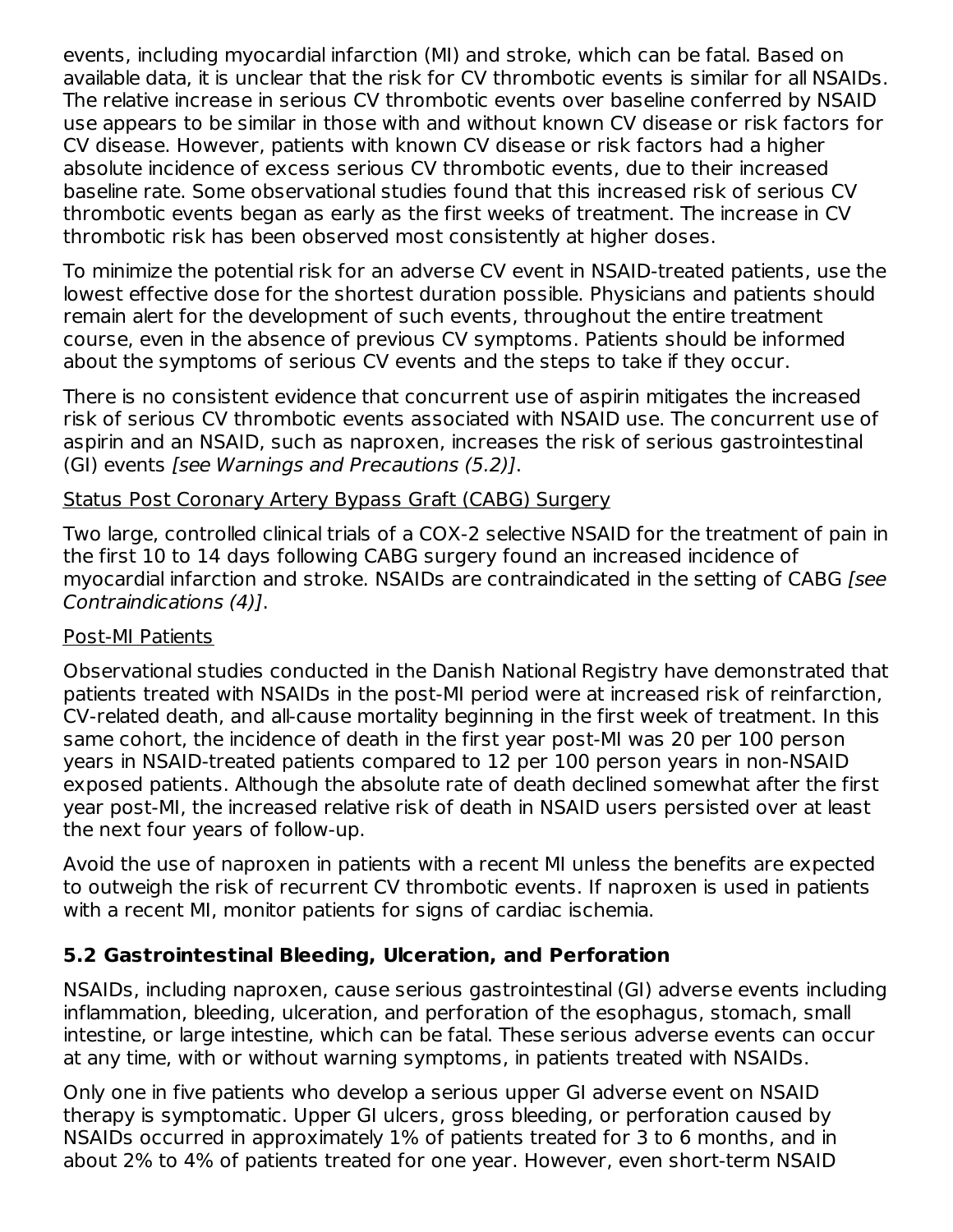therapy is not without risk.

### Risk Factors for GI Bleeding, Ulceration, and Perforation

Patients with a prior history of peptic ulcer disease and/or GI bleeding who used NSAIDs had a greater than 10-fold increased risk for developing a GI bleed compared to patients without these risk factors. Other factors that increase the risk of GI bleeding in patients treated with NSAIDs include longer duration of NSAID therapy; concomitant use of oral corticosteroids, aspirin, anticoagulants, or selective serotonin reuptake inhibitors (SSRIs); smoking; use of alcohol; older age; and poor general health status. Most postmarketing reports of fatal GI events occurred in elderly or debilitated patients. Additionally, patients with advanced liver disease and/or coagulopathy are at increased risk for GI bleeding.

Strategies to Minimize the GI Risks in NSAID-treated patients:

- Use the lowest effective dosage for the shortest possible duration.
- Avoid administration of more than one NSAID at a time.
- Avoid use in patients at higher risk unless benefits are expected to outweigh the increased risk of bleeding. For such patients, as well as those with active GI bleeding, consider alternate therapies other than NSAIDs.
- Remain alert for signs and symptoms of GI ulceration and bleeding during NSAID therapy.
- If a serious GI adverse event is suspected, promptly initiate evaluation and treatment, and discontinue naproxen until a serious GI adverse event is ruled out.
- In the setting of concomitant use of low-dose aspirin for cardiac prophylaxis, monitor patients more closely for evidence of GI bleeding [see Drug Interactions (7)].

# **5.3 Hepatotoxicity**

Elevations of ALT or AST (three or more times the upper limit of normal [ULN]) have been reported in approximately 1% of NSAID-treated patients in clinical trials. In addition, rare, sometimes fatal, cases of severe hepatic injury, including fulminant hepatitis, liver necrosis, and hepatic failure have been reported.

Elevations of ALT or AST (less than three times ULN) may occur in up to 15% of patients treated with NSAIDs including naproxen.

Inform patients of the warning signs and symptoms of hepatotoxicity (e.g., nausea, fatigue, lethargy, diarrhea, pruritus, jaundice, right upper quadrant tenderness, and "flulike" symptoms). If clinical signs and symptoms consistent with liver disease develop, or if systemic manifestations occur (e.g., eosinophilia, rash, etc.), discontinue naproxen immediately, and perform a clinical evaluation of the patient.

# **5.4 Hypertension**

NSAIDs, including naproxen, can lead to new onset of hypertension or worsening of pre-existing hypertension, either of which may contribute to the increased incidence of CV events. Patients taking angiotensin converting enzyme (ACE) inhibitors, thiazide diuretics, or loop diuretics may have impaired response to these therapies when taking NSAIDs [see Drug Interactions (7)].

Monitor blood pressure (BP) during the initiation of NSAID treatment and throughout the course of therapy.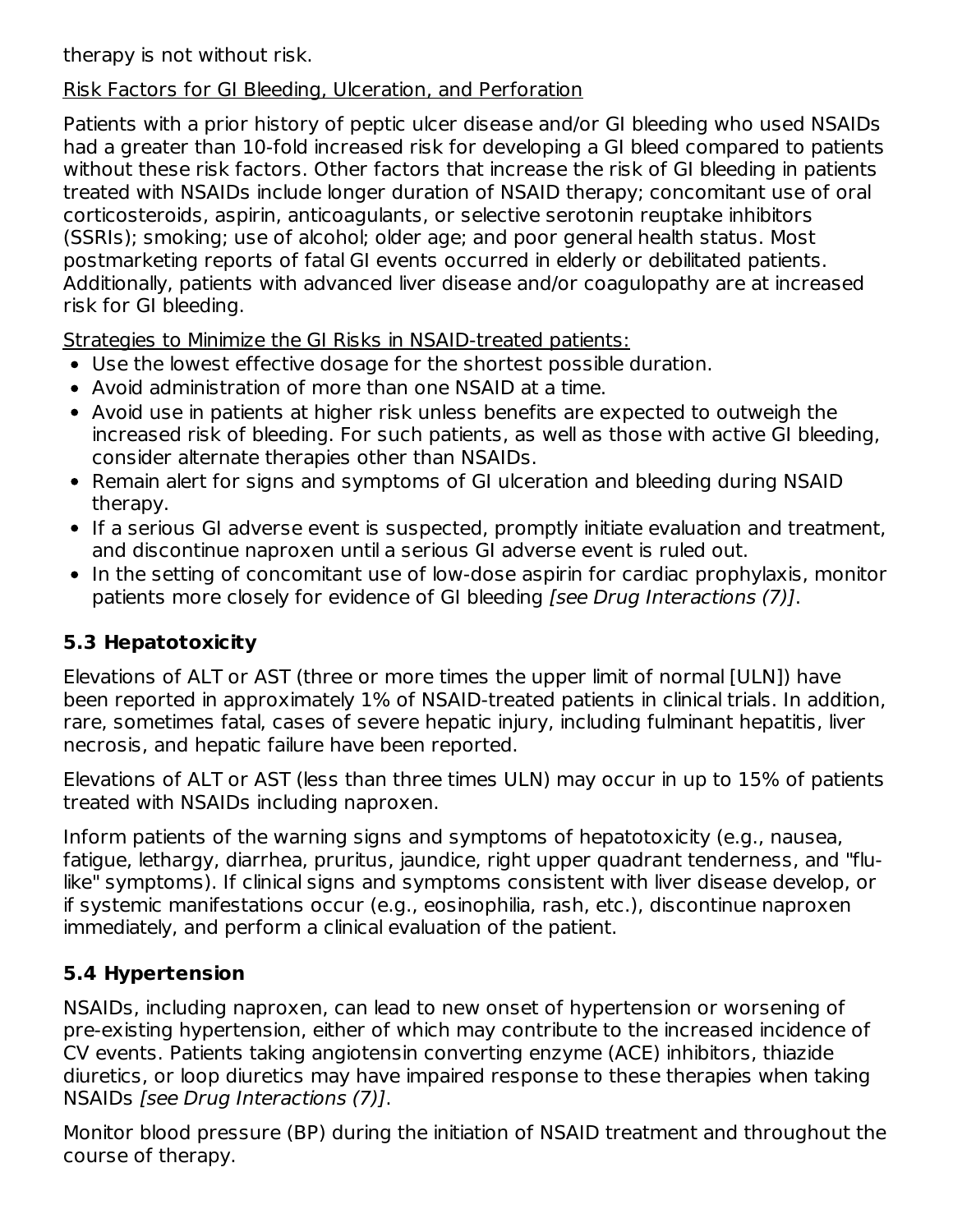### **5.5 Heart Failure and Edema**

The Coxib and traditional NSAID Trialists' Collaboration meta-analysis of randomized controlled trials demonstrated an approximately two-fold increase in hospitalizations for heart failure in COX-2 selective-treated patients and nonselective NSAID-treated patients compared to placebo-treated patients. In a Danish National Registry study of patients with heart failure, NSAID use increased the risk of MI, hospitalization for heart failure, and death.

Additionally, fluid retention and edema have been observed in some patients treated with NSAIDs. Use of naproxen may blunt the CV effects of several therapeutic agents used to treat these medical conditions (e.g., diuretics, ACE inhibitors, or angiotensin receptor blockers [ARBs]) [see Drug Interactions (7)].

Avoid the use of naproxen in patients with severe heart failure unless the benefits are expected to outweigh the risk of worsening heart failure. If naproxen is used in patients with severe heart failure, monitor patients for signs of worsening heart failure.

### **5.6 Renal Toxicity and Hyperkalemia**

### Renal Toxicity

Long-term administration of NSAIDs has resulted in renal papillary necrosis and other renal injury.

Renal toxicity has also been seen in patients in whom renal prostaglandins have a compensatory role in the maintenance of renal perfusion. In these patients, administration of an NSAID may cause a dose-dependent reduction in prostaglandin formation and, secondarily, in renal blood flow, which may precipitate overt renal decompensation. Patients at greatest risk of this reaction are those with impaired renal function, dehydration, hypovolemia, heart failure, liver dysfunction, those taking diuretics and ACE inhibitors or ARBs, and the elderly. Discontinuation of NSAID therapy is usually followed by recovery to the pretreatment state.

No information is available from controlled clinical studies regarding the use of naproxen in patients with advanced renal disease. The renal effects of naproxen may hasten the progression of renal dysfunction in patients with preexisting renal disease.

Correct volume status in dehydrated or hypovolemic patients prior to initiating naproxen. Monitor renal function in patients with renal or hepatic impairment, heart failure, dehydration, or hypovolemia during use of naproxen [see Drug Interactions (7)]. Avoid the use of naproxen in patients with advanced renal disease unless the benefits are expected to outweigh the risk of worsening renal function. If naproxen is used in patients with advanced renal disease, monitor patients for signs of worsening renal function.

### **Hyperkalemia**

Increases in serum potassium concentration, including hyperkalemia, have been reported with use of NSAIDs, even in some patients without renal impairment. In patients with normal renal function, these effects have been attributed to a hyporeninemic-hypoaldosteronism state.

# **5.7 Anaphylactic Reactions**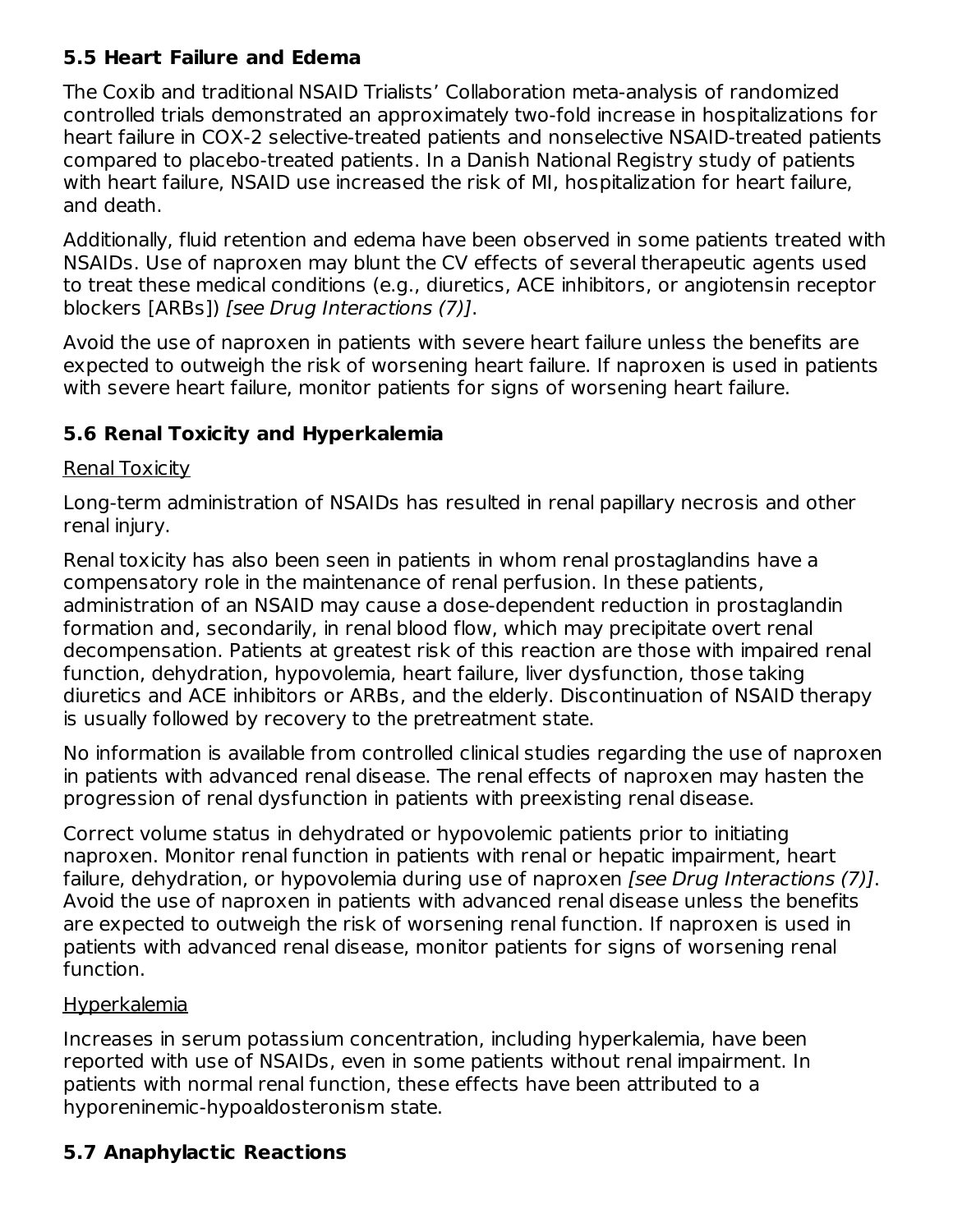Naproxen has been associated with anaphylactic reactions in patients with and without known hypersensitivity to naproxen and in patients with aspirin-sensitive asthma (see Contraindications (4) and Warnings and Precautions (5.8)].

Seek emergency help if an anaphylactic reaction occurs.

### **5.8 Exacerbation of Asthma Related to Aspirin Sensitivity**

A subpopulation of patients with asthma may have aspirin-sensitive asthma which may include chronic rhinosinusitis complicated by nasal polyps; severe, potentially fatal bronchospasm; and/or intolerance to aspirin and other NSAIDs.

Because cross-reactivity between aspirin and other NSAIDs has been reported in such aspirin-sensitive patients, naproxen is contraindicated in patients with this form of aspirin sensitivity [see Contraindications (4)]. When naproxen is used in patients with preexisting asthma (without known aspirin sensitivity), monitor patients for changes in the signs and symptoms of asthma.

### **5.9 Serious Skin Reactions**

NSAIDs, including naproxen, can cause serious skin adverse reactions such as exfoliative dermatitis, Stevens-Johnson Syndrome (SJS), and toxic epidermal necrolysis (TEN), which can be fatal. These serious events may occur without warning. Inform patients about the signs and symptoms of serious skin reactions, and to discontinue the use of naproxen at the first appearance of skin rash or any other sign of hypersensitivity. Naproxen is contraindicated in patients with previous serious skin reactions to NSAIDs [see Contraindications (4)].

### **5.10 Drug Reaction with Eosinophilia and Systemic Symptoms (DRESS)**

Drug Reaction with Eosinophilia and Systemic Symptoms (DRESS) has been reported in patients taking NSAIDs such as naproxen. Some of these events have been fatal or lifethreatening. DRESS typically, although not exclusively, presents with fever, rash, lymphadenopathy, and/or facial swelling. Other clinical manifestations may include hepatitis, nephritis, hematological abnormalities, myocarditis, or myositis. Sometimes symptoms of DRESS may resemble an acute viral infection. Eosinophilia is often present. Because this disorder is variable in its presentation, other organ systems not noted here may be involved. It is important to note that early manifestations of hypersensitivity, such as fever or lymphadenopathy, may be present even though rash is not evident. If such signs or symptoms are present, discontinue naproxen and evaluate the patient immediately.

# **5.11 Fetal Toxicity**

### Premature Closure of Fetal Ductus Arteriosus

Avoid use of NSAIDs, including naproxen, in pregnant women at about 30 weeks of gestation and later. NSAIDs, including naproxen, increase the risk of premature closure of the fetal ductus arteriosus at approximately this gestational age.

### Oligohydramnios/Neonatal Renal Impairment

Use of NSAIDs, including naproxen, at about 20 weeks gestation or later in pregnancy may cause fetal renal dysfunction leading to oligohydramnios and, in some cases,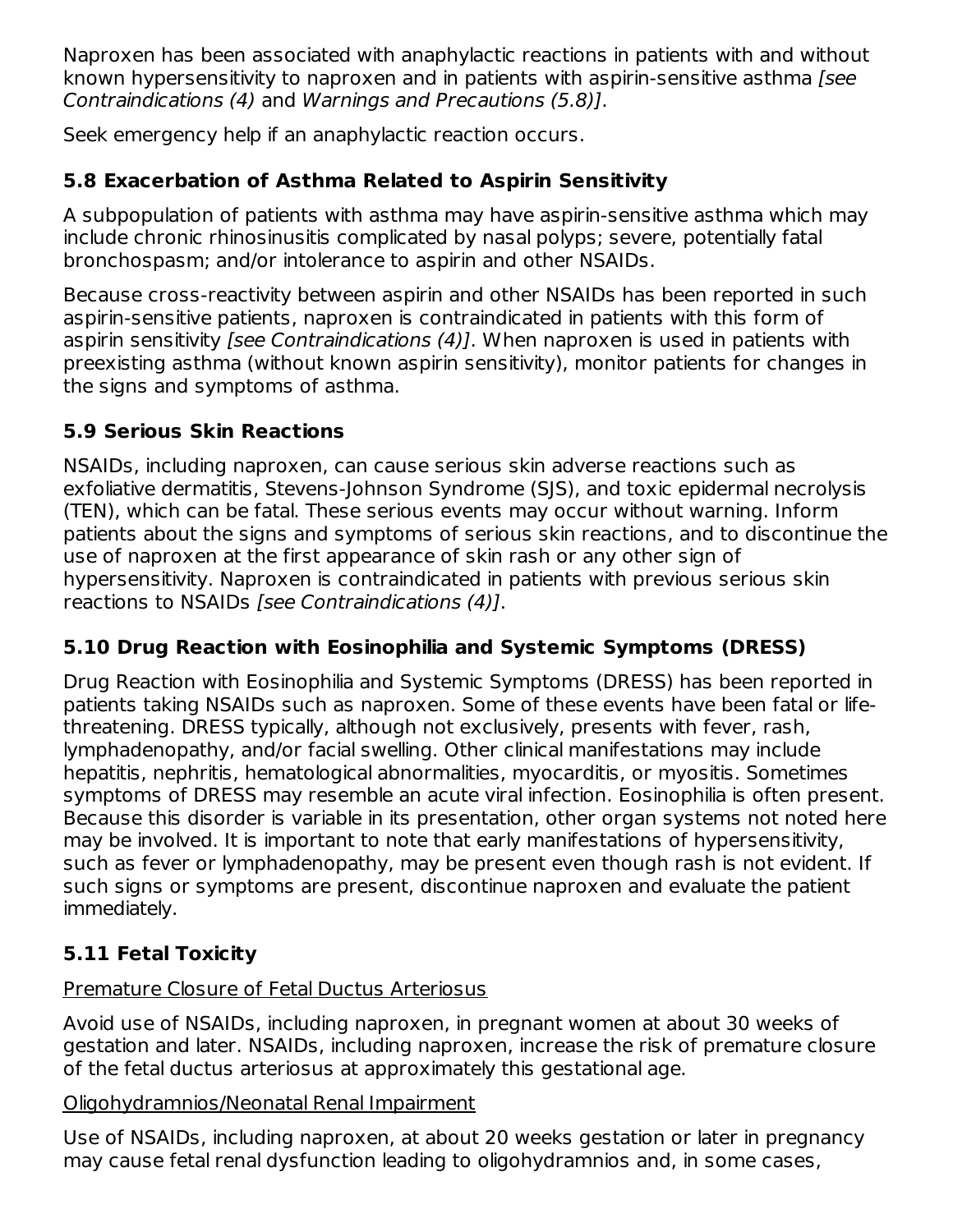neonatal renal impairment. These adverse outcomes are seen, on average, after days to weeks of treatment, although oligohydramnios has been infrequently reported as soon as 48 hours after NSAID initiation. Oligohydramnios is often, but not always, reversible with treatment discontinuation. Complications of prolonged oligohydramnios may, for example, include limb contractures and delayed lung maturation. In some postmarketing cases of impaired neonatal renal function, invasive procedures such as exchange transfusion or dialysis were required.

If NSAID treatment is necessary between about 20 weeks and 30 weeks gestation, limit naproxen use to the lowest effective dose and shortest duration possible. Consider ultrasound monitoring of amniotic fluid if naproxen treatment extends beyond 48 hours. Discontinue naproxen if oligohydramnios occurs and follow up according to clinical practice [see Use in Specific Populations (8.1)].

### **5.12 Hematologic Toxicity**

Anemia has occurred in NSAID-treated patients. This may be due to occult or gross blood loss, fluid retention, or an incompletely described effect on erythropoiesis. If a patient treated with naproxen has any signs or symptoms of anemia, monitor hemoglobin or hematocrit.

NSAIDs, including naproxen, may increase the risk of bleeding events. Co-morbid conditions such as coagulation disorders or concomitant use of warfarin and other anticoagulants, antiplatelet agents (e.g., aspirin), serotonin reuptake inhibitors (SSRIs), and serotonin norepinephrine reuptake inhibitors (SNRIs) may increase this risk. Monitor these patients for signs of bleeding [see Drug Interactions (7)].

### **5.13 Masking of Inflammation and Fever**

The pharmacological activity of naproxen in reducing inflammation, and possibly fever, may diminish the utility of diagnostic signs in detecting infections.

### **5.14 Long-Term Use and Laboratory Monitoring**

Because serious GI bleeding, hepatotoxicity, and renal injury can occur without warning symptoms or signs, consider monitoring patients on long-term NSAID treatment with a CBC and a chemistry profile periodically [see Warnings and Precautions (5.2, 5.3, 5.6)].

Patients with initial hemoglobin values of 10g or less who are to receive long-term therapy should have hemoglobin values determined periodically.

Because of adverse eye findings in animal studies with drugs of this class, it is recommended that ophthalmic studies be carried out if any change or disturbance in vision occurs.

### **6 ADVERSE REACTIONS**

The following adverse reactions are discussed in greater detail in other sections of the labeling:

- Cardiovascular Thrombotic Events [see Warnings and Precautions (5.1)]
- GI Bleeding, Ulceration, and Perforation *[see Warnings and Precautions (5.2)]*
- Hepatotoxicity [see Warnings and Precautions (5.3)]
- Hypertension *[see Warnings and Precautions (5.4)]*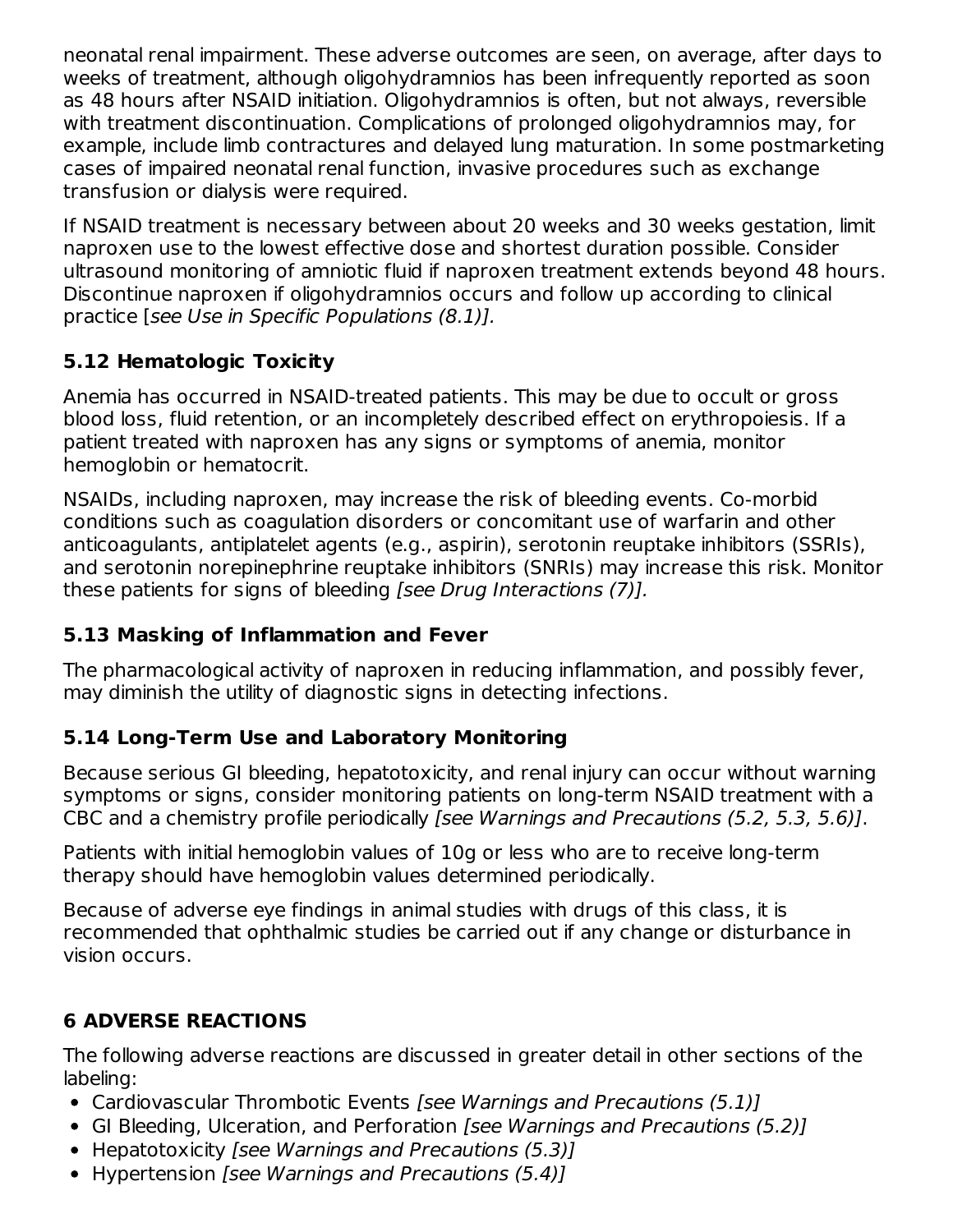- Heart Failure and Edema [see Warnings and Precautions (5.5)]
- Renal Toxicity and Hyperkalemia [see Warnings and Precautions (5.6)]
- Anaphylactic Reactions [see Warnings and Precautions (5.7)]
- Serious Skin Reactions [see Warnings and Precautions (5.9)]
- Hematologic Toxicity [see Warnings and Precautions (5.12)]

### **6.1 Clinical Trials Experience**

Because clinical trials are conducted under widely varying conditions, adverse reaction rates observed in the clinical trials of a drug cannot be directly compared to rates in the clinical trials of another drug and may not reflect the rates observed in practice.

Adverse reactions reported in controlled clinical trials in 960 patients treated for rheumatoid arthritis or osteoarthritis are listed below. In general, reactions in patients treated chronically were reported 2 to 10 times more frequently than they were in shortterm studies in the 962 patients treated for mild to moderate pain or for dysmenorrhea. The most frequent complaints reported related to the gastrointestinal tract.

A clinical study found gastrointestinal reactions to be more frequent and more severe in rheumatoid arthritis patients taking daily doses of 1500 mg naproxen compared to those taking 750 mg naproxen.

In controlled clinical trials with about 80 pediatric patients and in well-monitored, openlabel studies with about 400 pediatric patients with polyarticular juvenile idiopathic arthritis treated with naproxen, the incidence of rash and prolonged bleeding times were greater, the incidence of gastrointestinal and central nervous system reactions were about the same, and the incidence of other reactions were lower in pediatric patients than in adults.

In patients taking naproxen in clinical trials, the most frequently reported adverse experiences in approximately 1% to 10% of patients were:

Gastrointestinal (GI) Experiences, including: heartburn<sup>\*</sup>, abdominal pain<sup>\*</sup>, nausea<sup>\*</sup>,  $constant^*$ , diarrhea, dyspepsia, stomatitis

<u>Central Nervous System:</u> headache $^\ast$ , dizziness $^\ast$ , drowsiness $^\ast$ , lightheadedness, vertigo

Dermatologic: pruritus (itching)\*, skin eruptions\*, ecchymoses\*, sweating, purpura

Special Senses: tinnitus<sup>\*</sup>, visual disturbances, hearing disturbances

Cardiovascular: edema<sup>\*</sup>, palpitations

General: dyspnea<sup>\*</sup>, thirst

 $*$ Incidence of reported reaction between 3% and 9%. Those reactions occurring in less than 3% of the patients are unmarked. In patients taking NSAIDs, the following adverse experiences have also been reported in approximately 1% to 10% of patients.

Gastrointestinal (GI) Experiences, including: flatulence, gross bleeding/perforation, GI ulcers (gastric/duodenal), vomiting

General: abnormal renal function, anemia, elevated liver enzymes, increased bleeding time, rashes

The following are additional adverse experiences reported in  $< 1\%$  of patients taking naproxen during clinical trials.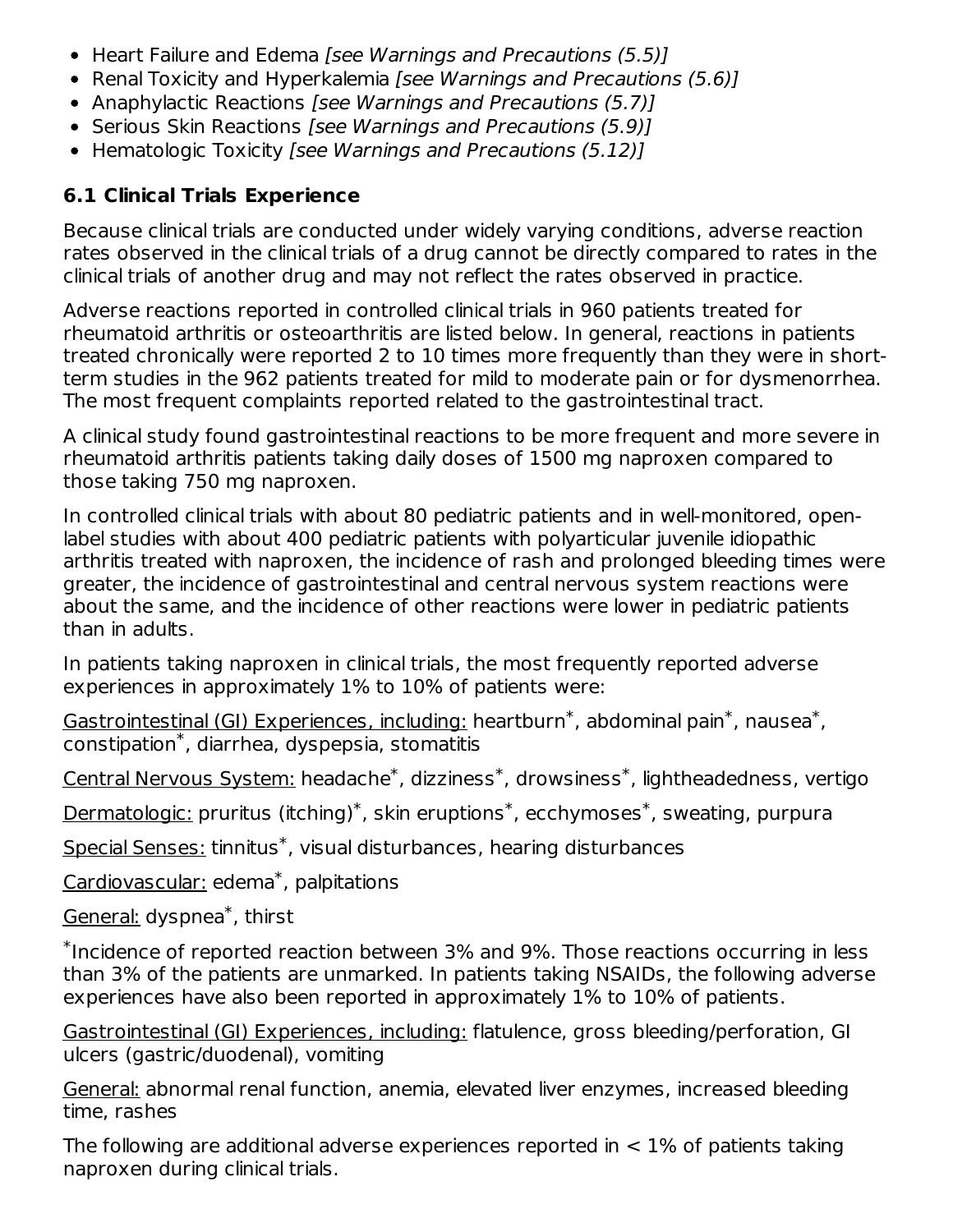Gastrointestinal: pancreatitis, vomiting

Hepatobiliary: jaundice

Hemic and Lymphatic: melena, thrombocytopenia, agranulocytosis

Nervous System: inability to concentrate

Dermatologic: skin rashes

### **6.2 Postmarketing Experience**

The following adverse reactions have been identified during post approval use of naproxen. Because these reactions are reported voluntarily from a population of uncertain size, it is not always possible to reliably estimate their frequency or establish a causal relationship to drug exposure.

The following are additional adverse experiences reported in  $< 1\%$  of patients taking naproxen during clinical trials and through postmarketing reports. Those adverse reactions observed through postmarketing reports are italicized.

Body as a Whole: anaphylactoid reactions, angioneurotic edema, menstrual disorders, pyrexia (chills and fever)

Cardiovascular: congestive heart failure, vasculitis, hypertension, pulmonary edema

Gastrointestinal: inflammation, bleeding (sometimes fatal, particularly in the elderly), ulceration, perforation and obstruction of the upper or lower gastrointestinal tract. Esophagitis, stomatitis, hematemesis, colitis, exacerbation of inflammatory bowel disease (ulcerative colitis, Crohn's disease).

Hepatobiliary: abnormal liver function tests, hepatitis (some cases have been fatal)

Hemic and Lymphatic: eosinophilia, leucopenia, granulocytopenia, hemolytic anemia, aplastic anemia

Metabolic and Nutritional: hyperglycemia, hypoglycemia

Nervous System: depression, dream abnormalities, insomnia, malaise, myalgia, muscle weakness, aseptic meningitis, cognitive dysfunction, convulsions

Respiratory: eosinophilic pneumonitis, asthma

Dermatologic: alopecia, urticaria, toxic epidermal necrolysis, erythema multiforme, erythema nodosum, fixed drug eruption, lichen planus, pustular reaction, systemic lupus erythematoses, bullous reactions, including Stevens-Johnson syndrome, photosensitive dermatitis, photosensitivity reactions, including rare cases resembling porphyria cutanea

tarda (pseudoporphyria) or epidermolysis bullosa. If skin fragility, blistering or other symptoms suggestive of pseudoporphyria occur, treatment should be discontinued and the patient monitored.

Special Senses: hearing impairment, corneal opacity, papillitis, retrobulbar optic neuritis, papilledema

Urogenital: glomerular nephritis, hematuria, hyperkalemia, interstitial nephritis, nephrotic syndrome, renal disease, renal failure, renal papillary necrosis, raised serum creatinine

Reproduction (female): infertility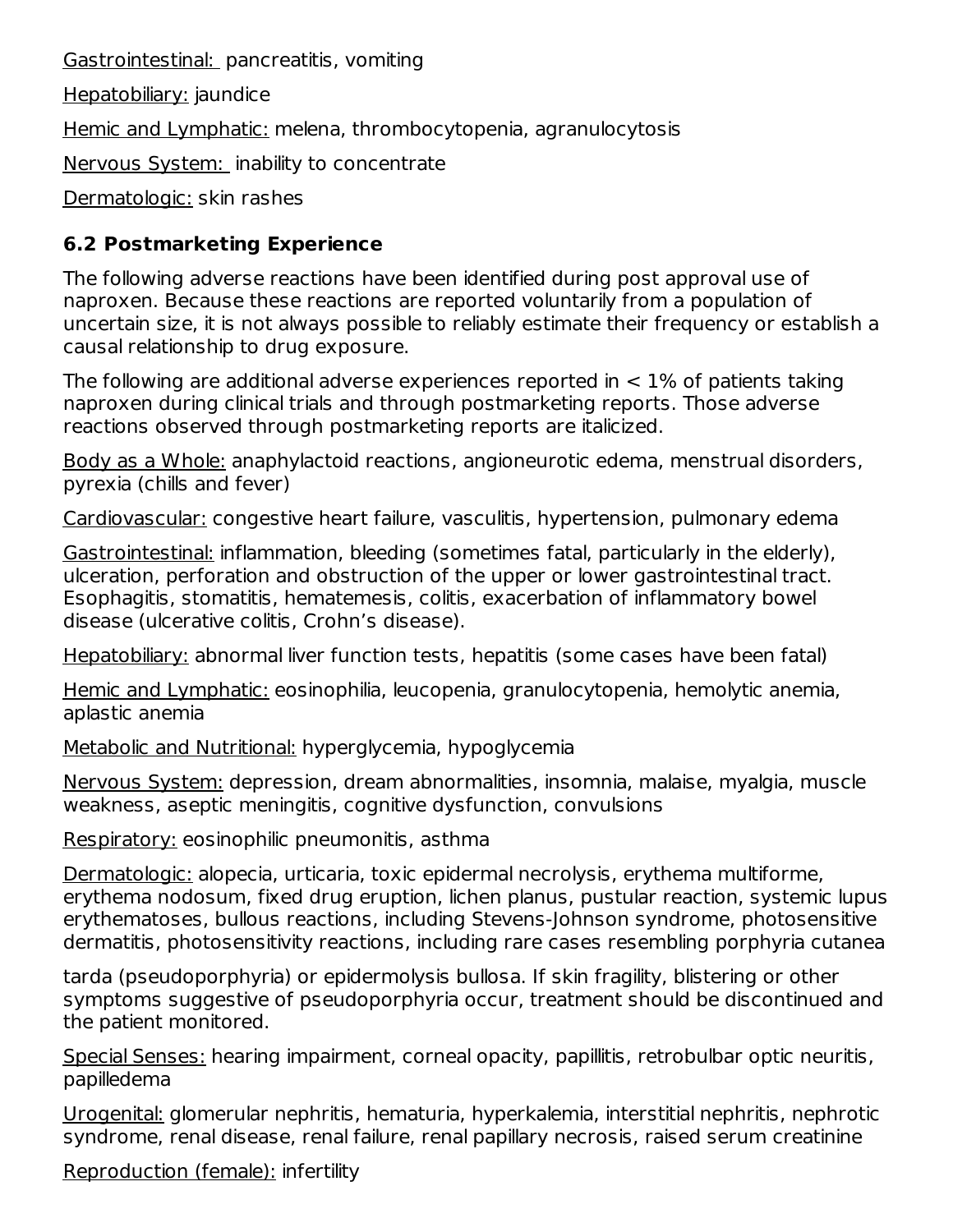In patients taking NSAIDs, the following adverse experiences have also been reported in < 1% of patients.

Body as a Whole: fever, infection, sepsis, anaphylactic reactions, appetite changes, death

Cardiovascular: hypertension, tachycardia, syncope, arrhythmia, hypotension, myocardial infarction

Gastrointestinal: dry mouth, esophagitis, gastric/peptic ulcers, gastritis, glossitis, eructation

Hepatobiliary: hepatitis, liver failure

Hemic and Lymphatic: rectal bleeding, lymphadenopathy, pancytopenia

Metabolic and Nutritional: weight changes

Nervous System: anxiety, asthenia, confusion, nervousness, paresthesia, somnolence, tremors, convulsions, coma, hallucinations

Respiratory: asthma, respiratory depression, pneumonia

Dermatologic: exfoliative dermatitis

Special Senses: blurred vision, conjunctivitis

Urogenital: cystitis, dysuria, oliguria/polyuria, proteinuria

### **7 DRUG INTERACTIONS**

See Table 2 for clinically significant drug interactions with naproxen.

### **Table 2: Clinically Significant Drug Interactions with Naproxen**

| <b>Drugs That Interfere with Hemostasis</b> |                                                                                                                                                                                                                                                                                                                                                                                                                                                                                                                                     |  |
|---------------------------------------------|-------------------------------------------------------------------------------------------------------------------------------------------------------------------------------------------------------------------------------------------------------------------------------------------------------------------------------------------------------------------------------------------------------------------------------------------------------------------------------------------------------------------------------------|--|
| Clinical Impact:                            | • Naproxen and anticoagulants such as warfarin have a synergistic<br>effect on bleeding. The concomitant use of naproxen and<br>anticoagulants has an increased risk of serious bleeding<br>compared to the use of either drug alone.<br>• Serotonin release by platelets plays an important role in<br>hemostasis. Case-control and cohort epidemiological studies<br>showed that concomitant use of drugs that interfere with<br>serotonin reuptake and an NSAID may potentiate the risk of<br>bleeding more than an NSAID alone. |  |
| Intervention:                               | Monitor patients with concomitant use of naproxen with<br>anticoagulants (e.g., warfarin), antiplatelet agents (e.g., aspirin),<br>selective serotonin reuptake inhibitors (SSRIs), and serotonin<br>norepinephrine reuptake inhibitors (SNRIs) for signs of bleeding [see<br>Warnings and Precautions (5.12)].                                                                                                                                                                                                                     |  |
| <b>Aspirin</b>                              |                                                                                                                                                                                                                                                                                                                                                                                                                                                                                                                                     |  |
|                                             | A pharmacodynamic (PD) study has demonstrated an interaction in<br>which lower dose naproxen (220 mg/day or 220 mg twice daily)                                                                                                                                                                                                                                                                                                                                                                                                     |  |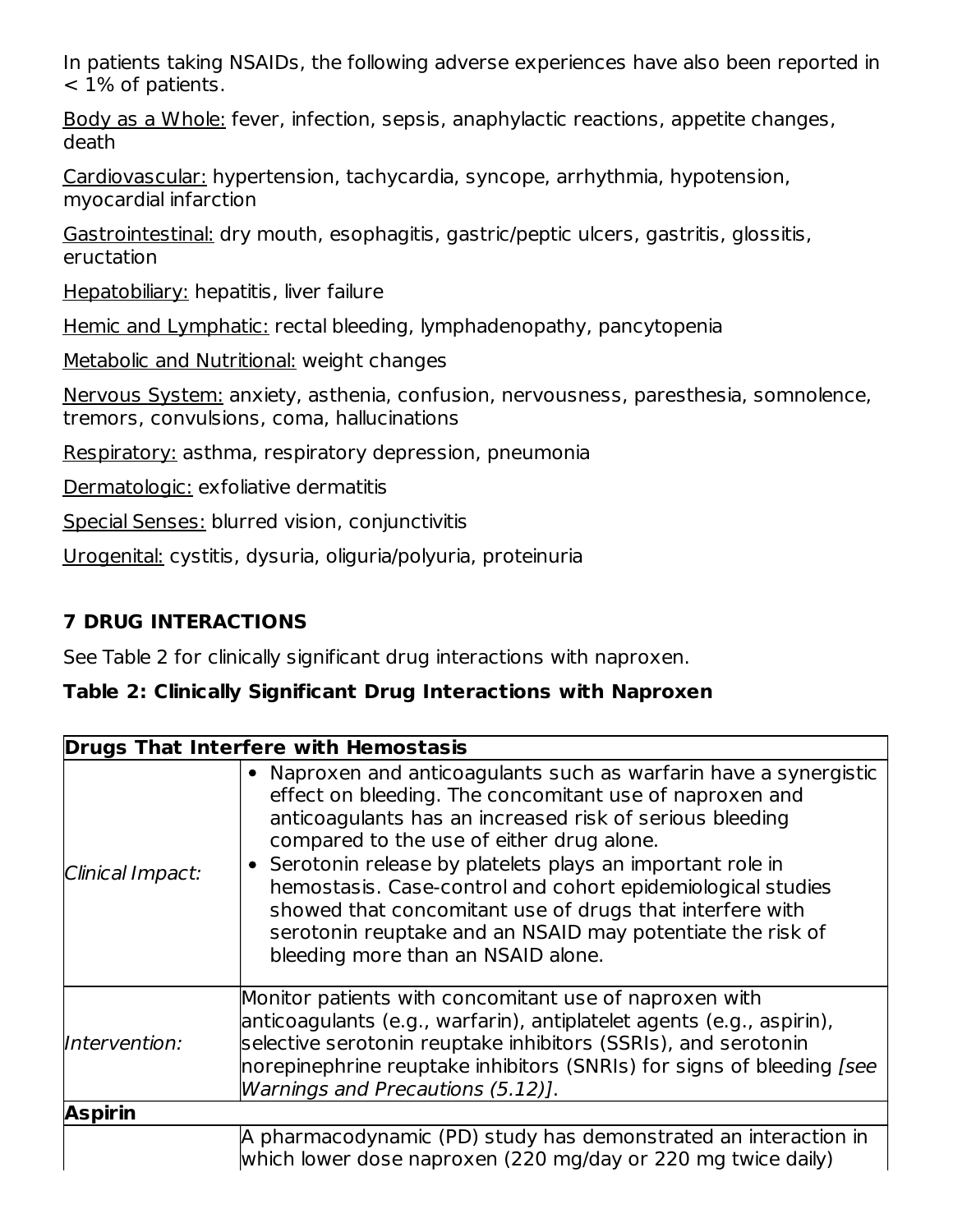| Clinical Impact: | interfered with the antiplatelet effect of low-dose immediate-release<br>aspirin, with the interaction most marked during the washout period<br>of naproxen (see 12.2 Pharmacodynamics). There is reason to<br>expect that the interaction would be present with prescription doses<br>of naproxen or with enteric-coated low-dose aspirin; however, the<br>peak interference with aspirin function may be later than observed in<br>the PD study due to the longer washout period.<br>Controlled clinical studies showed that the concomitant use of<br>NSAIDs and analgesic doses of aspirin does not produce any greater<br>therapeutic effect than the use of NSAIDs alone. In a clinical study,<br>the concomitant use of an NSAID and aspirin was associated with a<br>significantly increased incidence of GI adverse reactions as compared<br>to use of the NSAID alone [see Warnings and Precautions (5.2)]. |
|------------------|-----------------------------------------------------------------------------------------------------------------------------------------------------------------------------------------------------------------------------------------------------------------------------------------------------------------------------------------------------------------------------------------------------------------------------------------------------------------------------------------------------------------------------------------------------------------------------------------------------------------------------------------------------------------------------------------------------------------------------------------------------------------------------------------------------------------------------------------------------------------------------------------------------------------------|
| Intervention:    | Because there may be an increased risk of cardiovascular events<br>following discontinuation of naproxen due to the interference with<br>the antiplatelet effect of aspirin during the washout period, for<br>patients taking low-dose aspirin for cardioprotection who require<br>intermittent analgesics, consider use of an NSAID that does not<br>interfere with the antiplatelet effect of aspirin, or non-NSAID<br>analgesics where appropriate.<br>Concomitant use of naproxen and analgesic doses of aspirin is not<br>generally recommended because of the increased risk of bleeding<br>[see Warnings and Precautions (5.12)].<br>Naproxen is not a substitute for low dose aspirin for cardiovascular<br>protection.                                                                                                                                                                                       |
|                  | <b>ACE Inhibitors, Angiotensin Receptor Blockers, and Beta-Blockers</b>                                                                                                                                                                                                                                                                                                                                                                                                                                                                                                                                                                                                                                                                                                                                                                                                                                               |
| Clinical Impact: | • NSAIDs may diminish the antihypertensive effect of angiotensin<br>converting enzyme (ACE) inhibitors, angiotensin receptor blockers<br>(ARBs), or beta-blockers (including propranolol).<br>In patients who are elderly, volume-depleted (including those on<br>diuretic therapy), or have renal impairment, co-administration of<br>an NSAID with ACE inhibitors or ARBs may result in deterioration<br>of renal function, including possible acute renal failure. These<br>effects are usually reversible.                                                                                                                                                                                                                                                                                                                                                                                                        |
| Intervention:    | During concomitant use of naproxen and ACE-inhibitors, ARBs, or<br>beta-blockers, monitor blood pressure to ensure that the desired<br>blood pressure is obtained.<br>During concomitant use of naproxen and ACE-inhibitors or ARBs<br>$\bullet$<br>in patients who are elderly, volume-depleted, or have impaired<br>renal function, monitor for signs of worsening renal function [see<br>Warnings and Precautions (5.6)].<br>When these drugs are administered concomitantly, patients<br>should be adequately hydrated. Assess renal function at the<br>beginning of the concomitant treatment and periodically<br>thereafter.                                                                                                                                                                                                                                                                                    |
| <b>Diuretics</b> |                                                                                                                                                                                                                                                                                                                                                                                                                                                                                                                                                                                                                                                                                                                                                                                                                                                                                                                       |
|                  | Clinical studies, as well as post-marketing observations, showed that<br>NSAIDs reduced the natriuretic effect of loop diuretics (e.g.,                                                                                                                                                                                                                                                                                                                                                                                                                                                                                                                                                                                                                                                                                                                                                                               |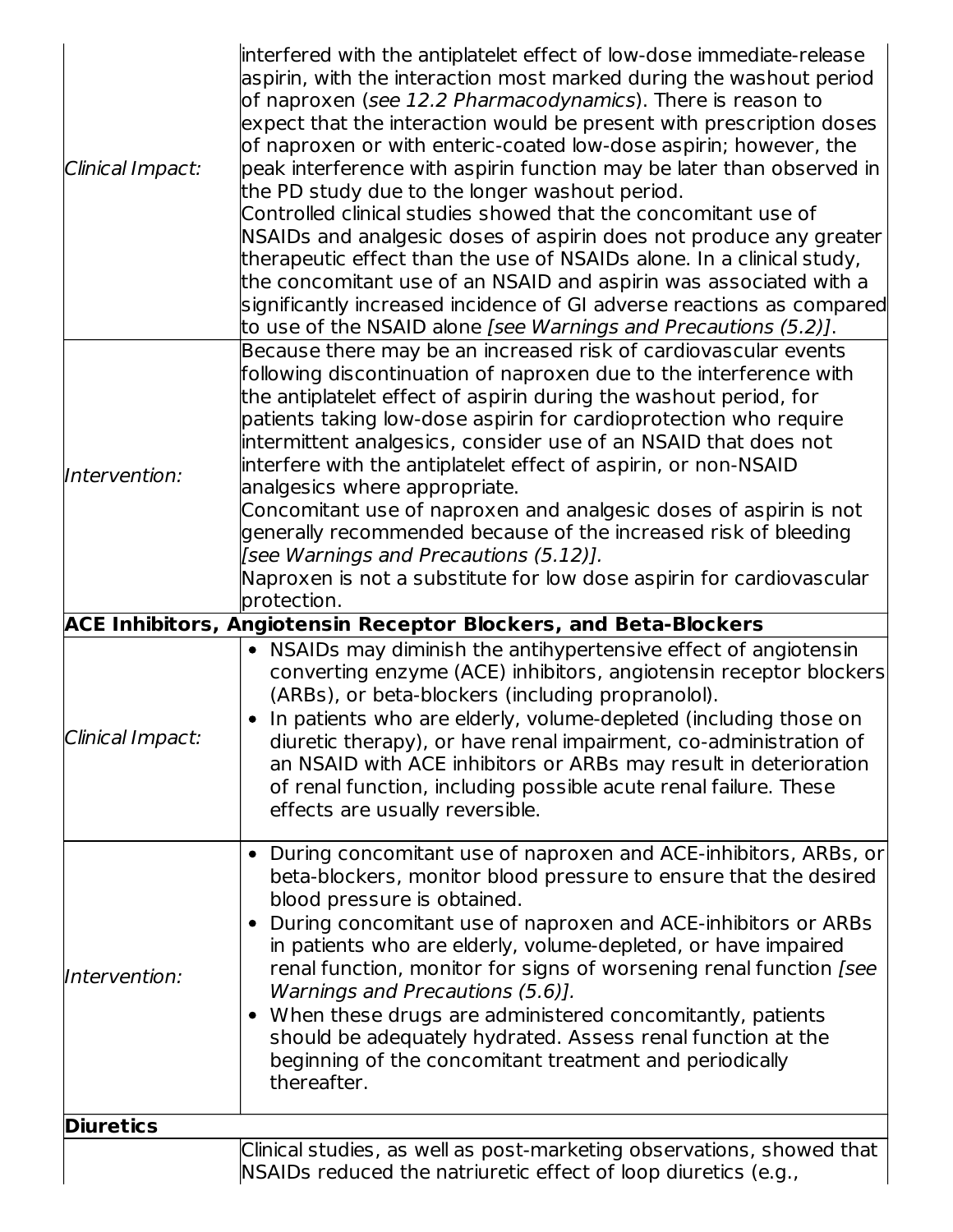| Clinical Impact:              | furosemide) and thiazide diuretics in some patients. This effect has<br>been attributed to the NSAID inhibition of renal prostaglandin<br>synthesis.                                                                                                                                                                                                                                                                                                                                                                                               |
|-------------------------------|----------------------------------------------------------------------------------------------------------------------------------------------------------------------------------------------------------------------------------------------------------------------------------------------------------------------------------------------------------------------------------------------------------------------------------------------------------------------------------------------------------------------------------------------------|
| Intervention:                 | During concomitant use of naproxen with diuretics, observe patients<br>for signs of worsening renal function, in addition to assuring diuretic<br>efficacy including antihypertensive effects [see Warnings and<br>Precautions (5.6)].                                                                                                                                                                                                                                                                                                             |
| <b>Digoxin</b>                |                                                                                                                                                                                                                                                                                                                                                                                                                                                                                                                                                    |
| Clinical Impact:              | The concomitant use of naproxen with digoxin has been reported to<br>increase the serum concentration and prolong the half-life of digoxin.                                                                                                                                                                                                                                                                                                                                                                                                        |
| Intervention:                 | During concomitant use of naproxen and digoxin, monitor serum<br>digoxin levels.                                                                                                                                                                                                                                                                                                                                                                                                                                                                   |
| Lithium                       |                                                                                                                                                                                                                                                                                                                                                                                                                                                                                                                                                    |
| Clinical Impact:              | NSAIDs have produced elevations in plasma lithium levels and<br>reductions in renal lithium clearance. The mean minimum lithium<br>concentration increased 15%, and the renal clearance decreased by<br>approximately 20%. This effect has been attributed to NSAID<br>inhibition of renal prostaglandin synthesis.                                                                                                                                                                                                                                |
| Intervention:                 | During concomitant use of naproxen and lithium, monitor patients<br>for signs of lithium toxicity.                                                                                                                                                                                                                                                                                                                                                                                                                                                 |
| Methotrexate                  |                                                                                                                                                                                                                                                                                                                                                                                                                                                                                                                                                    |
| Clinical Impact:              | Concomitant use of NSAIDs and methotrexate may increase the risk<br>for methotrexate toxicity (e.g., neutropenia, thrombocytopenia, renal<br>dysfunction).                                                                                                                                                                                                                                                                                                                                                                                         |
| Intervention:                 | During concomitant use of naproxen and methotrexate, monitor<br>patients for methotrexate toxicity.                                                                                                                                                                                                                                                                                                                                                                                                                                                |
| Cyclosporine                  |                                                                                                                                                                                                                                                                                                                                                                                                                                                                                                                                                    |
| Clinical Impact:              | Concomitant use of naproxen and cyclosporine may increase<br>cyclosporine's nephrotoxicity.                                                                                                                                                                                                                                                                                                                                                                                                                                                        |
| Intervention:                 | During concomitant use of naproxen and cyclosporine, monitor<br>patients for signs of worsening renal function.                                                                                                                                                                                                                                                                                                                                                                                                                                    |
| <b>NSAIDs and Salicylates</b> |                                                                                                                                                                                                                                                                                                                                                                                                                                                                                                                                                    |
| Clinical Impact:              | Concomitant use of naproxen with other NSAIDs or salicylates (e.g.,<br>diflunisal, salsalate) increases the risk of GI toxicity, with little or no<br>increase in efficacy [see Warnings and Precautions (5.2)].                                                                                                                                                                                                                                                                                                                                   |
| Intervention:                 | The concomitant use of naproxen with other NSAIDs or salicylates is<br>not recommended.                                                                                                                                                                                                                                                                                                                                                                                                                                                            |
| Pemetrexed                    |                                                                                                                                                                                                                                                                                                                                                                                                                                                                                                                                                    |
| <b>Clinical Impact:</b>       | Concomitant use of naproxen and pemetrexed may increase the risk<br>of pemetrexed-associated myelosuppression, renal, and GI toxicity<br>(see the pemetrexed prescribing information).                                                                                                                                                                                                                                                                                                                                                             |
| Intervention:                 | During concomitant use of naproxen and pemetrexed, in patients<br>with renal impairment whose creatinine clearance ranges from 45 to<br>79 mL/min, monitor for myelosuppression, renal and GI toxicity.<br>NSAIDs with short elimination half-lives (e.g., diclofenac,<br>indomethacin) should be avoided for a period of two days before, the<br>day of, and two days following administration of pemetrexed.<br>In the absence of data regarding potential interaction between<br>pemetrexed and NSAIDs with longer half-lives (e.g., meloxicam, |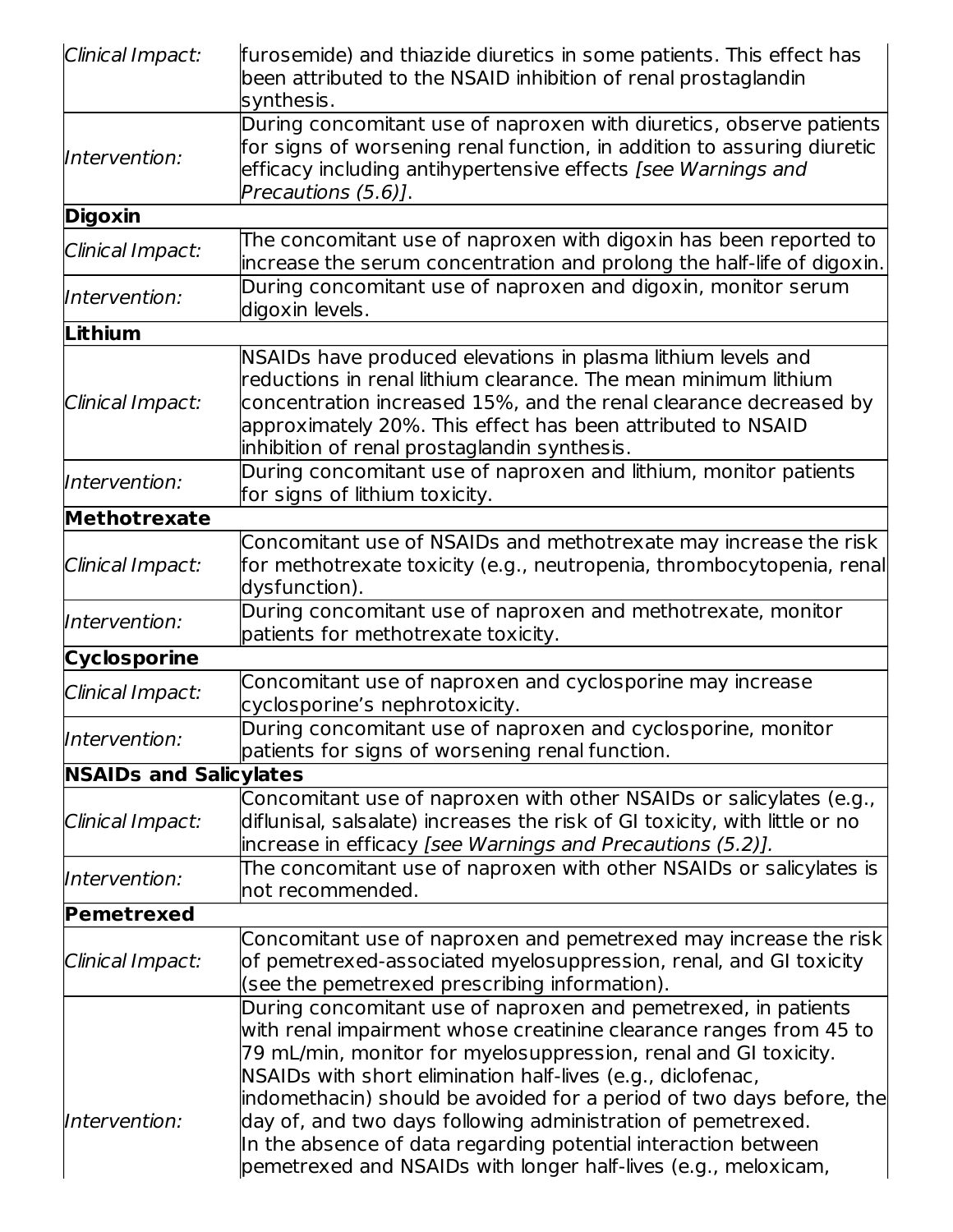|                                | nabumetone), patients taking these NSAIDs should interrupt dosing                                                                                                                                                                    |  |  |
|--------------------------------|--------------------------------------------------------------------------------------------------------------------------------------------------------------------------------------------------------------------------------------|--|--|
|                                | for at least five days before, the day of, and two days following                                                                                                                                                                    |  |  |
|                                | pemetrexed administration.                                                                                                                                                                                                           |  |  |
| <b>Antacids and Sucralfate</b> |                                                                                                                                                                                                                                      |  |  |
| Clinical Impact:               | Concomitant administration of some antacids (magnesium oxide or<br>aluminum hydroxide) and sucralfate can delay the absorption of<br>naproxen.                                                                                       |  |  |
| Intervention:                  | Concomitant administration of antacids such as magnesium oxide or<br>aluminum hydroxide, and sucralfate with naproxen is not<br>recommended.                                                                                         |  |  |
| <b>Cholestyramine</b>          |                                                                                                                                                                                                                                      |  |  |
| Clinical Impact:               | Concomitant administration of cholestyramine can delay the<br>absorption of naproxen.                                                                                                                                                |  |  |
| Intervention:                  | Concomitant administration of cholestyramine with naproxen is not<br>recommended.                                                                                                                                                    |  |  |
| Probenecid                     |                                                                                                                                                                                                                                      |  |  |
| Clinical Impact:               | Probenecid given concurrently increases naproxen anion plasma<br>levels and extends its plasma half-life significantly.                                                                                                              |  |  |
| Intervention:                  | Patients simultaneously receiving naproxen and probenecid should<br>be observed for adjustment of dose if required.                                                                                                                  |  |  |
| Other albumin-bound drugs      |                                                                                                                                                                                                                                      |  |  |
| Clinical Impact:               | Naproxen is highly bound to plasma albumin; it thus has a theoretical<br>potential for interaction with other albumin-bound drugs such as<br>coumarin-type anticoagulants, sulphonylureas, hydantoins, other<br>NSAIDs, and aspirin. |  |  |
| Intervention:                  | Patients simultaneously receiving naproxen and a hydantoin,<br>sulphonamide or sulphonylurea should be observed for adjustment<br>of dose if required.                                                                               |  |  |

# **Drug/Laboratory Test Interactions**

| <b>Bleeding times</b>     |                                                                                                                                                                                                                                                                                                   |
|---------------------------|---------------------------------------------------------------------------------------------------------------------------------------------------------------------------------------------------------------------------------------------------------------------------------------------------|
| Clinical Impact:          | Naproxen may decrease platelet aggregation and prolong bleeding<br>time.                                                                                                                                                                                                                          |
| Intervention:             | This effect should be kept in mind when bleeding times are<br>determined.                                                                                                                                                                                                                         |
| <b>Porter-Silber test</b> |                                                                                                                                                                                                                                                                                                   |
| Clinical Impact:          | The administration of naproxen may result in increased urinary<br>values for 17-ketogenic steroids because of an interaction between<br>the drug and/or its metabolites with m-di-nitrobenzene used in this<br>assay.                                                                             |
| Intervention:             | Although 17-hydroxy-corticosteroid measurements (Porter-Silber<br>test) do not appear to be artifactually altered, it is suggested that<br>therapy with naproxen be temporarily discontinued 72 hours before<br>adrenal function tests are performed if the Porter-Silber test is to be<br>lused. |
|                           | Urinary assays of 5-hydroxy indoleacetic acid (5HIAA)                                                                                                                                                                                                                                             |
| $C$ linical Imnacti       | Naproxen may interfere with some urinary assays of 5-hydroxy                                                                                                                                                                                                                                      |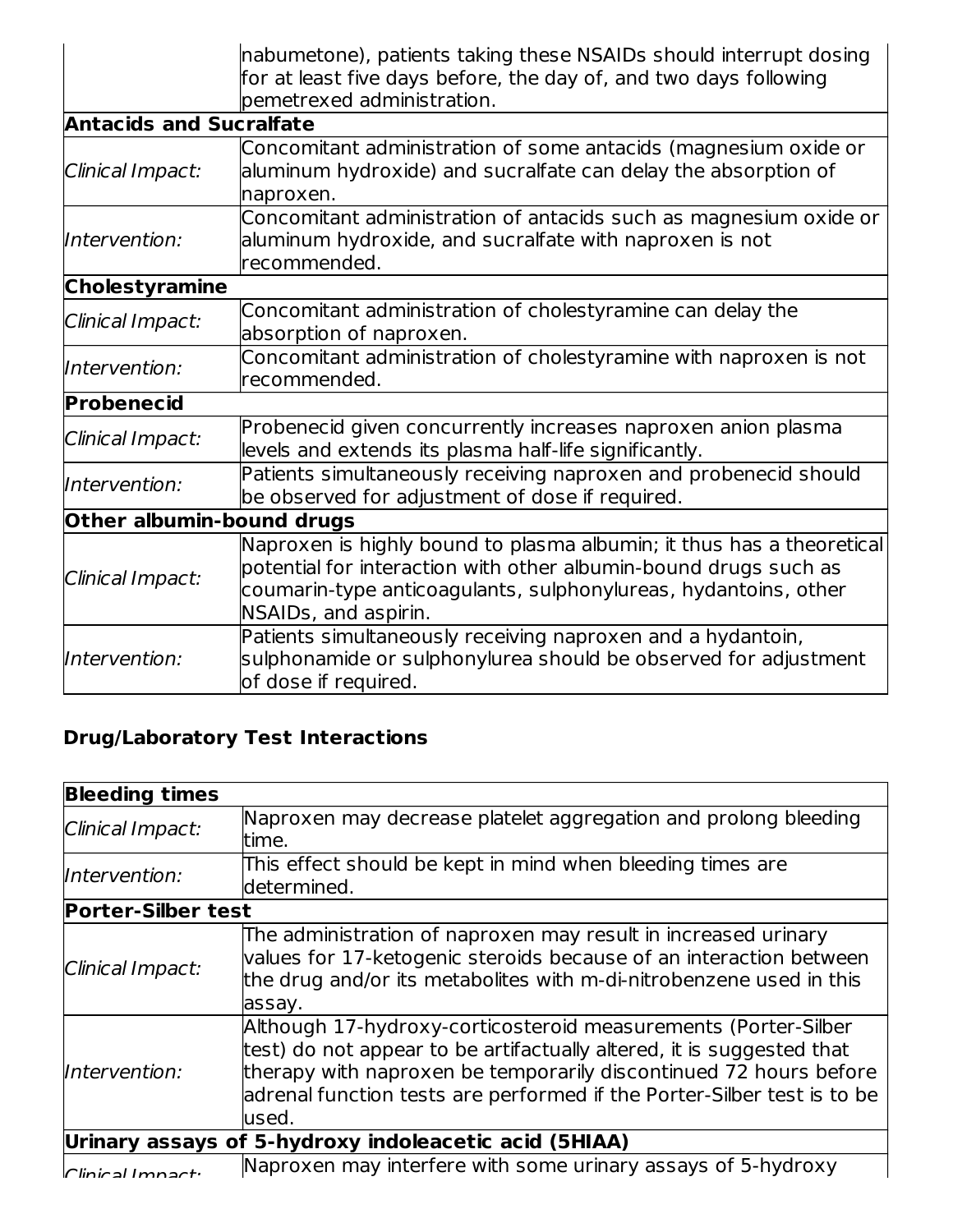| ווווונסו ווווטסנג. | indoleacetic acid (5HIAA).                                |
|--------------------|-----------------------------------------------------------|
| Intervention:      | This effect should be kept in mind when urinary 5-hydroxy |
|                    | lindoleacetic acid is determined.                         |

### **8 USE IN SPECIFIC POPULATIONS**

### **8.1 Pregnancy**

### Risk Summary

Use of NSAIDs, including naproxen, can cause premature closure of the fetal ductus arteriosus and fetal renal dysfunction leading to oligohydramnios and, in some cases, neonatal renal impairment. Because of these risks, limit dose and duration of naproxen use between about 20 and 30 weeks of gestation, and avoid naproxen use at about 30 weeks of gestation and later in pregnancy (see Clinical Considerations, Data).

### Premature Closure of Fetal Ductus Arteriosus

Use of NSAIDs, including naproxen, at about 30 weeks gestation or later in pregnancy increases the risk of premature closure of the fetal ductus arteriosus.

### Oligohydramnios/Neonatal Renal Impairment

Use of NSAIDs at about 20 weeks gestation or later in pregnancy has been associated with cases of fetal renal dysfunction leading to oligohydramnios, and in some cases, neonatal renal impairment.

Data from observational studies regarding other potential embryofetal risks of NSAID use in women in the first or second trimesters of pregnancy are inconclusive. In animal reproduction studies in rats, rabbits, and mice no evidence of teratogenicity or fetal harm when naproxen was administered during the period of organogenesis at doses 0.13, 0.26, and 0.6 times the maximum recommended human daily dose of 1,500 mg/day, respectively [see Data]. Based on animal data, prostaglandins have been shown to have an important role in endometrial vascular permeability, blastocyst implantation, and decidualization. In animal studies, administration of prostaglandin synthesis inhibitors such as naproxen, resulted in increased pre- and post-implantation loss. Prostaglandins also have been shown to have an important role in fetal kidney development. In published animal studies, prostaglandin synthesis inhibitors have been reported to impair kidney development when administered at clinically relevant doses.

The estimated background risk of major birth defects and miscarriage for the indicated population(s) is unknown. All pregnancies have a background risk of birth defect, loss, or other adverse outcomes. In the U.S. general population, the estimated background risk of major birth defects and miscarriage in clinically recognized pregnancies is 2% to 4% and 15% to 20%, respectively.

### Clinical Considerations

### Fetal/Neonatal Adverse Reactions

Premature Closure of Fetal Ductus Arteriosus:

Avoid use of NSAIDs in women at about 30 weeks gestation and later in pregnancy, because NSAIDs, including naproxen, can cause premature closure of the fetal ductus arteriosus (see Data).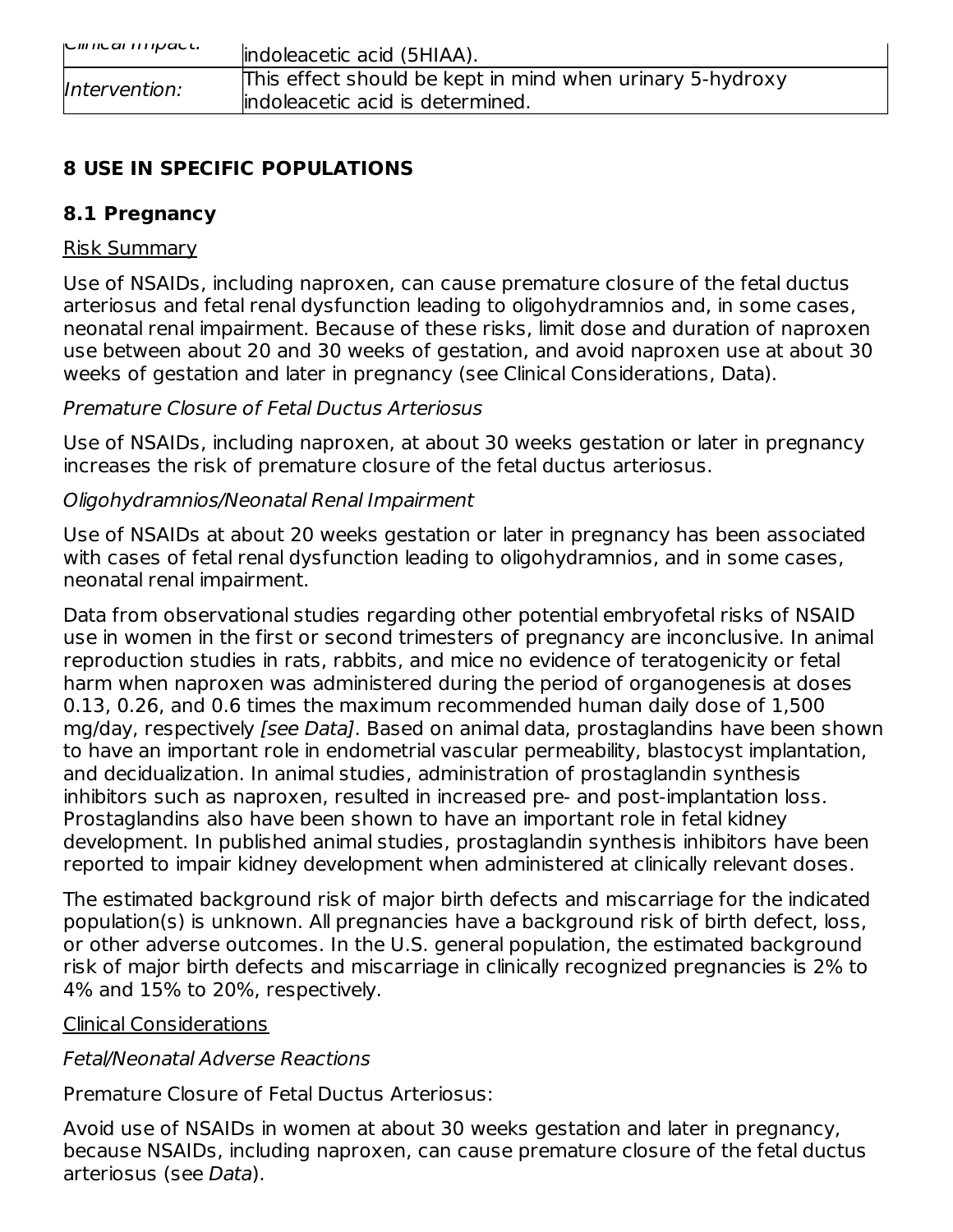Oligohydramnios/Neonatal Renal Impairment:

If an NSAID is necessary at about 20 weeks gestation or later in pregnancy, limit the use to the lowest effective dose and shortest duration possible. If naproxen treatment extends beyond 48 hours, consider monitoring with ultrasound for oligohydramnios. If oligohydramnios occurs, discontinue naproxen, and follow up according to clinical practice (see Data).

### Labor or Delivery

There are no studies on the effects of naproxen during labor or delivery. In animal studies, NSAIDS, including naproxen, inhibit prostaglandin synthesis, cause delayed parturition, and increase the incidence of stillbirth.

### Data

### Human Data

There is some evidence to suggest that when inhibitors of prostaglandin synthesis are used to delay preterm labor, there is an increased risk of neonatal complications such as necrotizing enterocolitis, patent ductus arteriosus, and intracranial hemorrhage. Naproxen treatment given in late pregnancy to delay parturition has been associated with persistent pulmonary hypertension, renal dysfunction, and abnormal prostaglandin E levels in preterm infants. Because of the known effects of nonsteroidal antiinflammatory drugs on the fetal cardiovascular system (closure of ductus arteriosus), use during pregnancy (particularly starting at 30-weeks of gestation, or third trimester) should be avoided.

Premature Closure of Fetal Ductus Arteriosus:

Published literature reports that the use of NSAIDs at about 30 weeks of gestation and later in pregnancy may cause premature closure of the fetal ductus arteriosus.

Oligohydramnios/Neonatal Renal Impairment:

Published studies and postmarketing reports describe maternal NSAID use at about 20 weeks gestation or later in pregnancy associated with fetal renal dysfunction leading to oligohydramnios, and in some cases, neonatal renal impairment. These adverse outcomes are seen, on average, after days to weeks of treatment, although oligohydramnios has been infrequently reported as soon as 48 hours after NSAID initiation. In many cases, but not all, the decrease in amniotic fluid was transient and reversible with cessation of the drug. There have been a limited number of case reports of maternal NSAID use and neonatal renal dysfunction without oligohydramnios, some of which were irreversible. Some cases of neonatal renal dysfunction required treatment with invasive procedures, such as exchange transfusion or dialysis.

Methodological limitations of these postmarketing studies and reports include lack of a control group; limited information regarding dose, duration, and timing of drug exposure; and concomitant use of other medications. These limitations preclude establishing a reliable estimate of the risk of adverse fetal and neonatal outcomes with maternal NSAID use. Because the published safety data on neonatal outcomes involved mostly preterm infants, the generalizability of certain reported risks to the full-term infant exposed to NSAIDs through maternal use is uncertain.

Animal data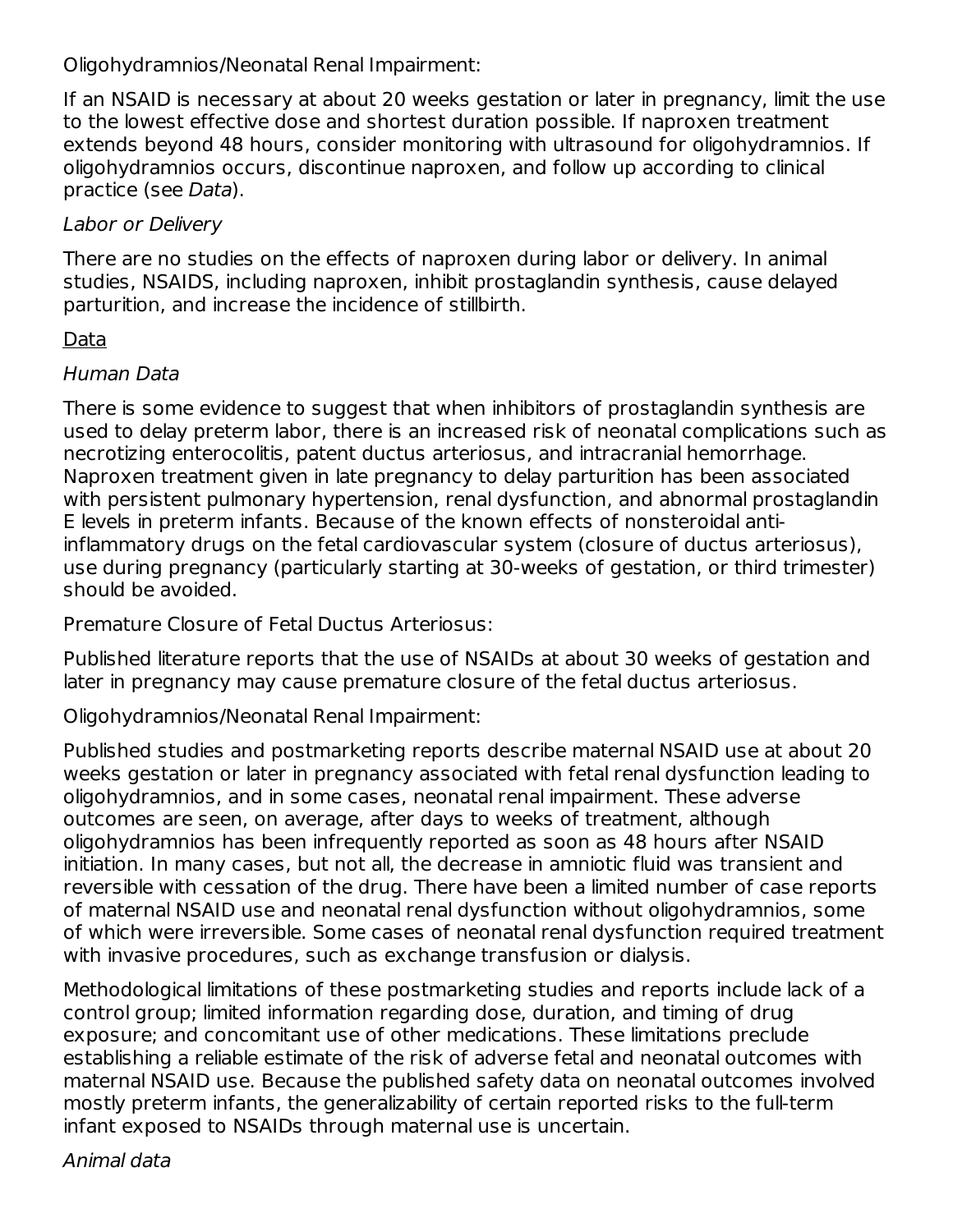Reproduction studies have been performed in rats at 20 mg/kg/day (0.13 times the maximum recommended human daily dose of 1,500 mg/day based on body surface area comparison), rabbits at 20 mg/kg/day (0.26 times the maximum recommended human daily dose, based on body surface area comparison), and mice at 170 mg/kg/day (0.6 times the maximum recommended human daily dose based on body surface area comparison) with no evidence of impaired fertility or harm to the fetus due to the drug.

### **8.2 Lactation**

### Risk Summary

The naproxen anion has been found in the milk of lactating women at a concentration equivalent to approximately 1% of maximum naproxen concentration in plasma. The developmental and health benefits of breastfeeding should be considered along with the mother's clinical need for naproxen and any potential adverse effects on the breastfed infant from the naproxen or from the underlying maternal condition.

# **8.3 Females and Males of Reproductive Potential**

Infertility

### Females

Based on the mechanism of action, the use of prostaglandin-mediated NSAIDs, including naproxen, may delay or prevent rupture of ovarian follicles, which has been associated with reversible infertility in some women. Published animal studies have shown that administration of prostaglandin synthesis inhibitors has the potential to disrupt prostaglandin-mediated follicular rupture required for ovulation. Small studies in women treated with NSAIDs have also shown a reversible delay in ovulation. Consider withdrawal of NSAIDs, including naproxen, in women who have difficulties conceiving or who are undergoing investigation of infertility.

# **8.4 Pediatric Use**

Safety and effectiveness in pediatric patients below the age of 2 years have not been established. Pediatric dosing recommendations for polyarticular juvenile idiopathic arthritis are based on well-controlled studies *[see Dosage and Administration (2)]*. There are no adequate effectiveness or dose-response data for other pediatric conditions, but the experience in polyarticular juvenile idiopathic arthritis and other use experience have established that single doses of 2.5 to 5 mg/kg as naproxen suspension, with total daily dose not exceeding 15 mg/kg/day, are well tolerated in pediatric patients over 2 years of age.

# **8.5 Geriatric Use**

The hepatic and renal tolerability of long-term naproxen administration was studied in two double-blind clinical trials involving 586 patients. Of the patients studied, 98 patients were age 65 and older and 10 of the 98 patients were age 75 and older. Naproxen was administered at doses of 375 mg twice daily or 750 mg twice daily for up to 6 months. Transient abnormalities of laboratory tests assessing hepatic and renal function were noted in some patients, although there were no differences noted in the occurrence of abnormal values among different age groups.

Elderly patients, compared to younger patients, are at greater risk for NSAID-associated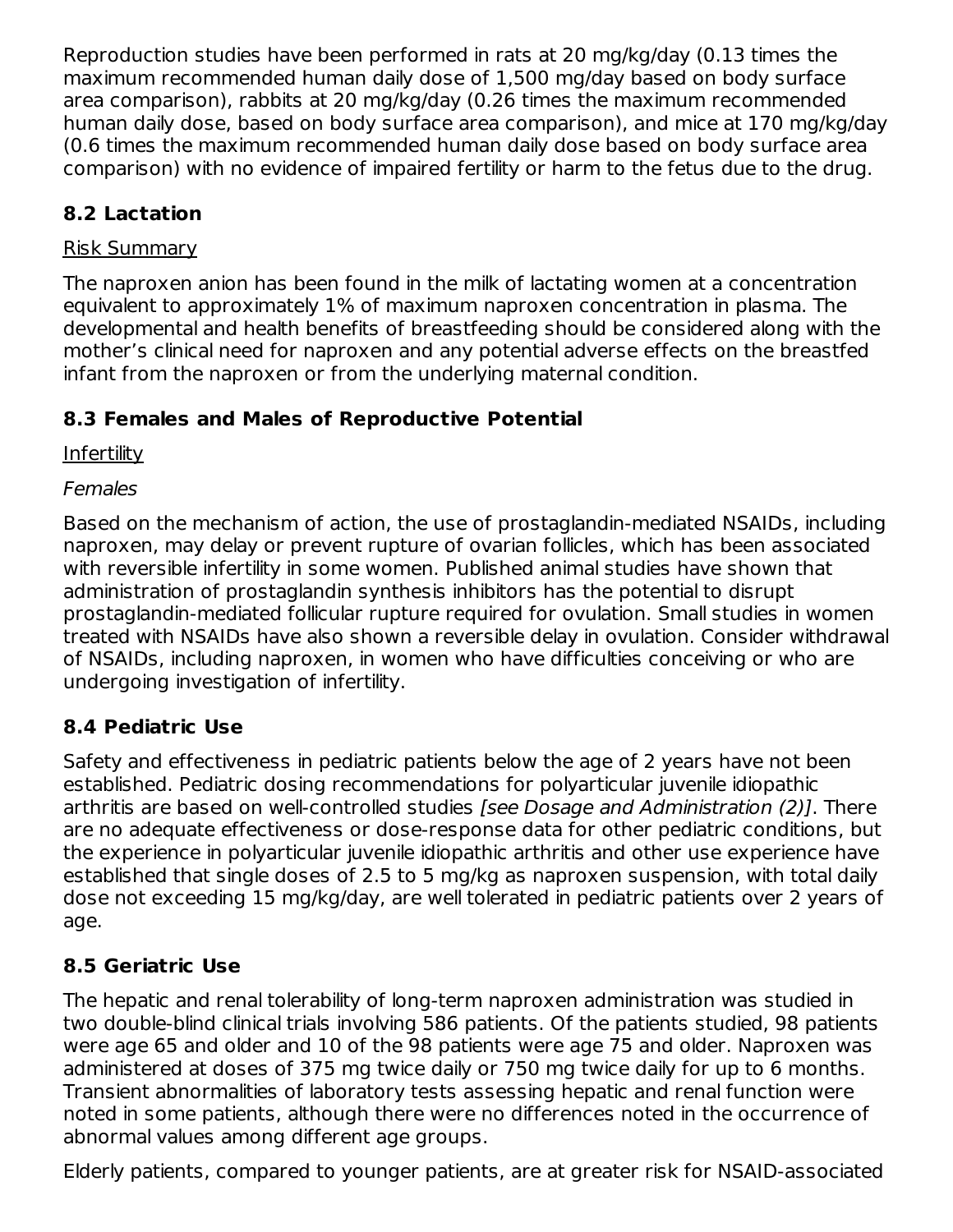serious cardiovascular, gastrointestinal, and/or renal adverse reactions. If the anticipated benefit for the elderly patient outweighs these potential risks, start dosing at the low end of the dosing range, and monitor patients for adverse effects *[see Warnings* and Precautions (5.1, 5.2, 5.3, 5.6, 5.14)].

Studies indicate that although total plasma concentration of naproxen is unchanged, the unbound plasma fraction of naproxen is increased in the elderly. The clinical significance of this finding is unclear, although it is possible that the increase in free naproxen concentration could be associated with an increase in the rate of adverse events per a given dosage in some elderly patients. Caution is advised when high doses are required and some adjustment of dosage may be required in elderly patients. As with other drugs used in the elderly, it is prudent to use the lowest effective dose.

Experience indicates that geriatric patients may be particularly sensitive to certain adverse effects of nonsteroidal anti-inflammatory drugs. Elderly or debilitated patients seem to tolerate peptic ulceration or bleeding less well when these events do occur. Most spontaneous reports of fatal GI events are in the geriatric population [see Warnings and Precautions (5.2)].

Naproxen is known to be substantially excreted by the kidney, and the risk of toxic reactions to this drug may be greater in patients with impaired renal function. Because elderly patients are more likely to have decreased renal function, care should be taken in dose selection, and it may be useful to monitor renal function *[see Clinical Pharmacology* (12.3)]. Geriatric patients may be at a greater risk for the development of a form of renal toxicity precipitated by reduced prostaglandin formation during administration of nonsteroidal anti-inflammatory drugs [see Warnings and Precautions (5.6)].

### **8.6 Hepatic Impairment**

Caution is advised when high doses are required and some adjustment of dosage may be required in these patients. It is prudent to use the lowest effective dose [see Clinical Pharmacology (12.3)].

### **8.7 Renal Impairment**

Naproxen-containing products are not recommended for use in patients with moderate to severe and severe renal impairment (creatinine clearance < 30 mL/min) [see Warnings and Precautions (5.6), Clinical Pharmacology (12.3)].

# **10 OVERDOSAGE**

Symptoms following acute NSAID overdosages have been typically limited to lethargy, drowsiness, nausea, vomiting, and epigastric pain, which have been generally reversible with supportive care. Gastrointestinal bleeding has occurred. Hypertension, acute renal failure, respiratory depression, and coma have occurred, but were rare [see Warnings] and Precautions (5.1, 5.2)]. Because naproxen sodium may be rapidly absorbed, high and early blood levels should be anticipated.

A few patients have experienced convulsions, but it is not clear whether or not these were drug-related. It is not known what dose of the drug would be life threatening [see Warnings and Precautions (5.1, 5.2, 5.4, 5.6)].

Manage patients with symptomatic and supportive care following an NSAID overdosage.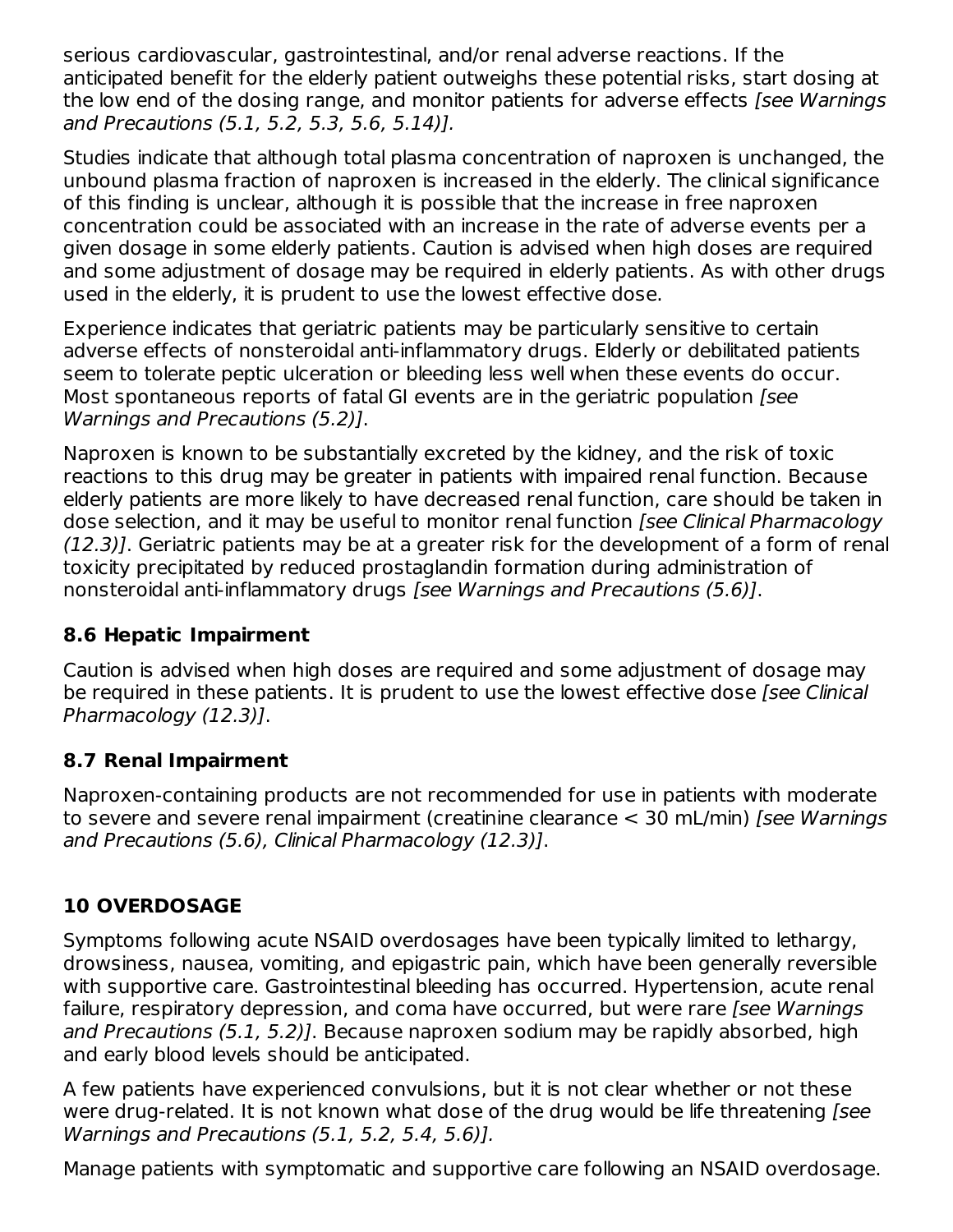There are no specific antidotes. Consider emesis and/or activated charcoal (60 to 100 grams in adults, 1 to 2 grams per kg of body weight in pediatric patients) and/or osmotic cathartic in symptomatic patients seen within four hours of ingestion or in patients with a large overdosage (5 to 10 times the recommended dosage). Forced diuresis, alkalinization of urine, hemodialysis, or hemoperfusion may not be useful due to high protein binding.

For additional information about overdosage treatment contact a poison control center (1-800-222-1222).

### **11 DESCRIPTION**

Naproxen, USP is a propionic acid derivative related to the arylacetic acid group of nonsteroidal anti-inflammatory drugs.

The chemical names for naproxen, USP is (S)-6-methoxy- α -methyl-2 naphthaleneacetic acid. Naproxen, USP has the following structures:



 $(R=-COOH)$   $C_{14}H_{14}O_3$ mol wt 230.26 naproxen

Naproxen, USP has a molecular weight of 230.26 and a molecular formula of  $\rm{C_{14}H_{14}O_3.}$ 

Naproxen, USP is an odorless, white to off-white crystalline substance. It is lipid-soluble, practically insoluble in water at low pH and freely soluble in water at high pH. The octanol/water partition coefficient of naproxen, USP at pH 7.4 is 1.6 to 1.8.

Naproxen, USP is available as white tablets containing 250 mg of naproxen, USP white tablets containing 375 mg of naproxen, USP and white tablets containing 500 mg of naproxen, USP for oral administration. The inactive ingredients are croscarmellose sodium, povidone and magnesium stearate.

### **12 CLINICAL PHARMACOLOGY**

### **12.1 Mechanism of Action**

Naproxen has analgesic, anti-inflammatory, and antipyretic properties.

The mechanism of action of naproxen, like that of other NSAIDs, is not completely understood but involves inhibition of cyclooxygenase (COX-1 and COX-2).

Naproxen is a potent inhibitor of prostaglandin synthesis in vitro. Naproxen concentrations reached during therapy have produced in vivo effects. Prostaglandins sensitize afferent nerves and potentiate the action of bradykinin in inducing pain in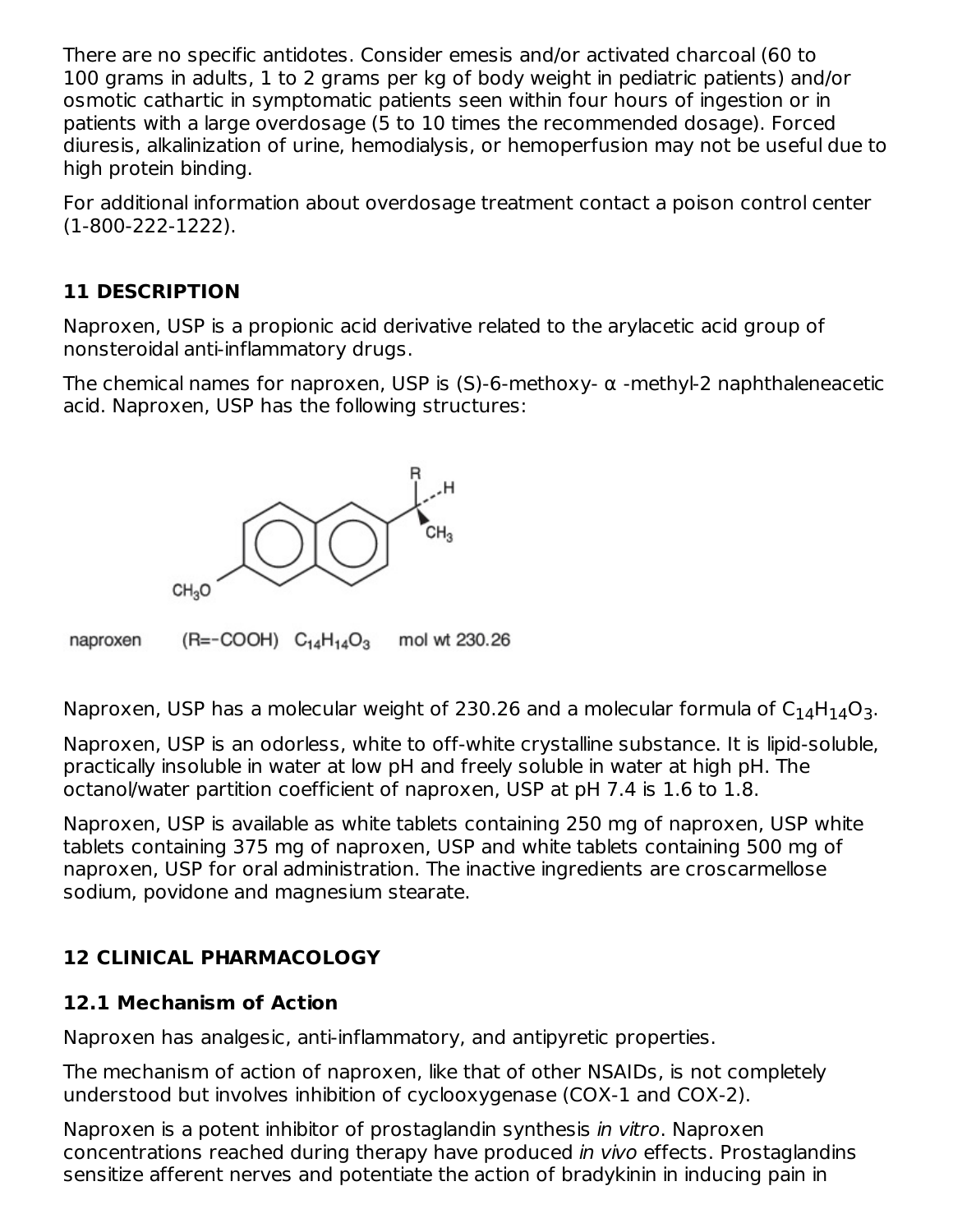animal models. Prostaglandins are mediators of inflammation. Because naproxen is an inhibitor of prostaglandin synthesis, its mode of action may be due to a decrease of prostaglandins in peripheral tissues.

### **12.2 Pharmacodynamics**

In a healthy volunteer study, 10 days of concomitant administration of naproxen 220 mg once-daily with low-dose immediate-release aspirin (81 mg) showed an interaction with the antiplatelet activity of aspirin as measured by % serum thromboxane B2 inhibition at 24 hours following the day 10 dose [98.7% (aspirin alone) vs. 93.1% (naproxen and aspirin)]. The interaction was observed even following discontinuation of naproxen on day 11 (while aspirin dose was continued) but normalized by day 13. In the same study, the interaction was greater when naproxen was administered 30 minutes prior to aspirin [98.7% vs. 87.7%] and minimal when aspirin was administered 30 minutes prior to naproxen [98.7% vs. 95.4%].

Following administration of naproxen 220 mg twice-daily with low-dose immediaterelease aspirin (first naproxen dose given 30 minutes prior to aspirin), the interaction was minimal at 24 hours following day 10 dose [98.7% vs. 95.7%]. However, the interaction was more prominent after discontinuation of naproxen (washout) on day 11 [98.7% vs. 84.3%] and did not normalize completely by day 13 [98.5% vs. 90.7%] [see Drug Interactions (7)].

# **12.3 Pharmacokinetics**

Naproxen and naproxen sodium are rapidly and completely absorbed from the gastrointestinal tract with an in vivo bioavailability of 95%. The different dosage forms of naproxen are bioequivalent in terms of extent of absorption (AUC) and peak concentration (C<sub>max</sub>); however, the products do differ in their pattern of absorption. These differences between naproxen products are related to both the chemical form of naproxen used and its formulation. Even with the observed differences in pattern of absorption, the elimination half-life of naproxen is unchanged across products ranging from 12 to 17 hours. Steady-state levels of naproxen are reached in 4 to 5 days, and the degree of naproxen accumulation is consistent with this half-life. This suggests that the differences in pattern of release play only a negligible role in the attainment of steady-state plasma levels.

### Absorption

# Naproxen Tablets

After administration of naproxen tablets, peak plasma levels are attained in 2 to 4 hours.

# **Distribution**

Naproxen has a volume of distribution of 0.16 L/kg. At therapeutic levels naproxen is greater than 99% albumin-bound. At doses of naproxen greater than 500 mg/day there is less than proportional increase in plasma levels due to an increase in clearance caused by saturation of plasma protein binding at higher doses (average trough C<sub>ss</sub> 36.5, 49.2 and 56.4 mg/L with 500 mg, 1,000 mg and 1,500 mg daily doses of naproxen, respectively). The naproxen anion has been found in the milk of lactating women at a concentration equivalent to approximately 1% of maximum naproxen concentration in plasma [see Use in Specific Populations (8.2)].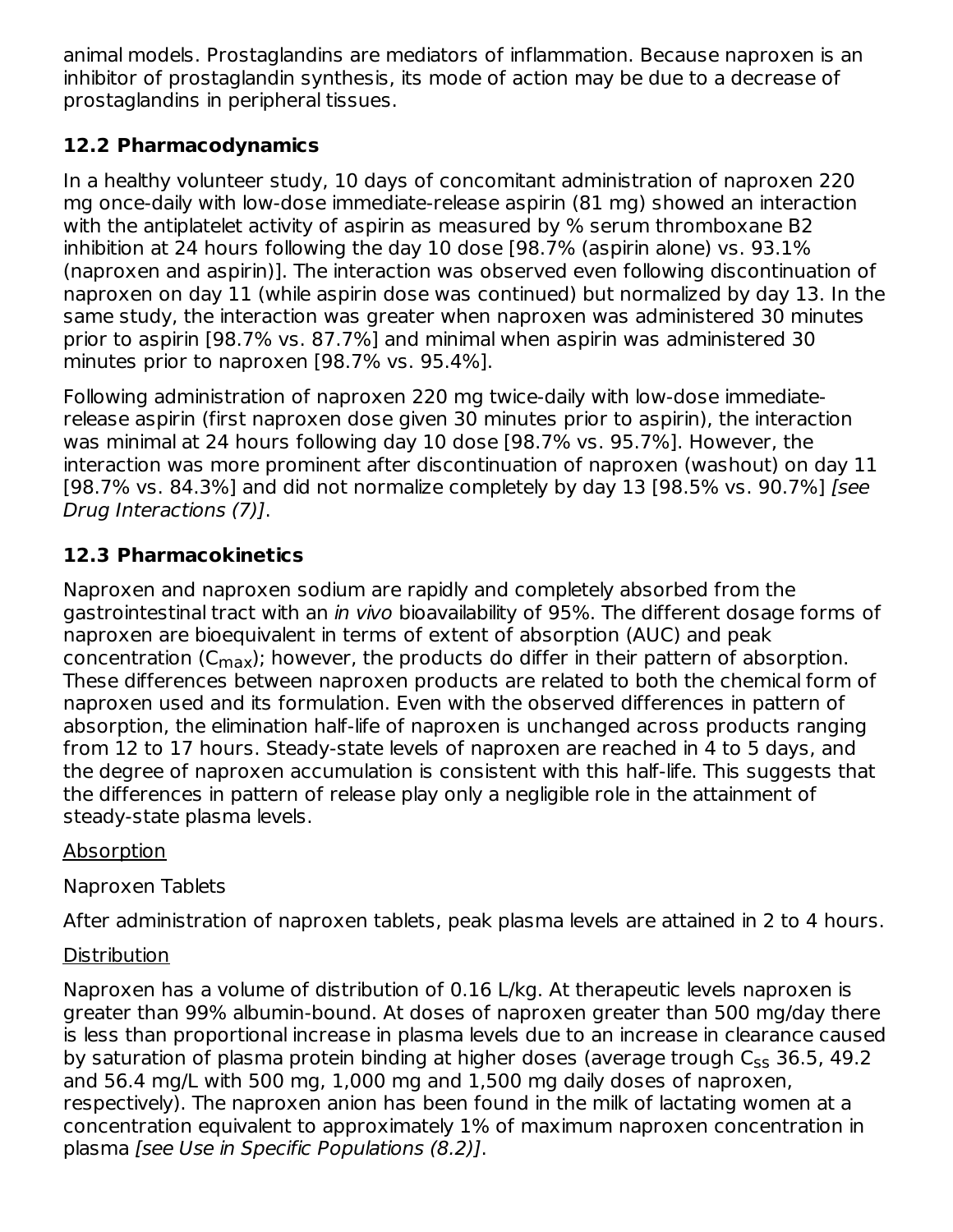### Elimination

### Metabolism

Naproxen is extensively metabolized in the liver to 6-0-desmethyl naproxen, and both parent and metabolites do not induce metabolizing enzymes. Both naproxen and 6-0 desmethyl naproxen are further metabolized to their respective acylglucuronide conjugated metabolites.

### Excretion

The clearance of naproxen is 0.13 mL/min/kg. Approximately 95% of the naproxen from any dose is excreted in the urine, primarily as naproxen  $(< 1\%)$ , 6-0-desmethyl naproxen (< 1%) or their conjugates (66% to 92%). The plasma half-life of the naproxen anion in humans ranges from 12 to 17 hours. The corresponding half-lives of both naproxen's metabolites and conjugates are shorter than 12 hours, and their rates of excretion have been found to coincide closely with the rate of naproxen clearance from the plasma. Small amounts, 3% or less of the administered dose, are excreted in the feces. In patients with renal failure metabolites may accumulate [see Warnings and Precautions (5.6)].

### Specific Populations

### Pediatric:

In pediatric patients aged 5 to 16 years with arthritis, plasma naproxen levels following a 5 mg/kg single dose of naproxen suspension [see Dosage and Administration (2)] were found to be similar to those found in normal adults following a 500 mg dose. The terminal half-life appears to be similar in pediatric and adult patients. Pharmacokinetic studies of naproxen were not performed in pediatric patients younger than 5 years of age. Pharmacokinetic parameters appear to be similar following administration of naproxen suspension or tablets in pediatric patients.

### Geriatric:

Studies indicate that although total plasma concentration of naproxen is unchanged, the unbound plasma fraction of naproxen is increased in the elderly, although the unbound fraction is < 1% of the total naproxen concentration. Unbound trough naproxen concentrations in elderly subjects have been reported to range from 0.12% to 0.19% of total naproxen concentration, compared with 0.05% to 0.075% in younger subjects.

### Hepatic Impairment:

Naproxen pharmacokinetics has not been determined in subjects with hepatic insufficiency.

Chronic alcoholic liver disease and probably other diseases with decreased or abnormal plasma proteins (albumin) reduce the total plasma concentration of naproxen, but the plasma concentration of unbound naproxen is increased.

### Renal Impairment:

Naproxen pharmacokinetics has not been determined in subjects with renal insufficiency. Given that naproxen, its metabolites and conjugates are primarily excreted by the kidney, the potential exists for naproxen metabolites to accumulate in the presence of renal insufficiency. Elimination of naproxen is decreased in patients with severe renal impairment.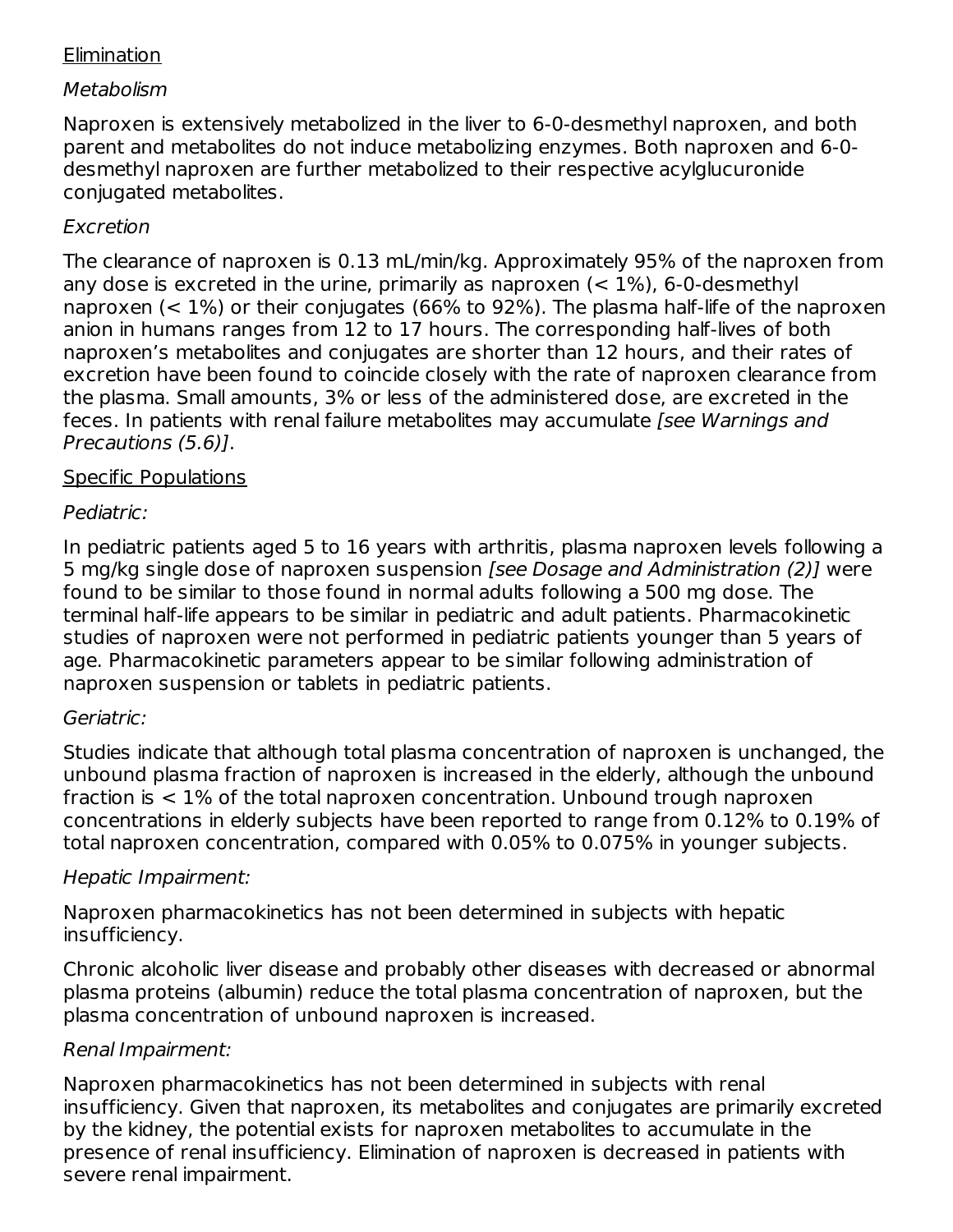#### Drug Interaction Studies

Aspirin: When NSAIDs were administered with aspirin, the protein binding of NSAIDs were reduced, although the clearance of free NSAID was not altered. The clinical significance of this interaction is not known. See Table 2 for clinically significant drug interactions of NSAIDs with aspirin [see Drug Interactions (7)].

### **13 NONCLINICAL TOXICOLOGY**

### **13.1 Carcinogenesis, Mutagenesis, Impairment of Fertility**

#### Carcinogenesis

A 2-year study was performed in rats to evaluate the carcinogenic potential of naproxen at rat doses of 8, 16, and 24 mg/kg/day (0.05, 0.1, and 0.16 times the maximum recommended human daily dose [MRHD] of 1500 mg/day based on a body surface area comparison). No evidence of tumorigenicity was found.

#### Mutagenesis

Naproxen tested positive in the *in vivo* sister chromatid exchange assay for but was not mutagenic in the *in vitro* bacterial reverse mutation assay (Ames test).

#### Impairment of Fertility

Male rats were treated with 2, 5, 10, and 20 mg/kg naproxen by oral gavage for 60 days prior to mating and female rats were treated with the same doses for 14 days prior to mating and for the first 7 days of pregnancy. There were no adverse effects on fertility noted (up to 0.13 times the MRDH based on body surface area).

### **14 CLINICAL STUDIES**

Naproxen has been studied in patients with rheumatoid arthritis, osteoarthritis, polyarticular juvenile idiopathic arthritis, ankylosing spondylitis, tendonitis and bursitis, and acute gout. Improvement in patients treated for rheumatoid arthritis was demonstrated by a reduction in joint swelling, a reduction in duration of morning stiffness, a reduction in disease activity as assessed by both the investigator and patient, and by increased mobility as demonstrated by a reduction in walking time. Generally, response to naproxen has not been found to be dependent on age, sex, severity or duration of rheumatoid arthritis.

In patients with osteoarthritis, the therapeutic action of naproxen has been shown by a reduction in joint pain or tenderness, an increase in range of motion in knee joints, increased mobility as demonstrated by a reduction in walking time, and improvement in capacity to perform activities of daily living impaired by the disease.

In a clinical trial comparing standard formulations of naproxen 375 mg twice a day (750 mg a day) vs. 750 mg twice a day (1,500 mg/day), 9 patients in the 750 mg group terminated prematurely because of adverse events. Nineteen patients in the 1,500 mg group terminated prematurely because of adverse events. Most of these adverse events were gastrointestinal events.

In clinical studies in patients with rheumatoid arthritis, osteoarthritis, and polyarticular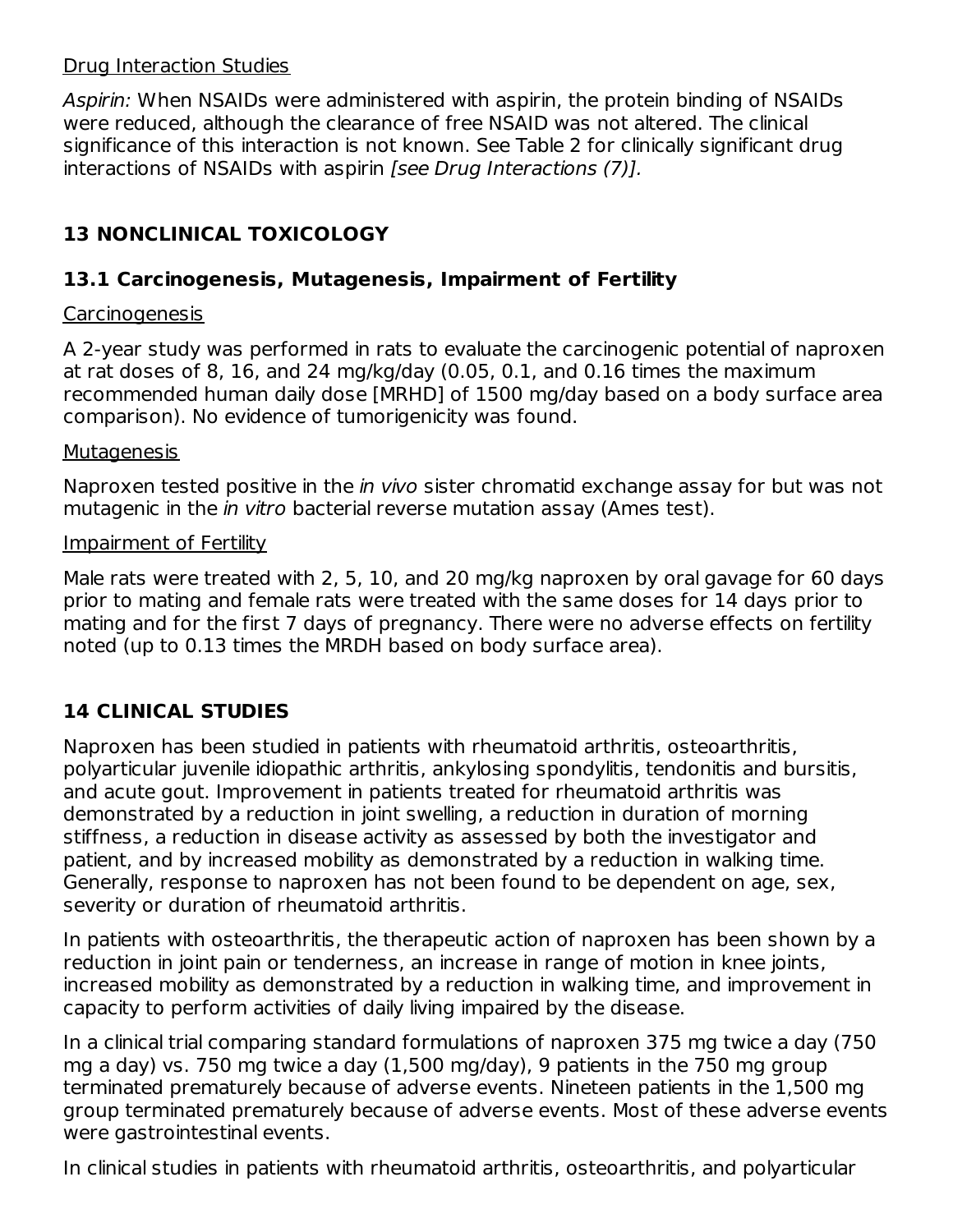juvenile idiopathic arthritis, naproxen has been shown to be comparable to aspirin and indomethacin in controlling the aforementioned measures of disease activity, but the frequency and severity of the milder gastrointestinal adverse effects (nausea, dyspepsia, heartburn) and nervous system adverse effects (tinnitus, dizziness, lightheadedness) were less in naproxen-treated patients than in those treated with aspirin or indomethacin.

In patients with ankylosing spondylitis, naproxen has been shown to decrease night pain, morning stiffness and pain at rest. In double-blind studies the drug was shown to be as effective as aspirin, but with fewer side effects.

In patients with acute gout, a favorable response to naproxen was shown by significant clearing of inflammatory changes (e.g., decrease in swelling, heat) within 24 to 48 hours, as well as by relief of pain and tenderness.

Naproxen has been studied in patients with mild to moderate pain secondary to postoperative, orthopedic, postpartum episiotomy and uterine contraction pain and dysmenorrhea. Onset of pain relief can begin within 1 hour in patients taking naproxen and within 30 minutes in patients taking naproxen sodium. Analgesic effect was shown by such measures as reduction of pain intensity scores, increase in pain relief scores, decrease in numbers of patients requiring additional analgesic medication, and delay in time to remedication. The analgesic effect has been found to last for up to 12 hours.

Naproxen may be used safely in combination with gold salts and/or corticosteroids; however, in controlled clinical trials, when added to the regimen of patients receiving corticosteroids, it did not appear to cause greater improvement over that seen with corticosteroids alone. Whether naproxen has a "steroid-sparing" effect has not been adequately studied. When added to the regimen of patients receiving gold salts, naproxen did result in greater improvement. Its use in combination with salicylates is not recommended because there is evidence that aspirin increases the rate of excretion of naproxen and data are inadequate to demonstrate that naproxen and aspirin produce greater improvement over that

achieved with aspirin alone. In addition, as with other NSAIDs, the combination may result in higher frequency of adverse events than demonstrated for either product alone.

In <sup>51</sup>Cr blood loss and gastroscopy studies with normal volunteers, daily administration of 1,000 mg of naproxen as 1,000 mg of naproxen has been demonstrated to cause statistically significantly less gastric bleeding and erosion than 3,250 mg of aspirin.

### **16 HOW SUPPLIED/STORAGE AND HANDLING**

Naproxen Tablets USP, **250 mg**, are supplied as white, round, biconvex tablets, debossed with "IP 188" on obverse and "250" on the reverse. They are available as follows:

| Bottles of 100:  | NDC 53746-188-01 |
|------------------|------------------|
| Bottles of 500:  | NDC 53746-188-05 |
| Bottles of 1000: | NDC 53746-188-10 |

Naproxen Tablets USP, **375 mg**, are supplied as white, capsule-shaped, biconvex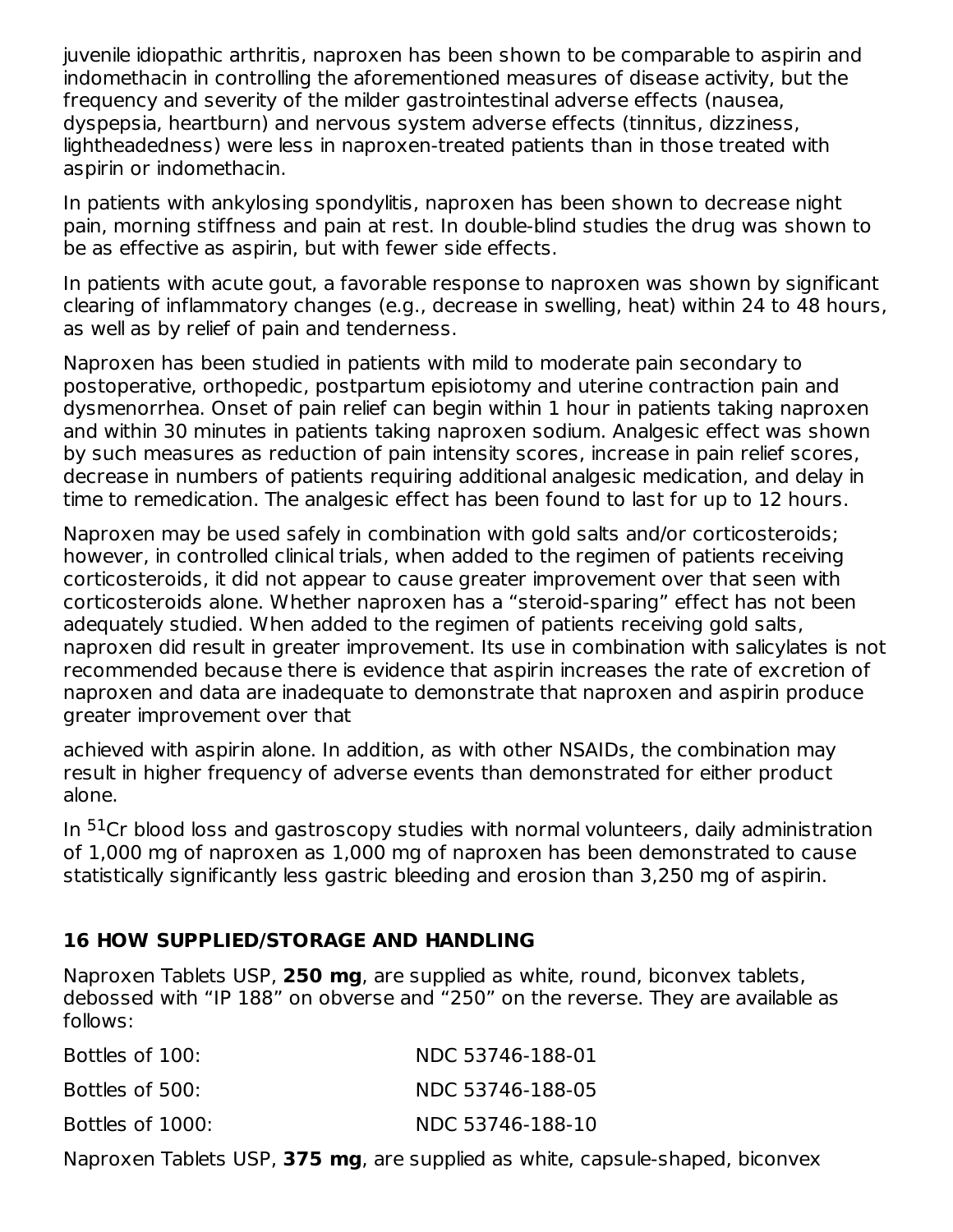tablets, debossed with "IP 189" on obverse and "375" on the reverse. They are available as follows:

| Bottles of 100:  | NDC 53746-189-01 |
|------------------|------------------|
| Bottles of 500:  | NDC 53746-189-05 |
| Bottles of 1000: | NDC 53746-189-10 |

Naproxen Tablets USP, **500 mg**, are supplied as white, capsule-shaped, biconvex tablets, debossed with "IP 190" on obverse and "500" on the reverse. They are available as follows:

| Bottles of 100:  | NDC 53746-190-01 |
|------------------|------------------|
| Bottles of 500:  | NDC 53746-190-05 |
| Bottles of 1000: | NDC 53746-190-10 |

Store at 20° to 25°C (68° to 77°F); excursions permitted between 15° to 30°C (59° to 86°F) [see USP Controlled Room Temperature]. Dispense in well-closed, light-resistant containers as defined in the USP.

### **17 PATIENT COUNSELING INFORMATION**

Advise the patient to read the FDA-approved patient labeling (Medication Guide) that accompanies each prescription dispensed. Inform patients, families, or their caregivers of the following information before initiating therapy with naproxen and periodically during the course of ongoing therapy.

### Cardiovascular Thrombotic Events

Advise patients to be alert for the symptoms of cardiovascular thrombotic events, including chest pain, shortness of breath, weakness, or slurring of speech, and to report any of these symptoms to their health care provider immediately [see Warnings] and Precautions (5.1)].

### Gastrointestinal Bleeding, Ulceration, and Perforation

Advise patients to report symptoms of ulcerations and bleeding, including epigastric pain, dyspepsia, melena, and hematemesis to their health care provider. In the setting of concomitant use of low-dose aspirin for cardiac prophylaxis, inform patients of the increased risk for and the signs and symptoms of GI bleeding [see Warnings and Precautions (5.2)].

### **Hepatotoxicity**

Inform patients of the warning signs and symptoms of hepatotoxicity (e.g., nausea, fatigue, lethargy, pruritus, diarrhea, jaundice, right upper quadrant tenderness, and "flulike" symptoms). If these occur, instruct patients to stop naproxen and seek immediate medical therapy [see Warnings and Precautions (5.3)].

### Heart Failure and Edema

Advise patients to be alert for the symptoms of congestive heart failure including shortness of breath, unexplained weight gain, or edema and to contact their healthcare provider if such symptoms occur [see Warnings and Precautions (5.5)].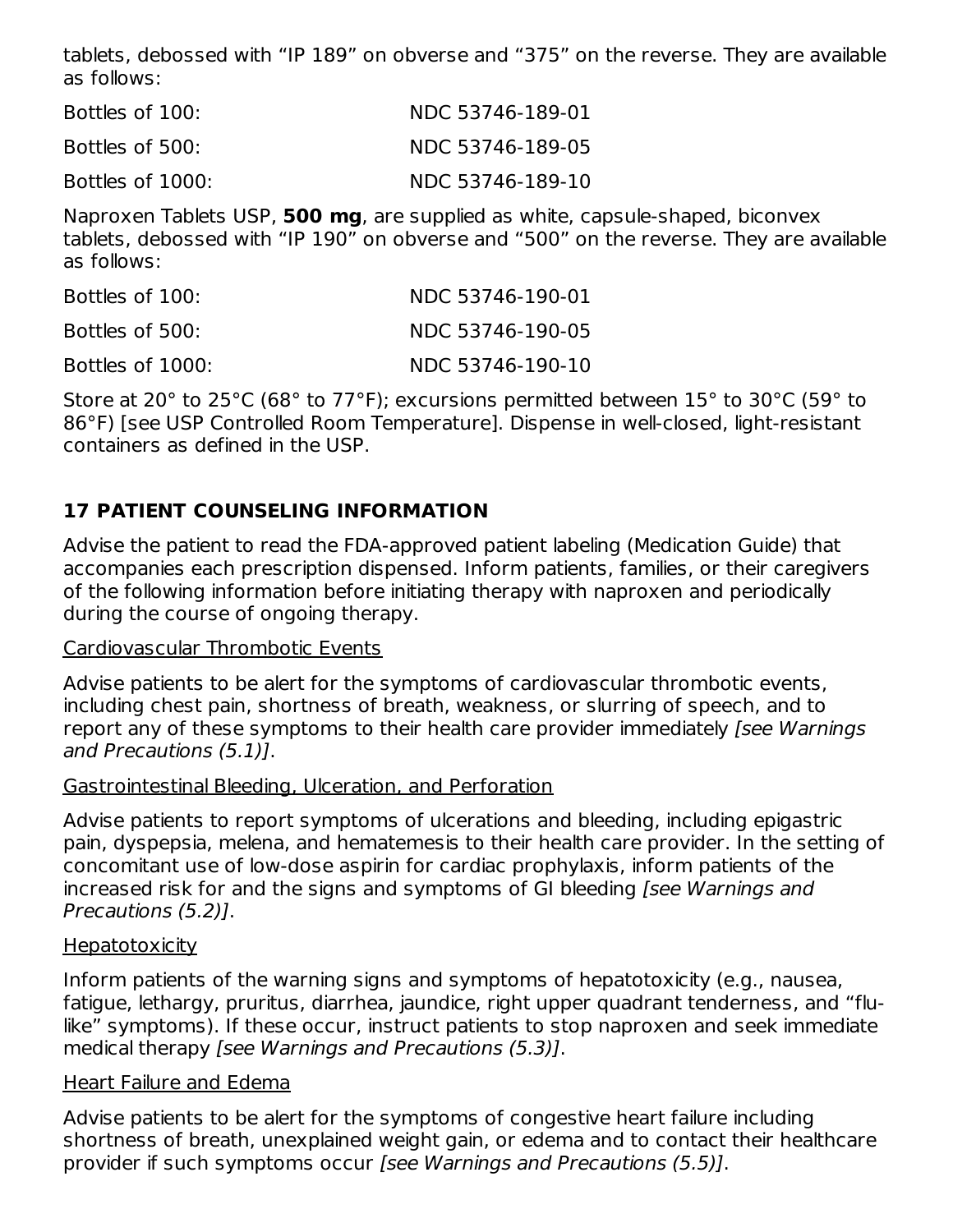#### Anaphylactic Reactions

Inform patients of the signs of an anaphylactic reaction (e.g., difficulty breathing, swelling of the face or throat). Instruct patients to seek immediate emergency help if these occur [see Contraindications (4) and Warnings and Precautions (5.7)].

### Serious Skin Reactions, including DRESS

Advise patients to stop taking naproxen immediately if they develop any type of rash or fever and to contact their healthcare provider as soon as possible [see Warnings and Precautions (5.9, 5.10)].

#### Female Fertility

Advise females of reproductive potential who desire pregnancy that NSAIDs, including naproxen, may be associated with a reversible delay in ovulation [see Use in Specific Populations (8.3)].

### Fetal Toxicity

Inform pregnant women to avoid use of naproxen and other NSAIDs starting at 30 weeks gestation because of the risk of the premature closing of the fetal ductus arteriosus. If treatment with naproxen is needed for a pregnant woman between about 20 to 30 weeks gestation, advise her that she may need to be monitored for oligohydramnios, if treatment continues for longer than 48 hours *[see Warnings and* Precautions (5.11) and Use in Specific Populations (8.1)].

### Avoid Concomitant Use of NSAIDs

Inform patients that the concomitant use of naproxen with other NSAIDs or salicylates (e.g., diflunisal, salsalate) is not recommended due to the increased risk of gastrointestinal toxicity, and little or no increase in efficacy [see Warnings and Precautions (5.2) and Drug Interactions (7)]. Alert patients that NSAIDs may be present in "over the counter" medications for treatment of colds, fever, or insomnia.

### Use of NSAIDS and Low-Dose Aspirin

Inform patients not to use low-dose aspirin concomitantly with naproxen until they talk to their healthcare provider [see Drug Interactions (7)].

Distributed by:

### **Amneal Pharmaceuticals LLC**

Bridgewater, NJ 08807

Rev. 10-2021-07

Dispense with Medication Guide available at: documents.amneal.com/mg/naproxentablets.pdf

### **Medication Guide for Nonsteroidal Anti-inflammatory Drugs (NSAIDs)**

**What is the most important information I should know about medicines called Nonsteroidal Anti-inflammatory Drugs (NSAIDs)? NSAIDs can cause serious side effects, including:**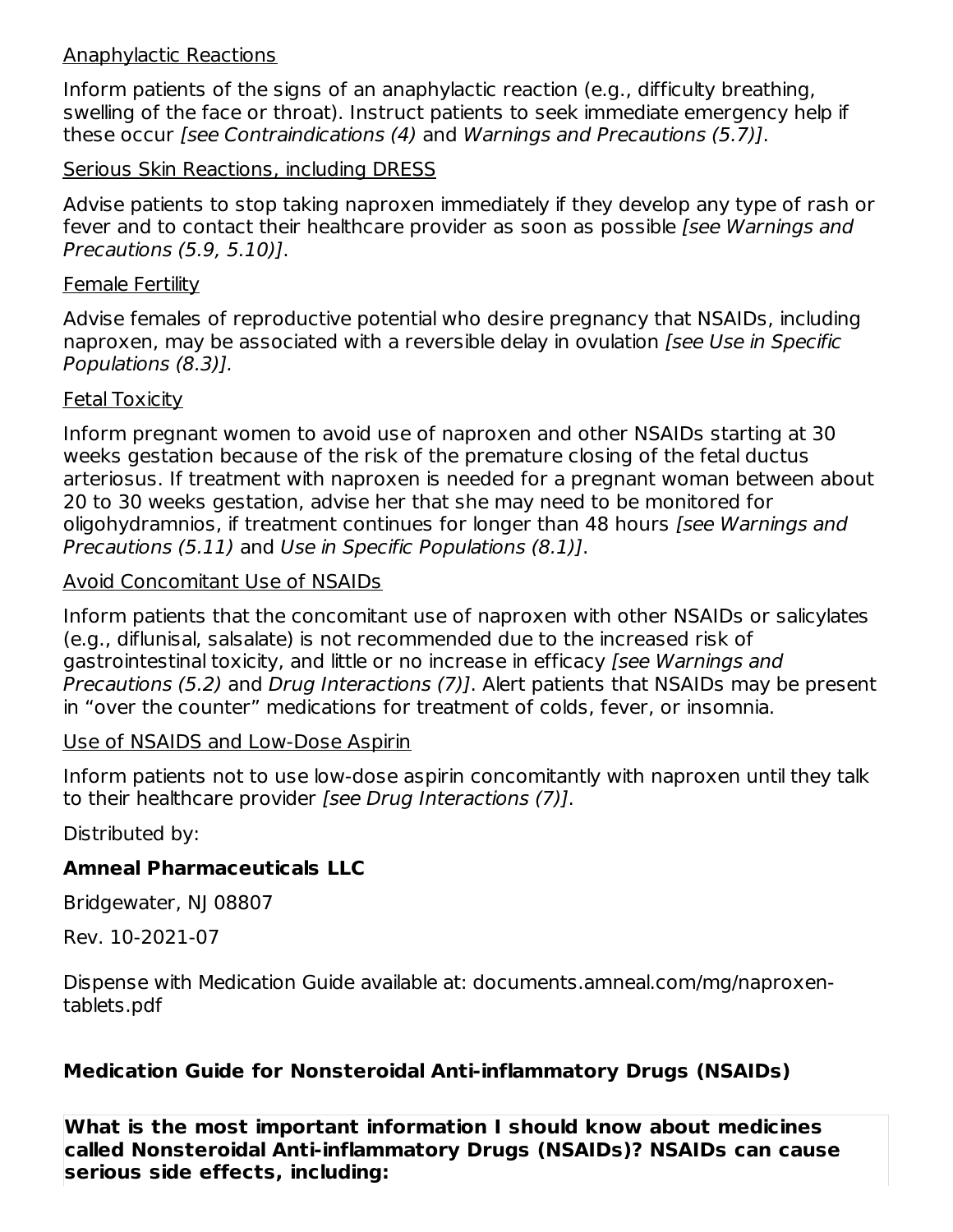- **Increased risk of a heart attack or stroke that can lead to death.** This risk may happen early in treatment and may increase:
- with increasing doses of NSAIDs
- with longer use of NSAIDs

**Do not take NSAIDs right before or after a heart surgery called a "coronary artery bypass graft (CABG)."**

**Avoid taking NSAIDs after a recent heart attack, unless your healthcare provider tells you to. You may have an increased risk of another heart attack if you take NSAIDs after a recent heart attack.**

- **Increased risk of bleeding, ulcers, and tears (perforation) of the esophagus (tube leading from the mouth to the stomach), stomach and intestines:**
- anytime during use
- without warning symptoms
- $\circ$  that may cause death

### **The risk of getting an ulcer or bleeding increases with:**

- past history of stomach ulcers, or stomach or intestinal bleeding with use of NSAIDs
- taking medicines called "corticosteroids", "anticoagulants", "SSRIs", or "SNRIs"
- increasing doses of NSAIDs
- longer use of NSAIDs
- smoking
- drinking alcohol
- older age
- poor health
- advanced liver disease
- bleeding problems

### **NSAIDs should only be used:**

- exactly as prescribed
- at the lowest dose possible for your treatment
- for the shortest time needed

### **What are NSAIDs?**

NSAIDs are used to treat pain and redness, swelling, and heat (inflammation) from medical conditions such as different types of arthritis, menstrual cramps, and other types of short-term pain.

#### **Who should not take NSAIDs? Do not take NSAIDs:**

- if you have had an asthma attack, hives, or other allergic reaction with aspirin or any other NSAIDs.
- right before or after heart bypass surgery.

### **Before taking NSAIDs, tell your healthcare provider about all of your medical conditions, including if you:**

• have liver or kidney problems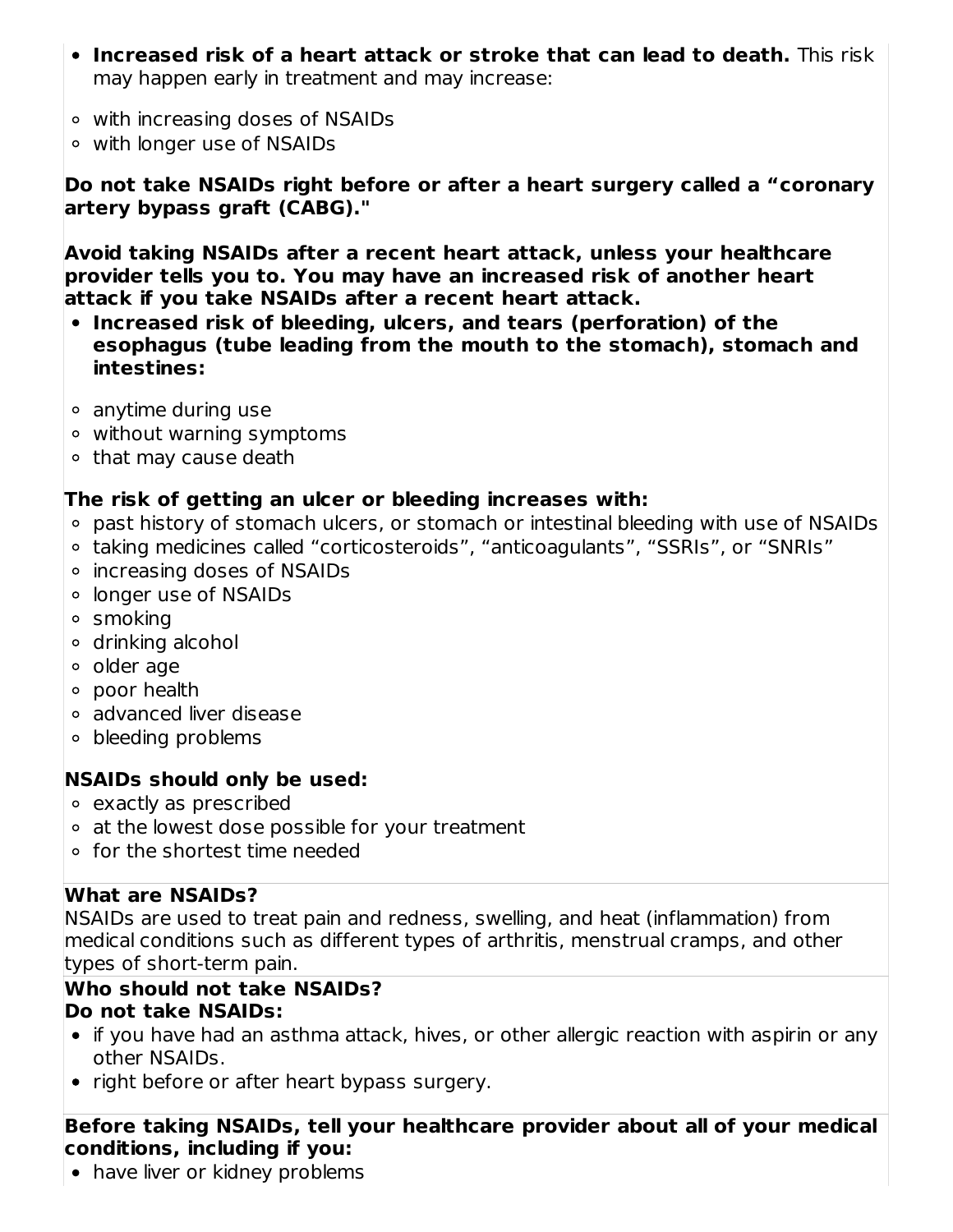- have high blood pressure
- have asthma
- are pregnant or plan to become pregnant. Taking NSAIDs at about 20 weeks of pregnancy or later may harm your unborn baby. If you need to take NSAIDs for more than 2 days when you are between 20 and 30 weeks of pregnancy, your healthcare provider may need to monitor the amount of fluid in your womb around your baby. **You should not take NSAIDs after about 30 weeks of pregnancy.**
- are breastfeeding or plan to breast feed.

**Tell your healthcare provider about all of the medicines you take, including prescription or over-the-counter medicines, vitamins or herbal supplements.** NSAIDs and some other medicines can interact with each other and cause serious side effects. **Do not start taking any new medicine without talking to your healthcare provider first.**

**What are the possible side effects of NSAIDs? NSAIDs can cause serious side effects, including: See "What is the most important information I should know about medicines called Nonsteroidal Anti-inflammatory Drugs (NSAIDs)?"**

- new or worse high blood pressure
- heart failure
- liver problems including liver failure
- kidney problems including kidney failure
- low red blood cells (anemia)
- life-threatening skin reactions
- life-threatening allergic reactions
- **Other side effects of NSAIDs include:** stomach pain, constipation, diarrhea, gas, heartburn, nausea, vomiting, and dizziness.

### **Get emergency help right away if you get any of the following symptoms:**

- $\bullet$  shortness of breath or trouble breathing  $\bullet$  slurred speech
- 
- chest pain swelling of the face or throat
- weakness in one part or side of your body

### **Stop taking your NSAID and call your healthcare provider right away if you get any of the following symptoms:**

- 
- nausea vomit blood
- more tired or weaker than usual
- there is blood in your bowel movement or it is black and sticky like tar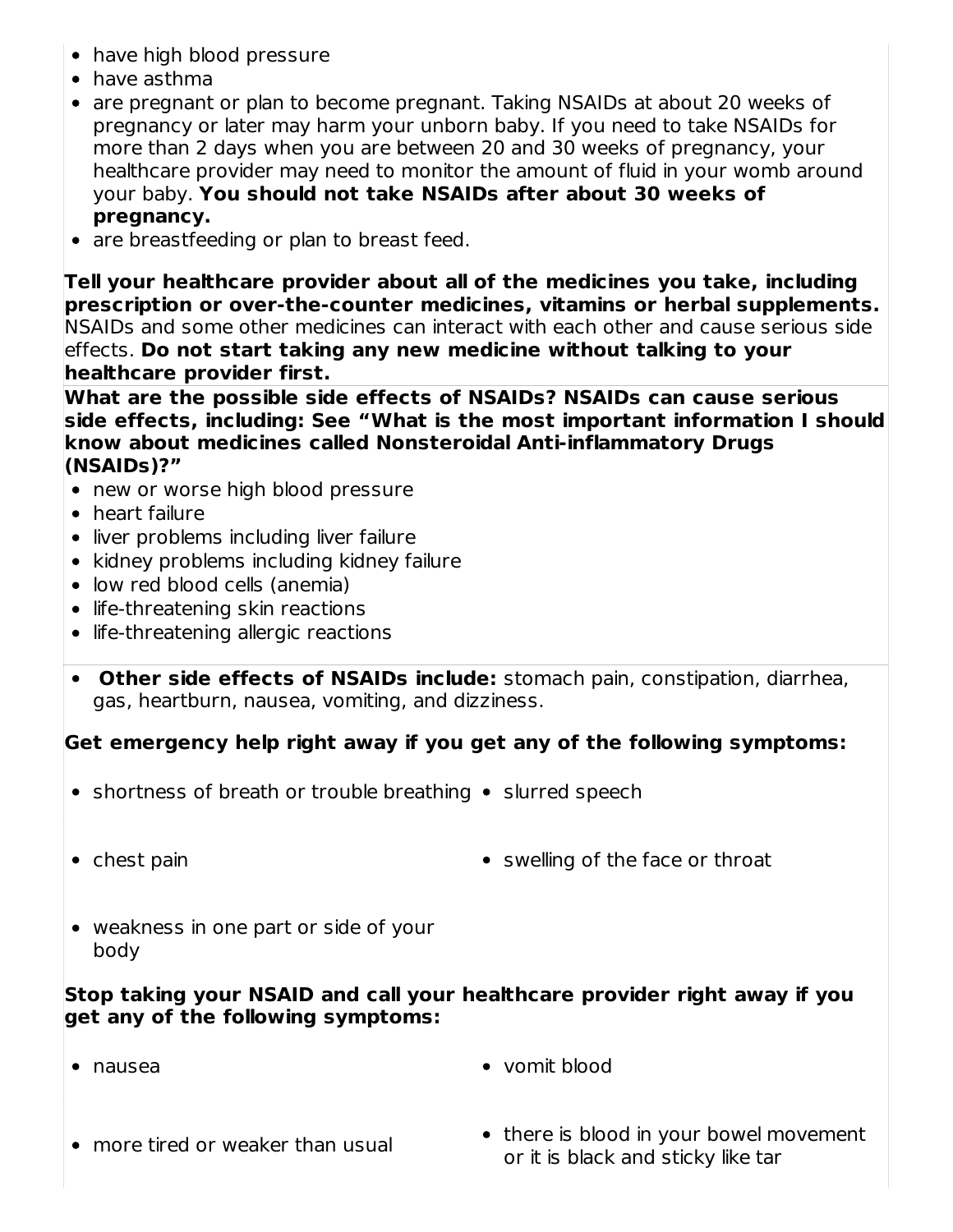- 
- 
- your skin or eyes look yellow
- diarrhea unusual weight gain
- itching skin rash or blisters with fever
	- swelling of the arms, legs, hands and feet

- indigestion or stomach pain
- flu-like symptoms

### **If you take too much of your NSAID, call your healthcare provider or get medical help right away.**

These are not all the possible side effects of NSAIDs. For more information, ask your healthcare provider or pharmacist about NSAIDs. Call your doctor for medical advice about side effects. You may report side effects to FDA at 1-800-FDA-1088.

### **Other information about NSAIDs**

- Aspirin is an NSAID but it does not increase the chance of a heart attack. Aspirin can cause bleeding in the brain, stomach, and intestines. Aspirin can also cause ulcers in the stomach and intestines.
- Some NSAIDs are sold in lower doses without a prescription (over-the-counter). Talk to your healthcare provider before using over-the-counter NSAIDs for more than 10 days.

### **General information about the safe and effective use of NSAIDs**

Medicines are sometimes prescribed for purposes other than those listed in a Medication Guide. Do not use NSAIDs for a condition for which it was not prescribed. Do not give NSAIDs to other people, even if they have the same symptoms that you have. It may harm them.

If you would like more information about NSAIDs, talk with your healthcare provider. You can ask your pharmacist or healthcare provider for information about NSAIDs that is written for health professionals.

This Medication Guide has been approved by the U.S. Food and Drug Administration.

For more information, go to www.amneal.com or call Amneal Pharmaceuticals at 1-877- 835-5472.

Distributed by:

**Amneal Pharmaceuticals LLC** Bridgewater, NJ 08807

Rev. 10-2021-07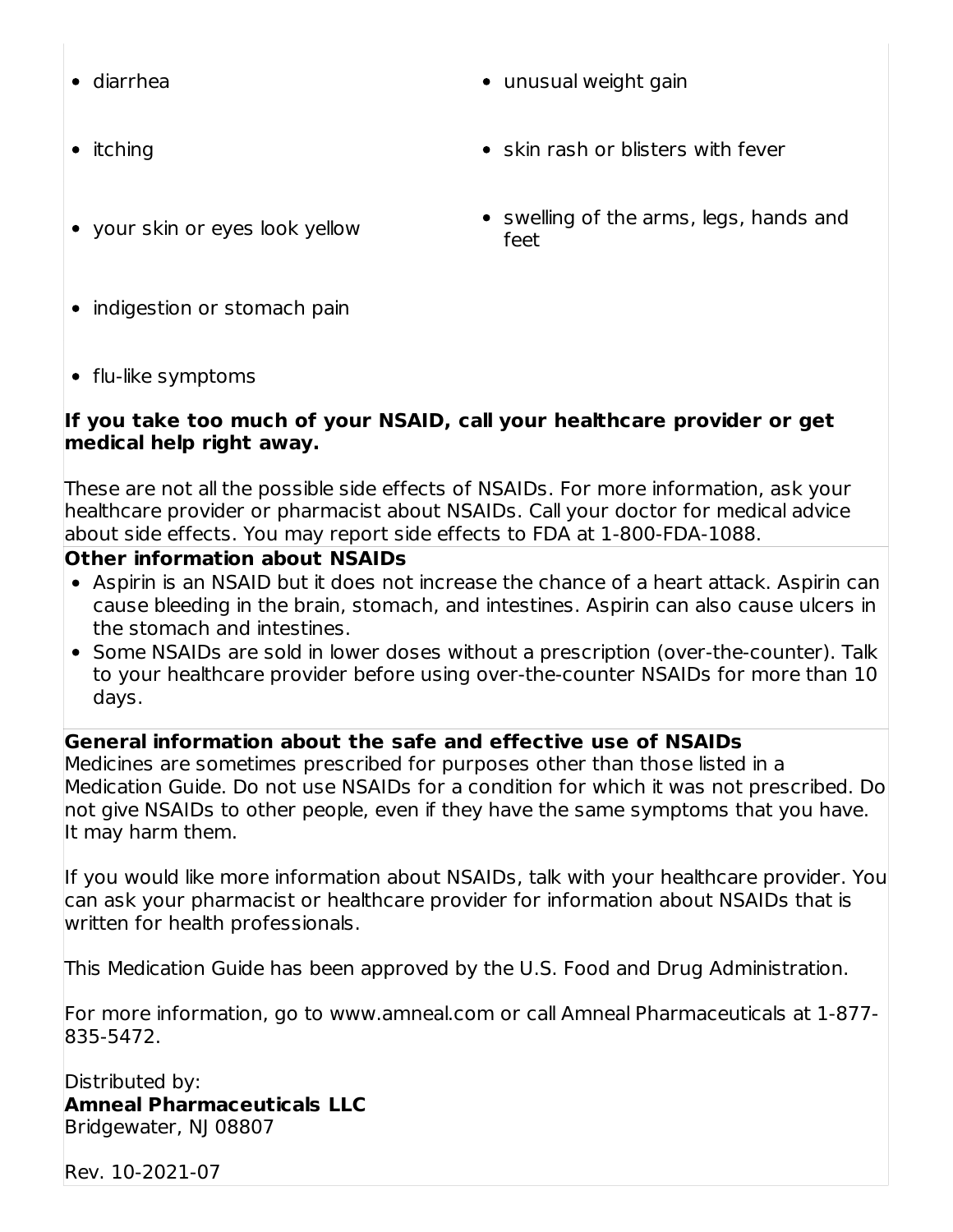### **PRINCIPAL DISPLAY PANEL**



### **PRINCIPAL DISPLAY PANEL**



### **PRINCIPAL DISPLAY PANEL**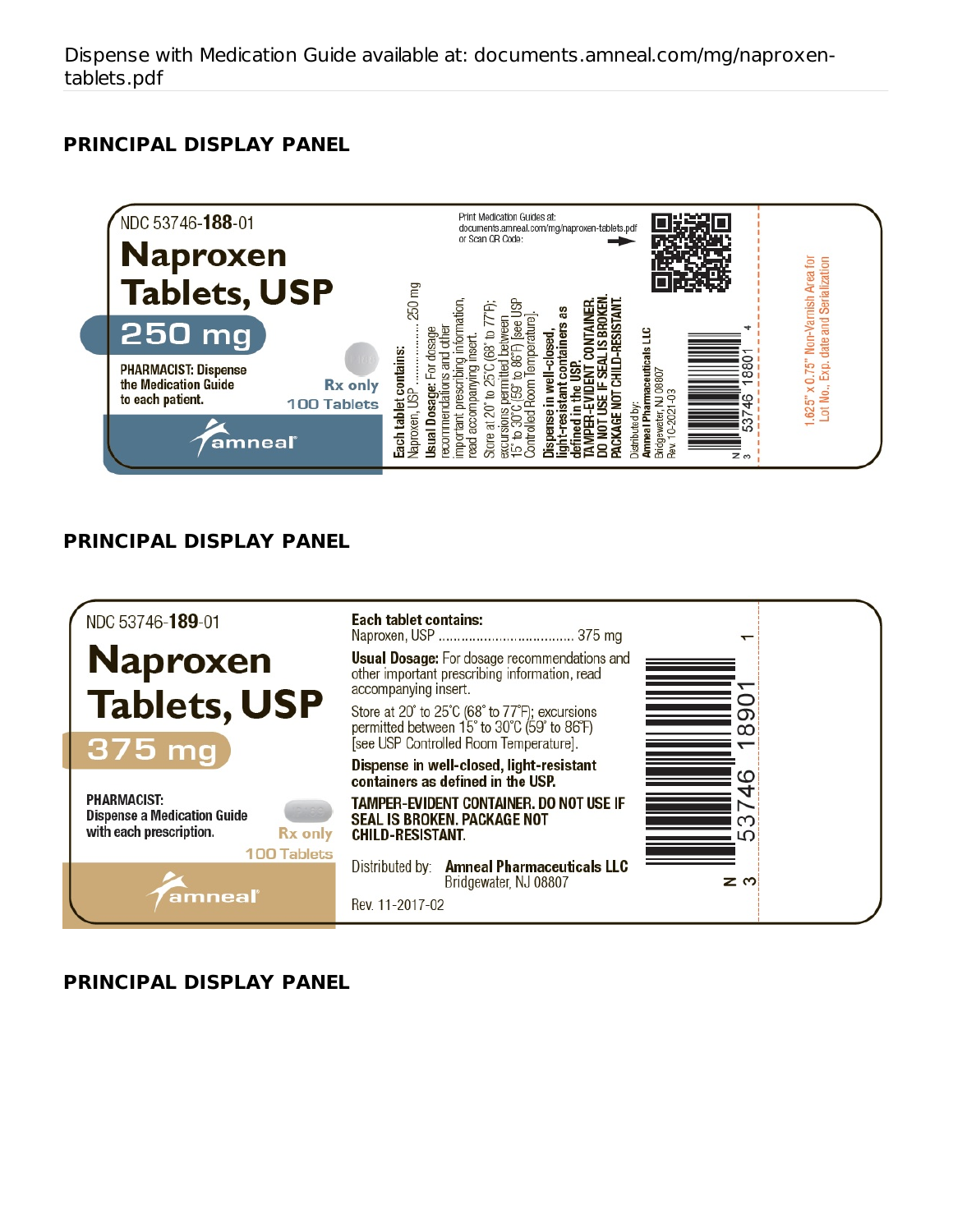| NDC 53746-190-01<br><b>Naproxen</b>                                                                             | Print Medication Guides at:<br>documents.amneal.com/mg/naproxen-tablets.pdf<br>or Scan QR Code:                                                                                                                                                                                                                          |
|-----------------------------------------------------------------------------------------------------------------|--------------------------------------------------------------------------------------------------------------------------------------------------------------------------------------------------------------------------------------------------------------------------------------------------------------------------|
| <b>Tablets, USP</b><br><b>500 mg</b>                                                                            | recommendations<br>F); excursions<br>resistant<br>prescribing information<br>(59° to 86°F)<br>emperature<br>500 mg<br>ESISTAN<br>∼                                                                                                                                                                                       |
| <b>PHARMACIST: Dispense</b><br>the Medication Guide<br><b>Rx only</b><br>to each patient.<br><b>100 Tablets</b> | Amneal Pharmaceuticals LLC<br>30°C<br>dosage<br>$\overline{a}$<br>忌<br>ead accompanying insert.<br>Controlled Room<br>$\mathbf{a}$<br>89<br>defined<br>well-clos<br>Each tablet contains:<br>Naproxen, USP<br>ະິດ<br>08807<br>ග<br>and other important<br>to $25^{\circ}$ C<br>ιğ<br>between<br>Dosage:<br>ဖ<br><u>ੇ</u> |
| amneal                                                                                                          | Rev. 10-2021-03<br>Bridgewater, NJ<br>Store at 20°<br>containers<br><b>Jistributed</b><br>Vaproxen,<br>Dispense<br>က<br>permitted<br>see USP<br>$\overline{10}$<br>Usual<br>M<br>ក្នុ<br>Զ<br>$\mathbb{Z}$ m                                                                                                             |

| <b>NAPROXEN</b>                                                     |                            |                                                             |            |                                       |                  |               |                                     |
|---------------------------------------------------------------------|----------------------------|-------------------------------------------------------------|------------|---------------------------------------|------------------|---------------|-------------------------------------|
| naproxen tablet                                                     |                            |                                                             |            |                                       |                  |               |                                     |
|                                                                     |                            |                                                             |            |                                       |                  |               |                                     |
| <b>Product Information</b>                                          |                            |                                                             |            |                                       |                  |               |                                     |
| <b>Product Type</b>                                                 |                            | <b>HUMAN PRESCRIPTION DRUG</b><br><b>Item Code (Source)</b> |            |                                       |                  | NDC:53746-188 |                                     |
| <b>Route of Administration</b>                                      | ORAL                       |                                                             |            |                                       |                  |               |                                     |
|                                                                     |                            |                                                             |            |                                       |                  |               |                                     |
| <b>Active Ingredient/Active Moiety</b>                              |                            |                                                             |            |                                       |                  |               |                                     |
|                                                                     | <b>Ingredient Name</b>     |                                                             |            | <b>Basis of Strength</b>              |                  |               | <b>Strength</b>                     |
| NAPROXEN (UNII: 57Y76R9ATQ) (NAPROXEN - UNII:57Y76R9ATQ)            |                            |                                                             |            | <b>NAPROXEN</b>                       |                  |               | 250 mg                              |
|                                                                     |                            |                                                             |            |                                       |                  |               |                                     |
| <b>Inactive Ingredients</b>                                         |                            |                                                             |            |                                       |                  |               |                                     |
|                                                                     | <b>Ingredient Name</b>     |                                                             |            |                                       |                  |               | <b>Strength</b>                     |
| CROSCARMELLOSE SODIUM (UNII: M280L1HH48)                            |                            |                                                             |            |                                       |                  |               |                                     |
| POVIDONE (UNII: FZ989GH94E)                                         |                            |                                                             |            |                                       |                  |               |                                     |
| MAGNESIUM STEARATE (UNII: 70097M6I30)                               |                            |                                                             |            |                                       |                  |               |                                     |
|                                                                     |                            |                                                             |            |                                       |                  |               |                                     |
| <b>Product Characteristics</b>                                      |                            |                                                             |            |                                       |                  |               |                                     |
| Color                                                               | white                      | <b>Score</b>                                                |            |                                       | no score         |               |                                     |
| <b>Shape</b>                                                        | <b>ROUND</b>               | <b>Size</b>                                                 |            |                                       | 10 <sub>mm</sub> |               |                                     |
| <b>Flavor</b>                                                       |                            | <b>Imprint Code</b>                                         |            |                                       | IP188;250        |               |                                     |
| <b>Contains</b>                                                     |                            |                                                             |            |                                       |                  |               |                                     |
|                                                                     |                            |                                                             |            |                                       |                  |               |                                     |
| <b>Packaging</b>                                                    |                            |                                                             |            |                                       |                  |               |                                     |
| <b>Item Code</b><br>#                                               | <b>Package Description</b> |                                                             |            | <b>Marketing Start</b><br><b>Date</b> |                  |               | <b>Marketing End</b><br><b>Date</b> |
| $\bullet$ NDC:53746-188- 100 in 1 BOTTLE; Type 0: Not a Combination |                            |                                                             | 02/19/2010 |                                       |                  |               |                                     |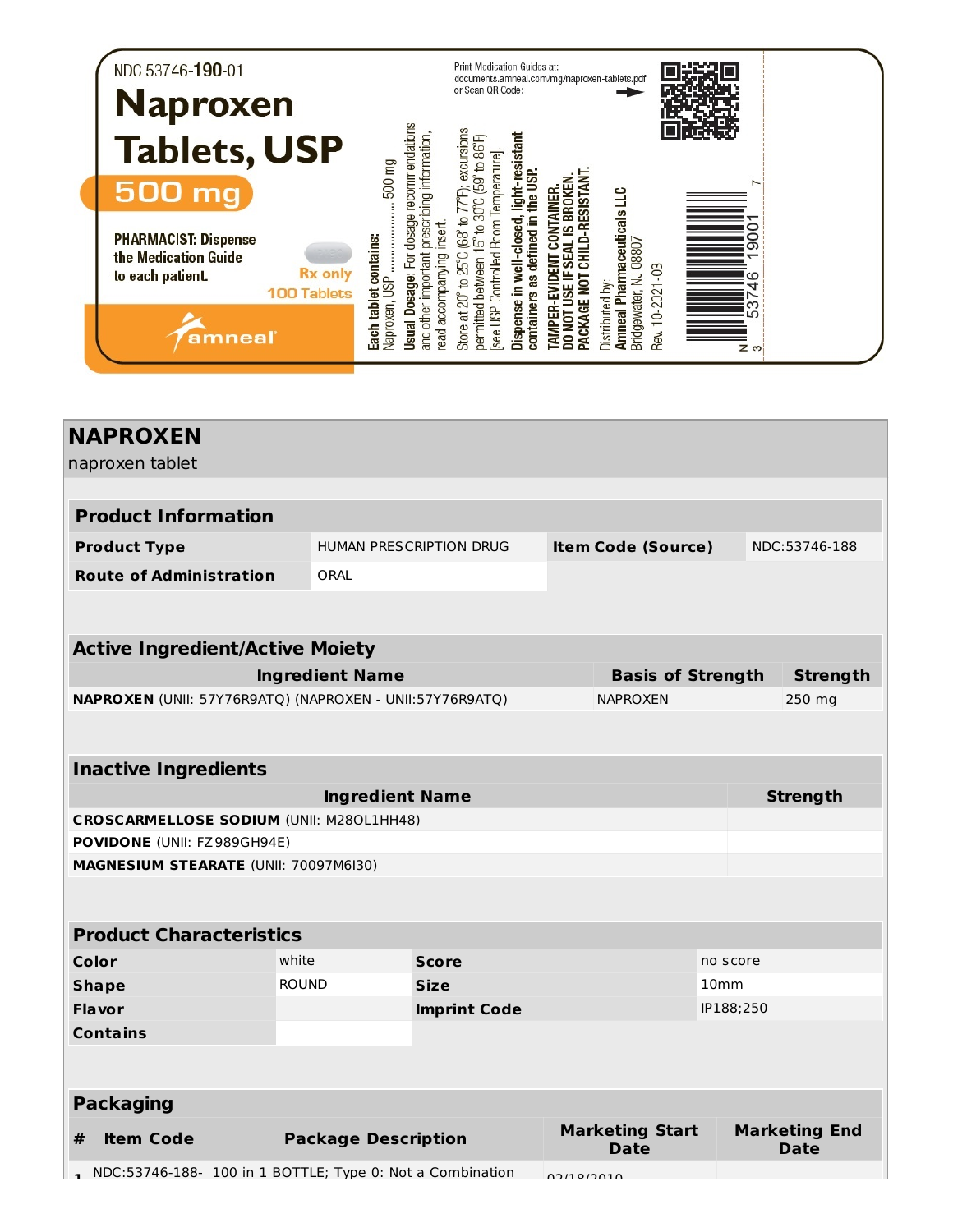|                | 01                           | Product                      |                                                            | UZ/IO/ZUIU                     |                              |
|----------------|------------------------------|------------------------------|------------------------------------------------------------|--------------------------------|------------------------------|
| $\overline{2}$ | 05                           | Product                      | NDC:53746-188- 500 in 1 BOTTLE; Type 0: Not a Combination  | 02/18/2010                     |                              |
| 3              | 10                           | Product                      | NDC:53746-188- 1000 in 1 BOTTLE; Type 0: Not a Combination | 02/18/2010                     |                              |
|                |                              |                              |                                                            |                                |                              |
|                |                              | <b>Marketing Information</b> |                                                            |                                |                              |
|                |                              |                              |                                                            |                                |                              |
|                | <b>Marketing</b><br>Category |                              | <b>Application Number or Monograph</b><br><b>Citation</b>  | <b>Marketing Start</b><br>Date | <b>Marketing End</b><br>Date |
|                | <b>ANDA</b>                  | ANDA075927                   |                                                            | 02/18/2010                     |                              |
|                |                              |                              |                                                            |                                |                              |
|                |                              |                              |                                                            |                                |                              |
|                | <b>NAPROXEN</b>              |                              |                                                            |                                |                              |

| <b>Product Information</b>     |                         |                           |               |
|--------------------------------|-------------------------|---------------------------|---------------|
| <b>Product Type</b>            | HUMAN PRESCRIPTION DRUG | <b>Item Code (Source)</b> | NDC:53746-189 |
| <b>Route of Administration</b> | ORAL                    |                           |               |

| <b>Active Ingredient/Active Moiety</b>                          |                          |          |
|-----------------------------------------------------------------|--------------------------|----------|
| <b>Ingredient Name</b>                                          | <b>Basis of Strength</b> | Strenath |
| <b>NAPROXEN</b> (UNII: 57Y76R9ATO) (NAPROXEN - UNII:57Y76R9ATO) | <b>NAPROXEN</b>          | 375 mg   |

| <b>Inactive Ingredients</b>                     |          |  |  |  |
|-------------------------------------------------|----------|--|--|--|
| <b>Ingredient Name</b>                          | Strength |  |  |  |
| <b>CROSCARMELLOSE SODIUM (UNII: M280L1HH48)</b> |          |  |  |  |
| <b>POVIDONE</b> (UNII: FZ989GH94E)              |          |  |  |  |
| <b>MAGNESIUM STEARATE (UNII: 70097M6I30)</b>    |          |  |  |  |

| <b>Product Characteristics</b> |                |                     |           |  |  |  |
|--------------------------------|----------------|---------------------|-----------|--|--|--|
| Color                          | white          | <b>Score</b>        | no score  |  |  |  |
| <b>Shape</b>                   | <b>CAPSULE</b> | <b>Size</b>         | $14$ mm   |  |  |  |
| <b>Flavor</b>                  |                | <b>Imprint Code</b> | IP189;375 |  |  |  |
| <b>Contains</b>                |                |                     |           |  |  |  |

|   | <b>Packaging</b> |                                                                       |                                       |                                     |
|---|------------------|-----------------------------------------------------------------------|---------------------------------------|-------------------------------------|
| # | <b>Item Code</b> | <b>Package Description</b>                                            | <b>Marketing Start</b><br><b>Date</b> | <b>Marketing End</b><br><b>Date</b> |
|   | 01               | NDC:53746-189- 100 in 1 BOTTLE; Type 0: Not a Combination<br>Product  | 02/18/2010                            |                                     |
|   | 05               | NDC:53746-189- 500 in 1 BOTTLE; Type 0: Not a Combination<br>Product  | 02/18/2010                            |                                     |
|   | 10               | NDC:53746-189- 1000 in 1 BOTTLE; Type 0: Not a Combination<br>Product | 02/18/2010                            |                                     |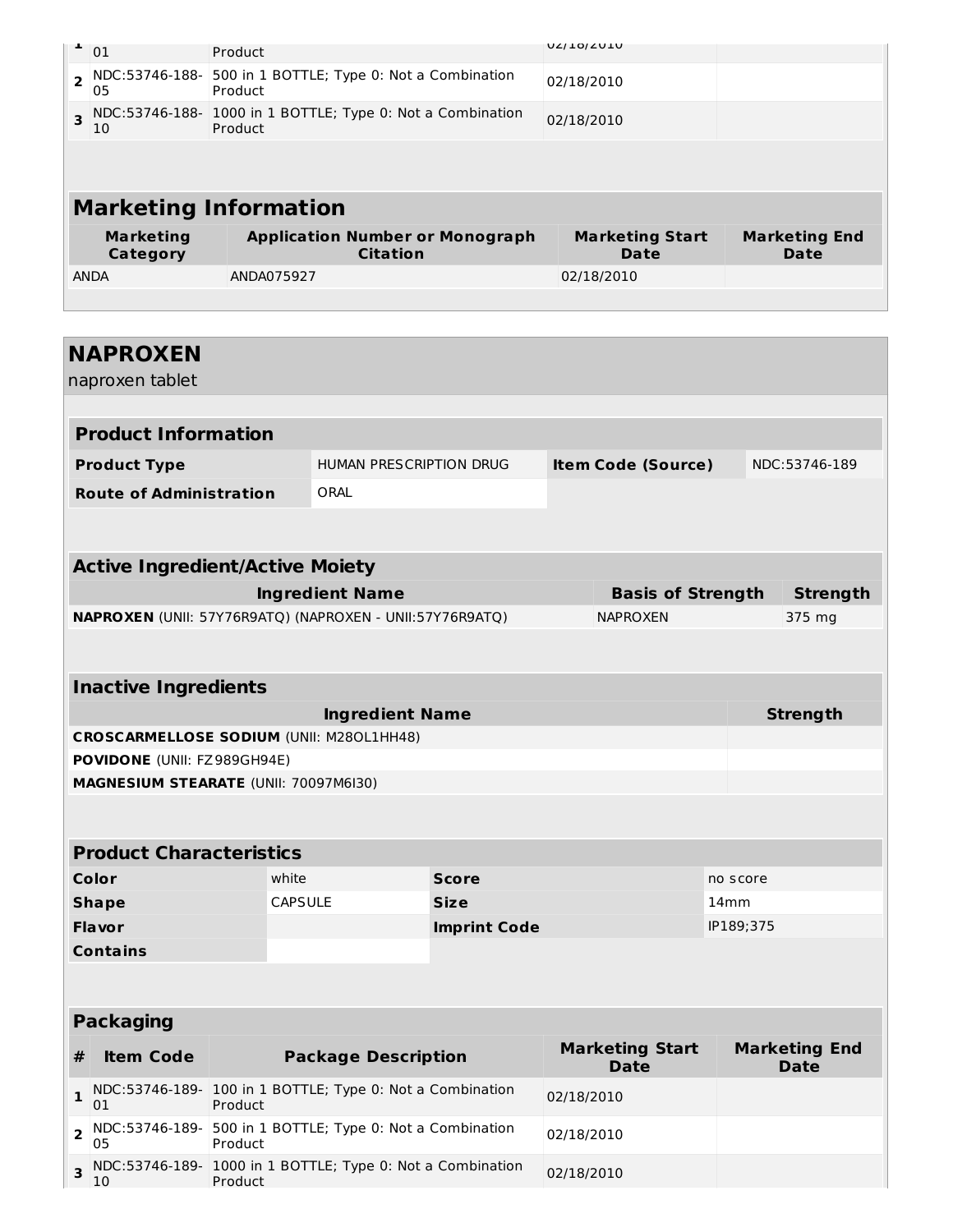| <b>Marketing</b>                                                                            | <b>Marketing Information</b>                              |                                |                     |                                       |                                       |                              |                                     |
|---------------------------------------------------------------------------------------------|-----------------------------------------------------------|--------------------------------|---------------------|---------------------------------------|---------------------------------------|------------------------------|-------------------------------------|
| Category                                                                                    | <b>Application Number or Monograph</b><br><b>Citation</b> |                                |                     | <b>Marketing Start</b><br><b>Date</b> |                                       | <b>Marketing End</b><br>Date |                                     |
| <b>ANDA</b>                                                                                 | ANDA075927                                                |                                |                     | 02/18/2010                            |                                       |                              |                                     |
|                                                                                             |                                                           |                                |                     |                                       |                                       |                              |                                     |
| <b>NAPROXEN</b><br>naproxen tablet                                                          |                                                           |                                |                     |                                       |                                       |                              |                                     |
|                                                                                             |                                                           |                                |                     |                                       |                                       |                              |                                     |
| <b>Product Information</b>                                                                  |                                                           |                                |                     |                                       |                                       |                              |                                     |
| <b>Product Type</b>                                                                         |                                                           | <b>HUMAN PRESCRIPTION DRUG</b> |                     |                                       | <b>Item Code (Source)</b>             |                              | NDC:53746-190                       |
| <b>Route of Administration</b>                                                              |                                                           | ORAL                           |                     |                                       |                                       |                              |                                     |
|                                                                                             |                                                           |                                |                     |                                       |                                       |                              |                                     |
| <b>Active Ingredient/Active Moiety</b>                                                      |                                                           |                                |                     |                                       |                                       |                              |                                     |
|                                                                                             |                                                           | <b>Ingredient Name</b>         |                     |                                       | <b>Basis of Strength</b>              |                              | <b>Strength</b>                     |
| NAPROXEN (UNII: 57Y76R9ATQ) (NAPROXEN - UNII:57Y76R9ATQ)                                    |                                                           |                                |                     |                                       | <b>NAPROXEN</b>                       |                              | 500 mg                              |
|                                                                                             |                                                           |                                |                     |                                       |                                       |                              |                                     |
| <b>Inactive Ingredients</b>                                                                 |                                                           |                                |                     |                                       |                                       |                              |                                     |
|                                                                                             |                                                           | <b>Ingredient Name</b>         |                     |                                       |                                       |                              | <b>Strength</b>                     |
| <b>CROSCARMELLOSE SODIUM (UNII: M280L1HH48)</b><br><b>POVIDONE (UNII: FZ989GH94E)</b>       |                                                           |                                |                     |                                       |                                       |                              |                                     |
| MAGNESIUM STEARATE (UNII: 70097M6I30)                                                       |                                                           |                                |                     |                                       |                                       |                              |                                     |
|                                                                                             |                                                           |                                |                     |                                       |                                       |                              |                                     |
|                                                                                             |                                                           |                                |                     |                                       |                                       |                              |                                     |
| <b>Product Characteristics</b>                                                              |                                                           |                                |                     |                                       |                                       |                              |                                     |
| Color                                                                                       | white                                                     |                                | <b>Score</b>        |                                       |                                       | no score                     |                                     |
| <b>Shape</b>                                                                                | CAPSULE                                                   |                                | <b>Size</b>         |                                       |                                       | 16 <sub>mm</sub>             |                                     |
| <b>Flavor</b>                                                                               |                                                           |                                | <b>Imprint Code</b> |                                       |                                       | IP190;500                    |                                     |
| <b>Contains</b>                                                                             |                                                           |                                |                     |                                       |                                       |                              |                                     |
|                                                                                             |                                                           |                                |                     |                                       |                                       |                              |                                     |
| <b>Packaging</b>                                                                            |                                                           |                                |                     |                                       |                                       |                              |                                     |
| <b>Item Code</b><br>#                                                                       |                                                           | <b>Package Description</b>     |                     |                                       | <b>Marketing Start</b><br><b>Date</b> |                              | <b>Marketing End</b><br><b>Date</b> |
| NDC:53746-190- 100 in 1 BOTTLE; Type 0: Not a Combination<br>$\mathbf{1}$<br>01             | Product                                                   |                                |                     | 02/18/2010                            |                                       |                              |                                     |
| NDC:53746-190- 500 in 1 BOTTLE; Type 0: Not a Combination<br>$\overline{\mathbf{2}}$<br>05  | Product                                                   |                                |                     | 02/18/2010                            |                                       |                              |                                     |
| NDC:53746-190- 1000 in 1 BOTTLE; Type 0: Not a Combination<br>$\overline{\mathbf{3}}$<br>10 | Product                                                   |                                |                     | 02/18/2010                            |                                       |                              |                                     |

10 Product